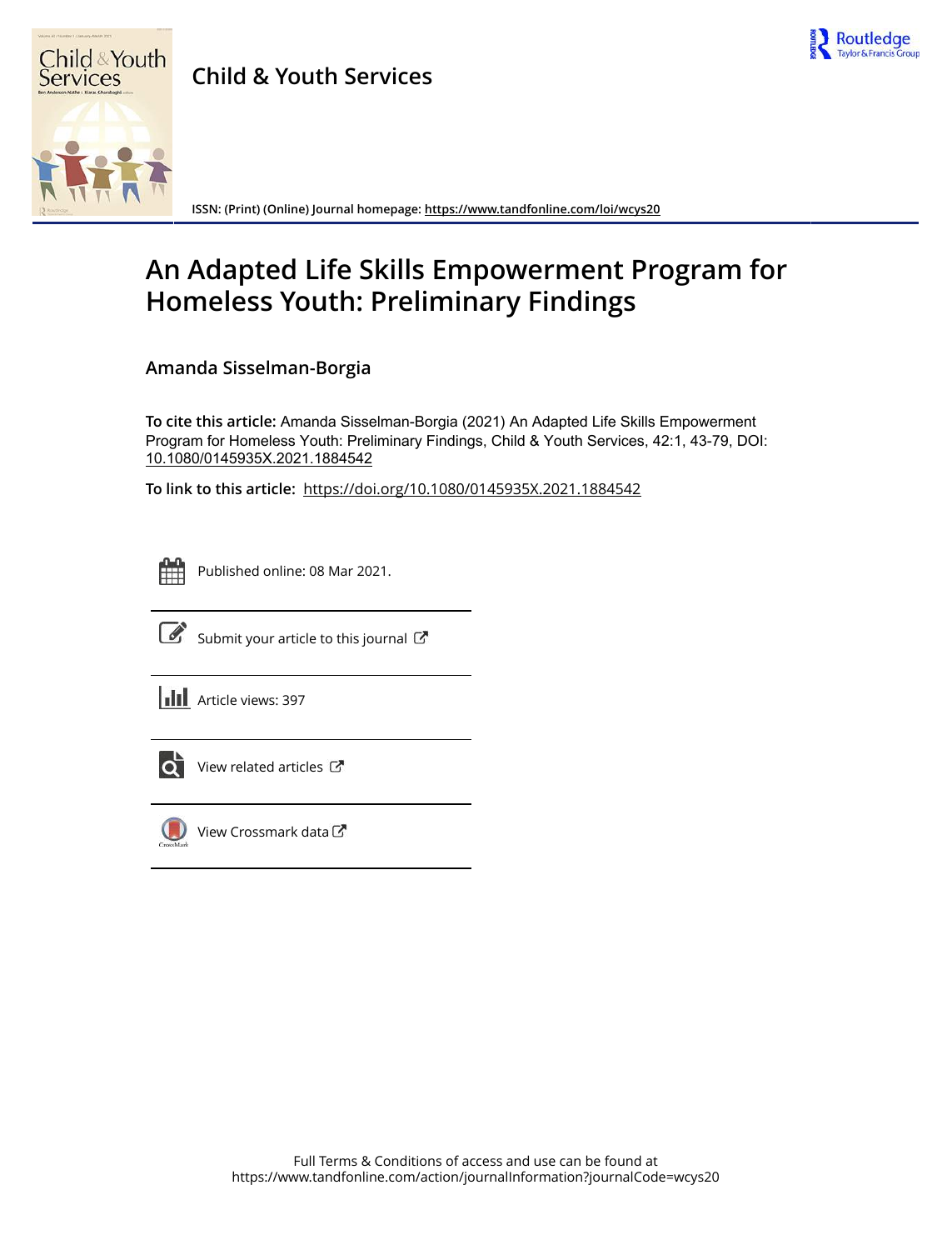

Check for updates

# <span id="page-1-0"></span>An Adapted Life Skills Empowerment Program for Homeless Youth: Preliminary Findings

#### Amanda Sisselman-Borgia

Lehman College, Department of Social Work, Bronx, New York, USA

#### ABSTRACT

Homeless youth are a difficult to reach subgroup of homeless individuals who require a unique level of intervention given their specific vulnerabilities as young people. They experience higher levels of trauma than their housed counterparts and lack parental guidance around concrete life skills as well as emotional support. This article provides a description of the adaptation process of a pilot life skills empowerment program designed to help homeless youth integrate successfully into the community by providing life skills training, emotional support, and social justice awareness. Youth participated in twice weekly group sessions and one-to-one mentoring with community volunteers. The adapted program was piloted in 3 cycles with small groups totaling 20 youth over the course of 18 months. Mixed methods were used to evaluate youths' experiences in the program. While the sample size was too small to detect statistical significance, scores on validated measures (Antonovsky's Sense of Coherence measurement tool and the Post-Traumatic Check-list Civilian version) demonstrated improvements in coping and sense of coherence and decreases in trauma symptoms. Qualitative findings supported the quantitative trends, demonstrating that youth felt more confident and hopeful about their futures, were able to set goals for themselves, and begin training programs and jobs. Youth were also able to develop trusting and meaningful relationships with mentors, staff, and peers. Implications for future program development and practice, future research, and social services education are discussed.

#### **KEYWORDS**

Homeless youth; homeless youth program; mentoring; youth services; youth training

## Introduction

The crisis of homelessness has increased across the United States over the last several years (Cutuli et al., [2019](#page-35-0)). In particular, youth who experience homelessness are a subgroup of individuals experiencing homelessness who require a unique level of intervention given the systemic difficulties they face. Homeless youth are disproportionately youth of color and lesbian, gay, bisexual, transgender, and queer (LGBTQ) (Fusaro et al., [2018;](#page-35-0)

CONTACT Amanda Sisselman-Borgia Amanda.sisselman@lehman.cuny.edu Lehman College, Department of Social Work, Bronx, New York, USA.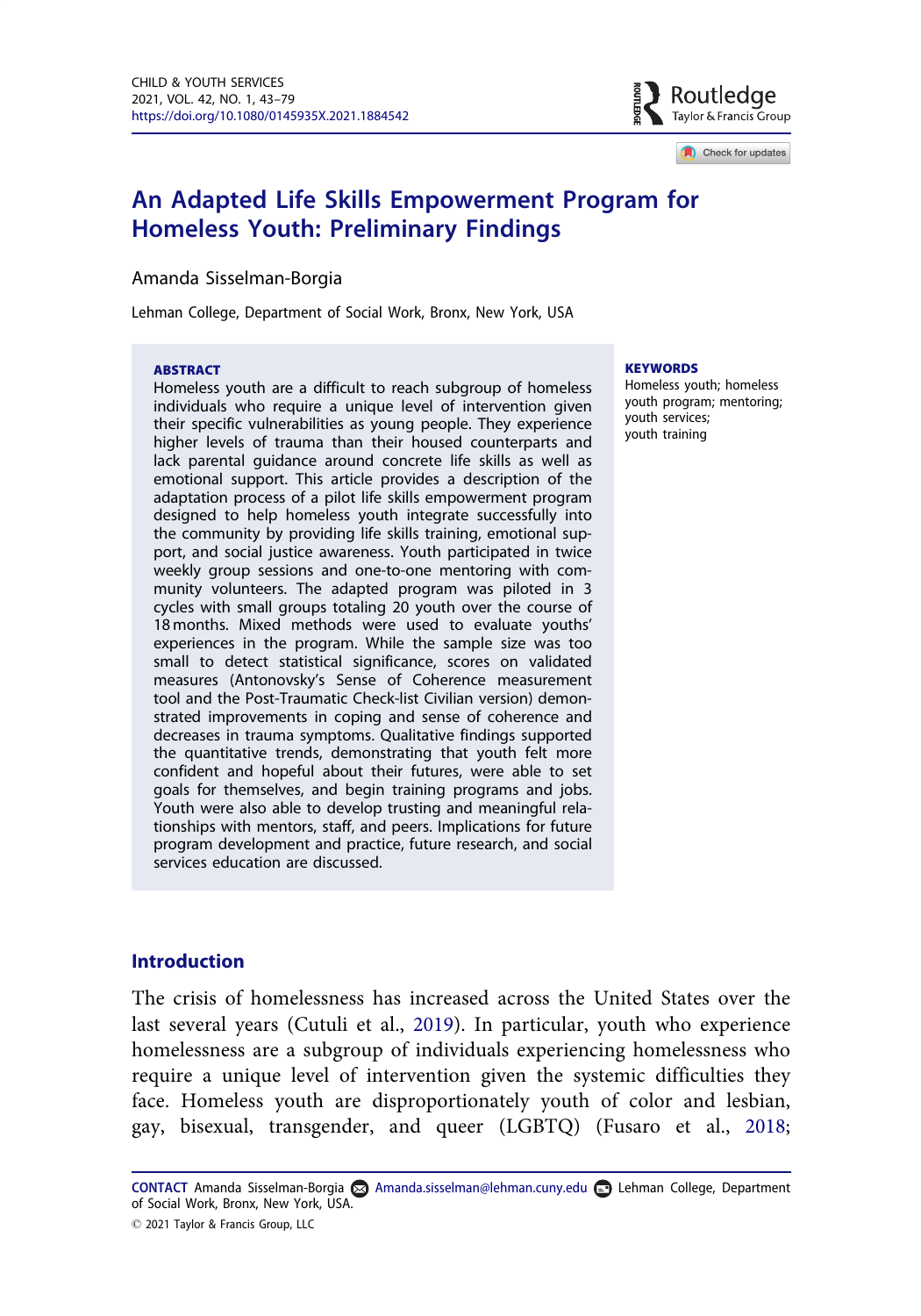<span id="page-2-0"></span>Morton et al., [2018\)](#page-36-0). Homeless youth also report high levels of trauma from previous family/child abuse and through current lived experiences as homeless individuals (Bender et al., [2010;](#page-34-0) Wong et al., [2016](#page-37-0)).

This article provides information about an intensive and supportive community-based program called The Living Proud Life Skills Empowerment Program that was designed to meet the needs of homeless youth. Living Proud was adapted from a program originally designed for adults. The purpose of this program was to build upon existing strengths and improve life and coping skills, while also working toward reductions in trauma symptoms and connection to community resources. The original program, the Life Skills Empowerment Program, was a grassroots effort designed by an advocacy organization and a large faith-based social service agency to empower homeless individuals and those who were homeless or formerly homeless to tell their stories and shift community perspectives about homelessness. The original program existed within faith communities and organizations in New York City (NYC) and a surrounding suburb and served homeless men and women (Lightburn & Sisselman, [2014](#page-36-0)). The program included individualized mentoring, life skills workshops, individualized goal-setting plans, and sharing personal narratives to advocate for social justice change. Later, adaptations for women survivors of domestic violence, homeless veterans, and men and women recently released from prison were developed.

The specific aims of this article are to describe the adaptation of the original program for homeless youth and initial evaluation findings. This particular program was chosen as a model for this population because of the support it offers participants through skills-based learning, mentoring, and connection to community resources. The adaptation process was guided by social work principles and integrated intersectionality theory, and the principles of the trauma-informed care model, which include the strengths perspective (Crenshaw, [1991;](#page-34-0) Saleeby, [1993](#page-36-0)). A strengths perspective is crucial to research and work with youth experiencing homelessness; however, the literature often describes vulnerable populations using a problem-centered approach. Although the literature reviewed here may discuss problems experienced by youth, the overall goal was not to perpetuate the problemcentered approach, but to describe some of the most significant issues facing youth experiencing homelessness.

The roots of the original program also aligned well with the strengths perspective and trauma-informed care, with emphasis on providing positive feedback about existing strengths as well as a safe environment for participants to learn and move their lives forward. Trauma-informed care focuses on four main components: trauma awareness, emphasis on safety, opportunities to rebuild control, and a strengths-based approach (Hopper et al.,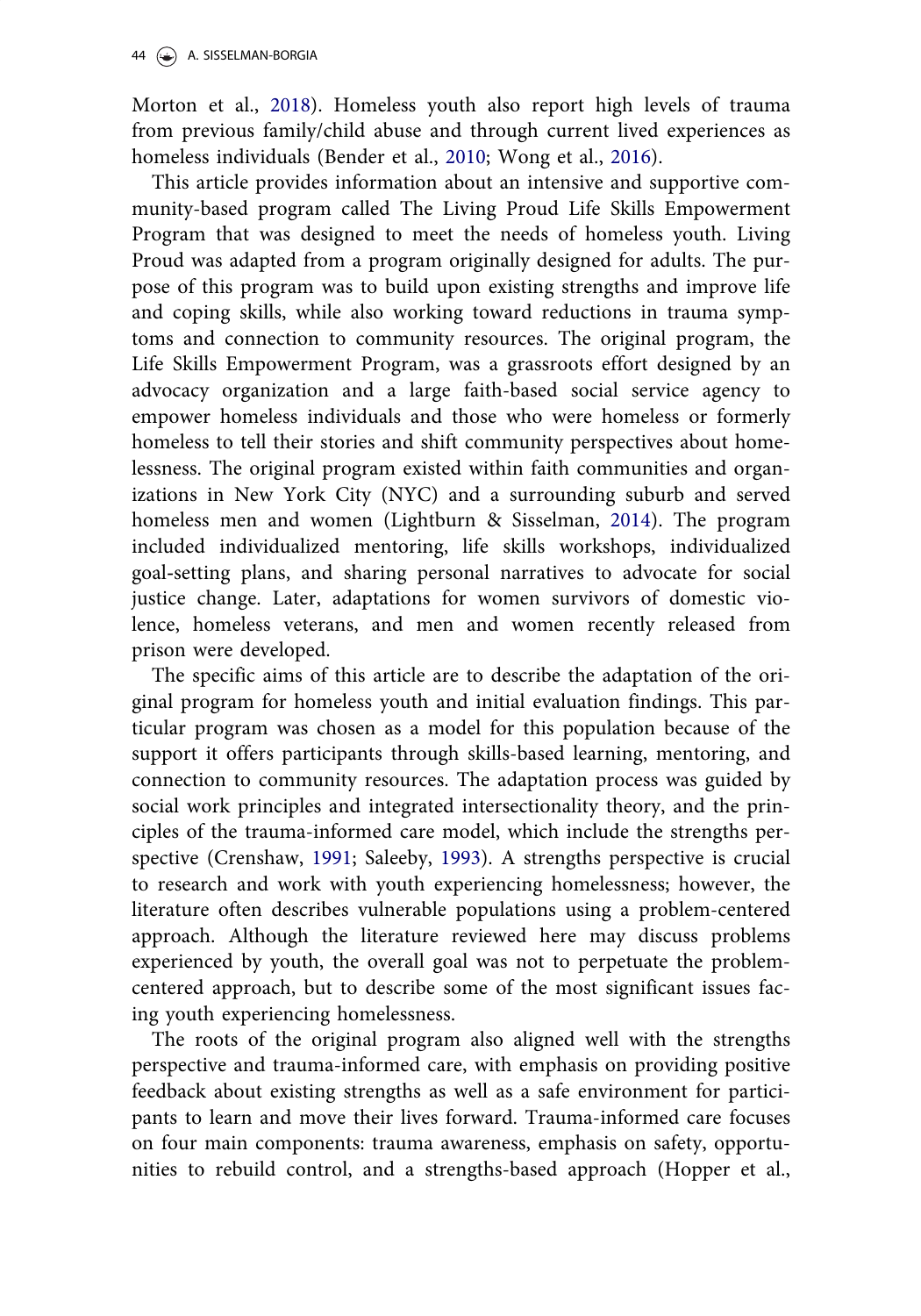<span id="page-3-0"></span>[2010](#page-35-0)). Further, intersectionality theory, a term coined by Crenshaw ([1991\)](#page-34-0), describes the overlap of marginalized experiences based on different parts of one's identity. Homeless youth identify not only as racial/ethnic minorities and sexual/gender minorities but also as homeless individuals. These different aspects of their identity triple their risk for discrimination and marginalization. Program staff sought to help youth develop positive aspects of their identity and to develop resilience and a sense of pride around their identity. Berger and Quiros [\(2014\)](#page-34-0) write that including an understanding of intersectionality is an essential part of creating a trauma informed-informed environment.

#### Literature review

#### Significance and intersectionality

The existing literature documents the growing numbers of homeless youth across the United States and globally (Black et al., [2018](#page-34-0); Krabbenborg et al., [2013](#page-36-0)). Chronic physical and mental health issues, including HIV, substance abuse, depression, anxiety, and posttraumatic stress disorder (PTSD), are very common (Wong et al., [2016](#page-37-0)). Youth experiencing homelessness are also more likely to get involved in the criminal justice system due to minor offenses, drug involvement, stealing, or prostitution, most often related to the difficult circumstances of their living situation. Violence and trading sex for shelter or other basic necessities such as food or safety are common as well. Neurocognitive development and academic achievement are also typically impacted for youth who are homeless (Edidin et al., [2012\)](#page-35-0). Adolescence is a vulnerable time for brain development, and the trauma associated with homelessness at this age can cause delays and disruptions to the developmental process. Delays or disruptions in neurocognitive development as well as the specific and concrete issues associated with living on the street are all associated with lower academic achievement in homeless youth (Edidin et al., [2012](#page-35-0)).

Intersectionality is significant to this work because there is an overrepresentation of minority and LGBTQ youth in the population of youth experiencing homelessness (Cochran et al., [2002](#page-34-0); Morton et al., [2018\)](#page-36-0). Discrimination based on these intersecting identities, particularly in the form of subtle discrimination, or microaggressions, contributes to the poor health and well-being of homeless youth (Budescu et al., [2019](#page-34-0); Sisselman-Borgia et al., [2018\)](#page-37-0). Microaggressions based on race and ethnicity were associated with poor mental health and suicidality in homeless young people. Newer research suggests that youth experiencing homelessness reported microaggressions based on their homeless status, separate from race and ethnicity (Budescu et al., [2019](#page-34-0); Sisselman-Borgia et al., [2018](#page-37-0)). Homelessness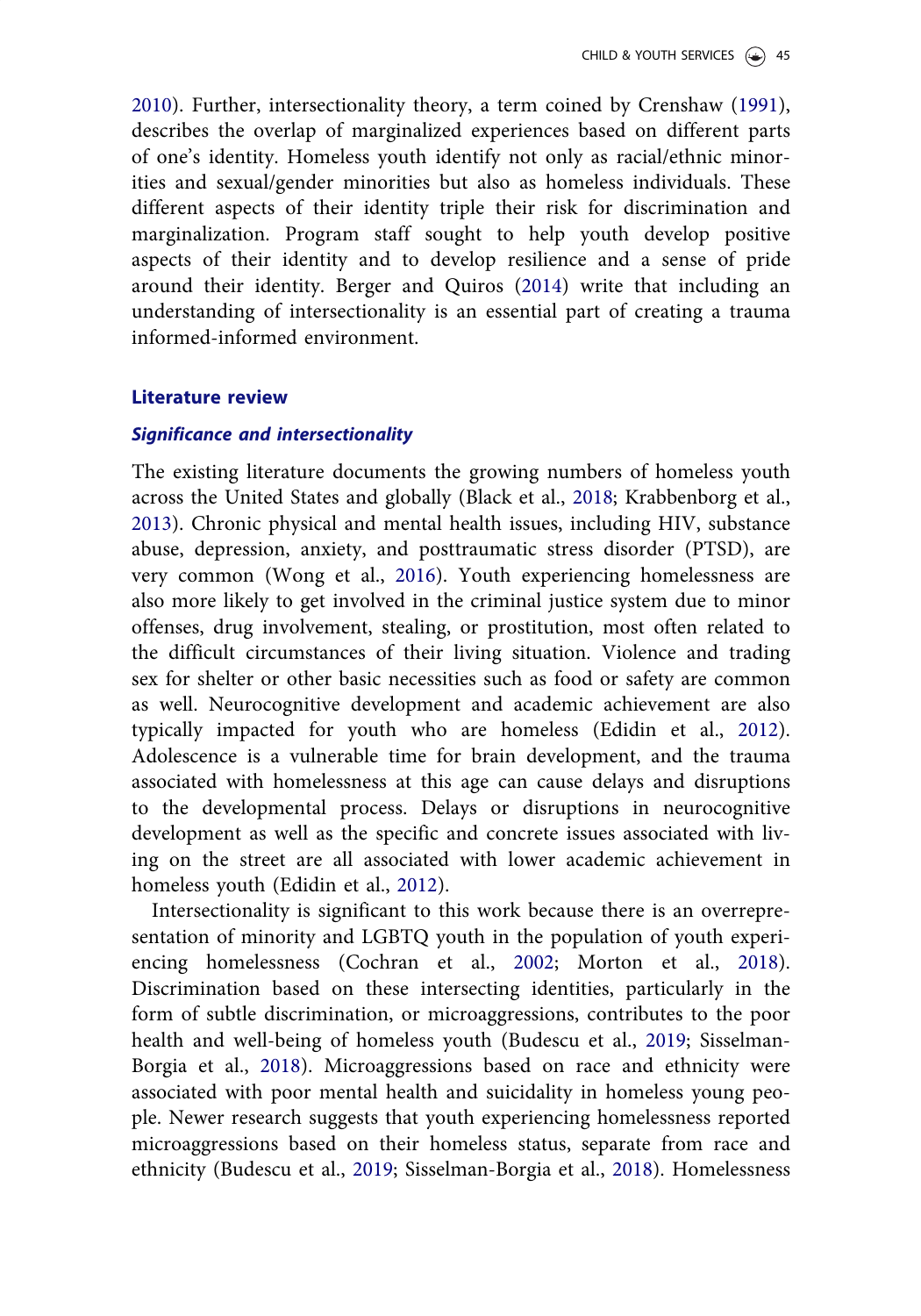<span id="page-4-0"></span>based microaggressions were also associated with increased depression, anxiety, suicidality, and problems sleeping (Sisselman-Borgia et al., [2018](#page-37-0)).

#### Trauma and homeless youth

Studies showed that youth experiencing homelessness struggled with previous traumas related to family abuse or neglect and with traumas related to living on the street or in shelters (Edidin et al., [2012;](#page-35-0) Keeshin & Campbell, [2011](#page-35-0); Wong et al., [2016\)](#page-37-0). Keeshin and Campbell [\(2011](#page-35-0)) found that 84% of the youth in their sample had histories of childhood abuse prior to the age of 18, including physical and sexual abuse. Homeless youth are at an increased risk for sexual assault and witnessing violent crimes while living on the street. LGBTQ, in particular transgender youth, are at a particularly high risk for sexual assault and violence on the street (Shillington et al., [2011](#page-36-0)). Additionally, many homeless youth have experienced child physical, sexual, or emotional abuse and/or have witnessed domestic violence in their families of origin (Wong et al., [2016\)](#page-37-0). Finally, domestic violence in relationships was common among homeless youth (Morton et al., [2018](#page-36-0)).

Substance abuse is another common struggle among homeless youth and is often used as a coping mechanism to deal with trauma experienced prior to and during homelessness (Edidin et al., [2012](#page-35-0); Nyamathi et al., [2010;](#page-36-0) Thompson et al., [2010](#page-37-0); Wenzel et al., [2010\)](#page-37-0). Wenzel et al. [\(2010](#page-37-0)) found that substance abuse was more prevalent among youth who met peers through their networks on the street versus those who met peers in recovery or treatment settings. Another study demonstrated that identification with homeless culture is also a predictor of substance misuse in homeless youth (Thompson et al., [2010\)](#page-37-0). Both homeless culture and street networks are associated with increased experiences of trauma. Newer research shows that male homeless youth who have experienced trauma are more likely to be diagnosed with substance abuse as a coping mechanism, while females who have experienced trauma are more likely to be diagnosed with PTSD and depression (Harris et al., [2017\)](#page-35-0).

#### Resiliency and trauma

The existing literature demonstrates there are certain individual and external factors that can help to promote resiliency in homeless youth and mediate risk factors associated with trauma. Individual factors include less time on the streets and characteristics such as higher perceived levels of personal control. Youth with greater levels of perceived personal control and self-determination are more likely to be successful in finding stability in permanent housing and experience less psychological distress (Krabbenborg et al., [2013](#page-36-0); Slesnick et al., [2017](#page-37-0)).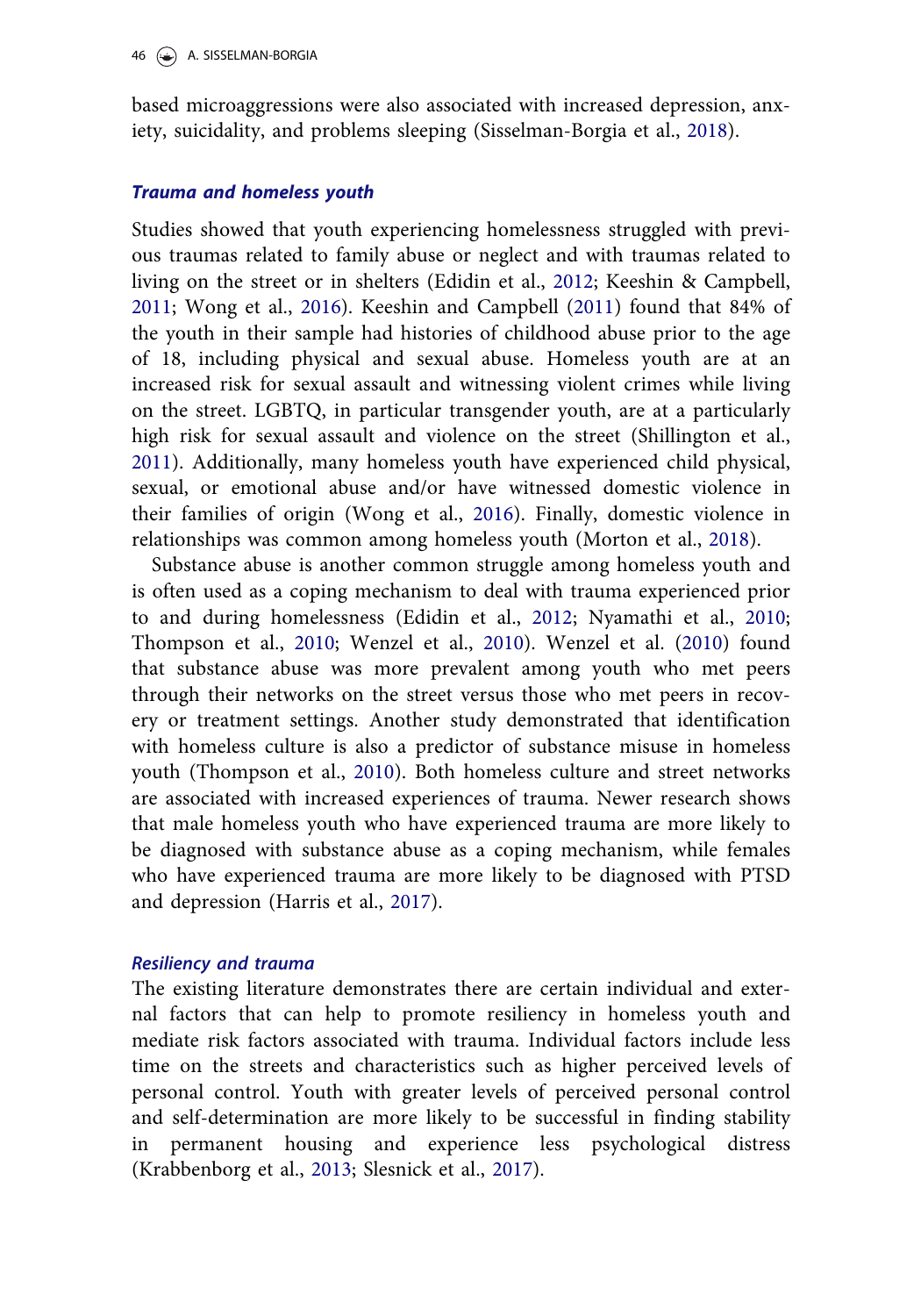<span id="page-5-0"></span>Social support, an external factor, is positively associated with mental health functioning in youth who are homeless, but older youth and those who have been homeless for longer periods of time are less likely to have this support (Wright et al., [2017\)](#page-37-0). Further, youth who are involved in supportive living environments following homelessness have better selfreported well-being and quality of life and are better integrated into the community than youth who transition into independent living situations following homelessness (Kidd et al., [2013\)](#page-35-0).

# Existing programs

Most programs for homeless youth do not offer all of the necessary or needed services under one roof and have difficulty capitalizing on factors that promote strength and resiliency, as described above. Shelter beds and housing opportunities for homeless youth are considerably lower than the numbers of youth who are homeless and on the streets (Ha et al., [2015;](#page-35-0) Henwood & Padgett, [2019](#page-35-0)). Service providers, including crisis shelters, drop-in centers, social workers, and mental health counselors, are overwhelmed with requests for assistance and are often unable to accommodate existing needs. Drop-in centers are engaging youth and providing basic services such as showers and meals. However, overwhelmed service providers are unable to do more than focus short encounters on referrals and paperwork instead of individual support and mentoring. Youth are engaged briefly and often leave in search of more extensive assistance which is hard to find. The need for services greatly exceeds the availability.

Many existing interventions and programs have poor communication with each other, making it hard for youth to receive continuity of care. One study showed that communication among different agencies was a real hindrance for both youth and staff as they tried to manage referrals to different sources (Black et al., [2018\)](#page-34-0). The processes involved in referrals were frustrating to the staff and youth felt "bounced around" (Black et al., [2018;](#page-34-0) Slesnick et al., [2017\)](#page-37-0). Slesnick et al. ([2017\)](#page-37-0) found programs that were better able to communicate and connect youth to services were more effective and that having contact with a mentor was protective of mental health in service avoidant youth with histories of trauma.

Some existing programs are focused on reducing HIV infection and related risky behaviors through testing. An intervention study conducted by Milburn et al. [\(2012](#page-36-0)) examined the effectiveness of the family intervention, STRIVE, which was designed to address HIV and risky sexual behaviors in homeless youth. The intervention was more effective at reducing risky sexual behavior as well as substance use and delinquency than the control condition. However, many youth experiencing homelessness do not have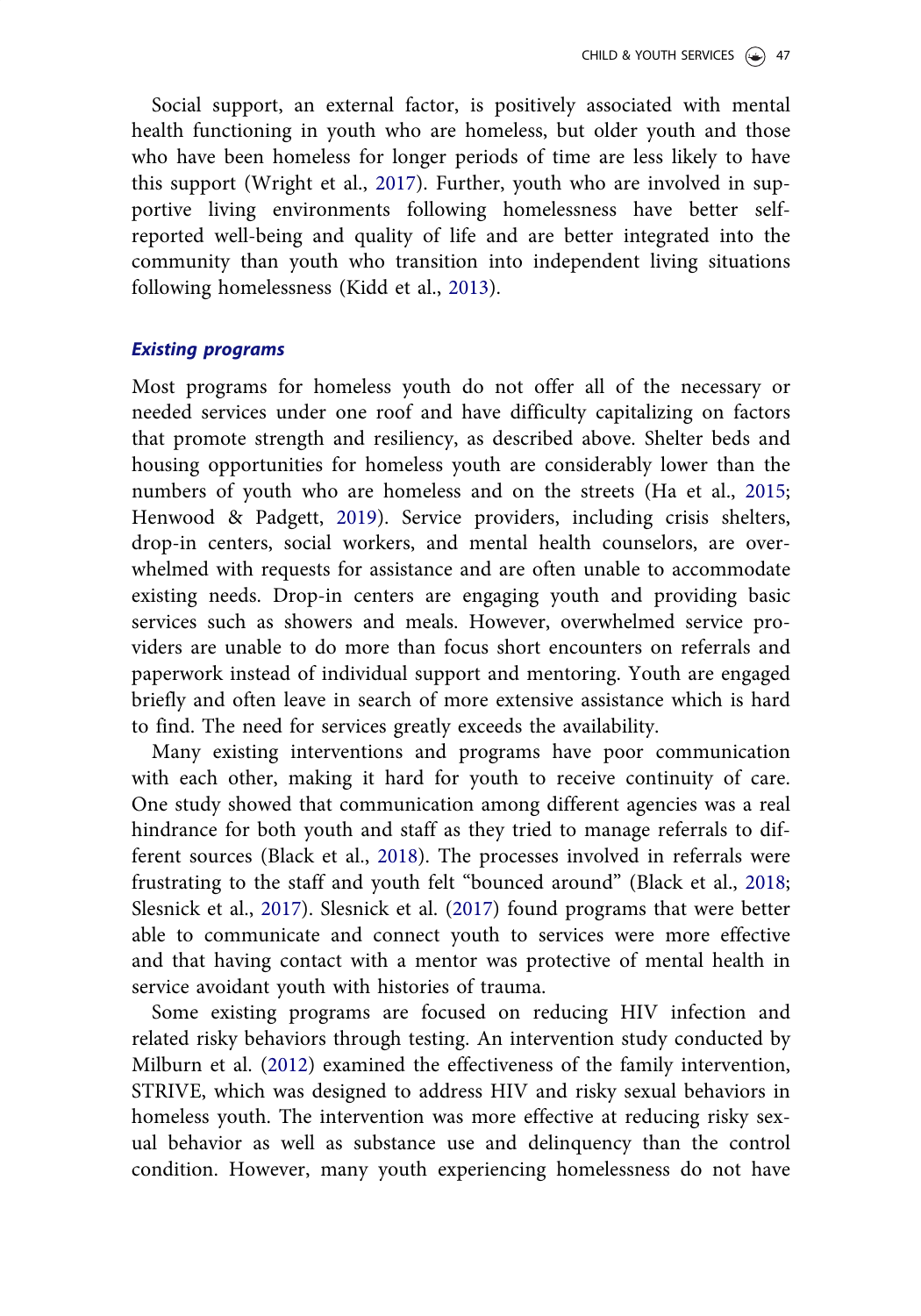<span id="page-6-0"></span>access to family, or they have families who are unwilling to participate in such an intervention. So the effectiveness or feasibility of this kind of intervention for the majority of youth experiencing homelessness is questionable.

Alternatively, a study specifically designed to examine the Community Reinforcement Approach (CRA), which is informed by cognitive, behavioral, and systems perspectives, was effective in working with youth who were living on the street and not connected with family or a shelter (Slesnick et al., [2007](#page-37-0)). The authors compared treatment conditions to a group of youth who received usual care at a drop-in center. The youth who participated in the CRA intervention participated in an average of seven sessions, which included establishing rapport and addressing individual as well as systemic issues. Youth in the intervention had significant reductions in depression and substance abuse and improvements in social stability (Slesnick et al., [2007\)](#page-37-0).

The existing literature documents factors that make for a more successful intervention for youth experiencing homelessness (Heinze et al., [2010;](#page-35-0) Lightfoot et al., [2011](#page-36-0); Morton et al., [2018](#page-36-0)). Youth and staff in multiple studies agree that additional support for employment and education services would be helpful, including cognitive, emotional, and concrete types of support, such as funds for transportation. Morton et al. ([2018\)](#page-36-0) corroborate this important need for education and support around education services, finding that having a GED was protective for younger parents and they would be less likely to be homeless with a GED. Intervention planning should include assessment or screening of preexisting personal characteristics of the youth who participate in interventions to target necessary skills in ways that are appropriate for this population (Lightfoot et al., [2011\)](#page-36-0). Youth who have better problem-solving skills at the outset have fewer problem behaviors to address, thus addressing problem-solving skills in youth who may have a deficit in this area could prove to be effective (Lightfoot et al., [2011\)](#page-36-0). The age of the youth involved may also be something important to consider when balancing needs and important aspects of interventions. Heinze et al. [\(2010\)](#page-35-0) found that younger youth reported addressing safety needs to be most important, while older youth reported that the structure of the program and consistency were most important to them.

## Gaps in the literature

Although there are several programs across the country designed to meet the needs of youth experiencing homelessness, each with varying outcomes and inputs, there are not enough evidence-based interventions. Available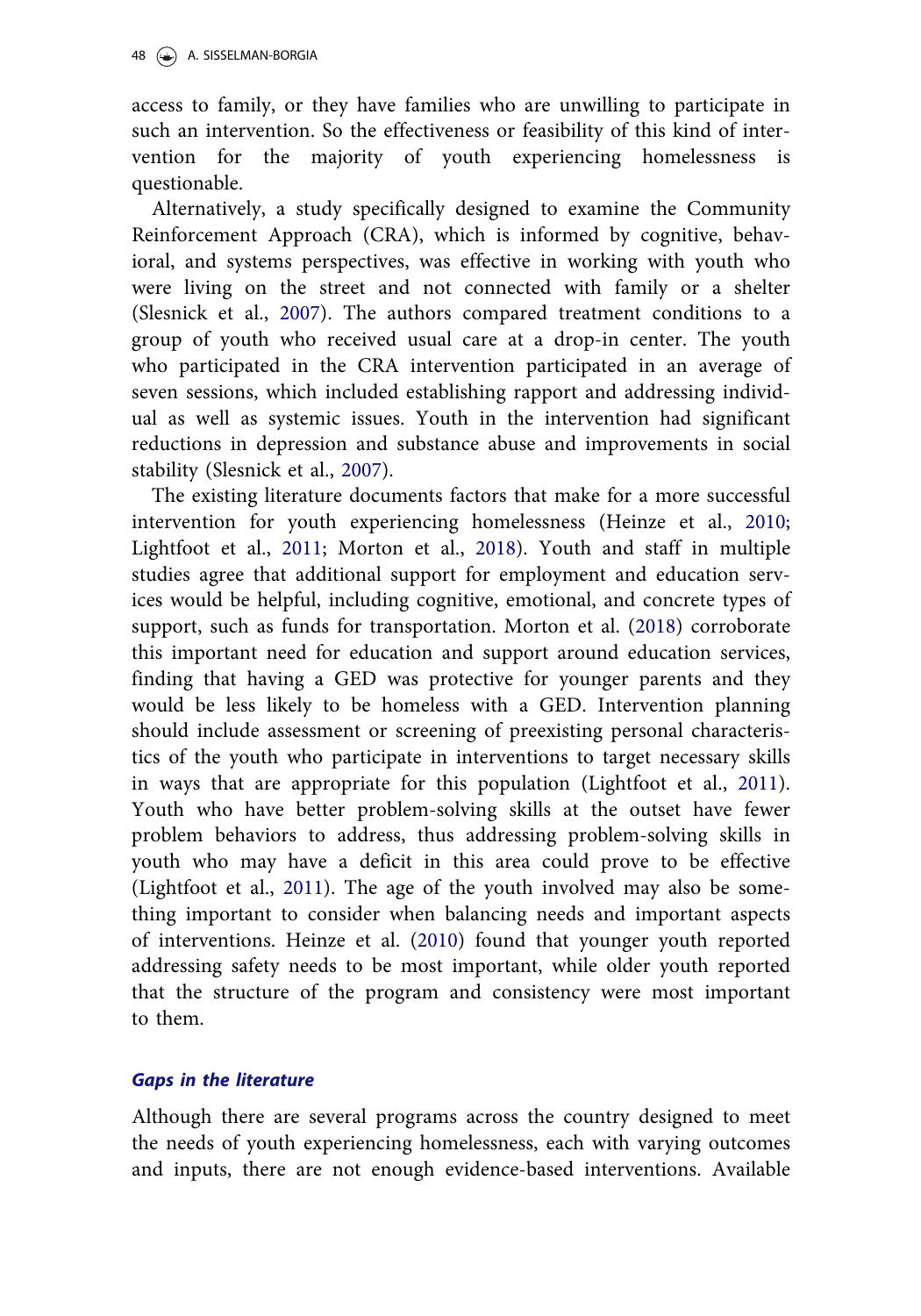<span id="page-7-0"></span>programs are generally brief and without intensive evaluations and do not take into account the various needs of this diverse group, such as trauma histories. Another large gap relates to youth who identify as LGBTQ, an overrepresented group in this population. LGBTQ youth who experience homelessness are at an increased risk for discrimination, trauma, and PTSD and have more limited support systems. Programs designed to reach this subgroup are generally in urban areas, leaving out youth who come from rural and suburban areas. Programs that cater to the larger population of youth experiencing homelessness often fail to consider that facilities should be gender neutral and that staff and other youth should be aware of the unique needs of this group (Maccio & Ferguson, [2016;](#page-36-0) Prock & Kennedy, [2017\)](#page-36-0).

This article starts to fill gaps in the literature by introducing a newly adapted intervention model designed to meet the needs of a diverse group of youth experiencing homelessness, including those who identify as LGBTQ, with life skills training, several levels of support, and community building. Preliminary unpublished evaluation report findings for the original Life Skills Empowerment Program demonstrated that adult participants reported reductions in trauma symptoms and improvements in coping and managing their lives.

#### Theoretical framework

A trauma-informed, strengths-based approach with a focus on intersectionality was used to guide the development of the program adaptation, decisions about evaluation outcomes, and the interpretation of findings. The main quantitative outcome variables in the evaluation were trauma symptoms and sense of coherence, or one's ability to cope and manage in the world. Trauma and sense of coherence were also the main outcome variables in the evaluations done with the existing Life Skills Empowerment Programs for adults (Lightburn & Sisselman, [2014\)](#page-36-0).

Trauma-informed work includes several main components: trauma awareness, emphasis on safety, opportunities to rebuild control, and a strengths-based approach (Hopper et al., [2010](#page-35-0)). [Table 1](#page-8-0) shows how these trauma-informed components, including use of the strengths perspective, were applied to the different aspects of the program adaptation. Providing a safe environment meant also demonstrating an awareness of the intersectionality of marginalized identities among homeless youth. In practice, this meant fostering an environment that was safe for diverse opinions and identities. It also meant educating youth about how to communicate effectively with others who were different than themselves and how to maintain a "safe space" while respecting differences.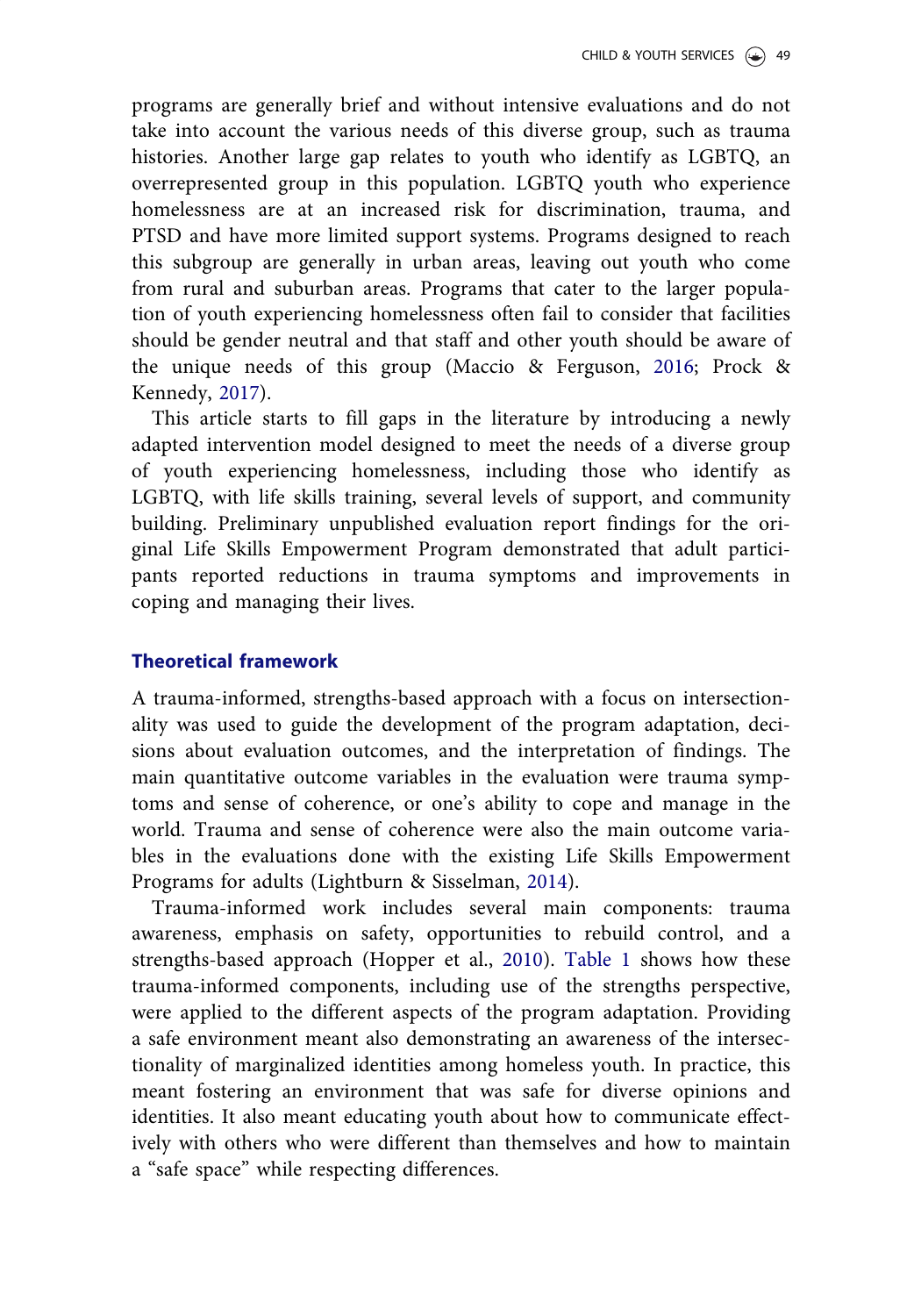| Variable (N)                         | Frequency      | $\%$ |
|--------------------------------------|----------------|------|
| Gender (16)                          |                |      |
| Male                                 | 7              | 44%  |
| Female                               | 9              | 56%  |
| Race/Ethnicity (16)                  |                |      |
| White/Caucasian                      | 1              | 6%   |
| Latin(x)                             | 1              | 6%   |
| Black/African American               | 4              | 25%  |
| Native American                      | 1              | 6%   |
| Mixed Race/Biracial                  | 9              | 57%  |
| Education level (15)                 |                |      |
| Some high school                     | 8              | 53%  |
| High school/GED                      | 5              | 33%  |
| Some college/tech training           | $\overline{2}$ | 14%  |
| Number of children (16)              |                |      |
| None                                 | 11             | 69%  |
| 1                                    | 4              | 19%  |
| $2$ to $3$                           | 1              | 6%   |
| More than 3                          | 1              | 6%   |
| Wants to improve education (16)      |                |      |
| Yes                                  | 11             | 69%  |
| No                                   | 5              | 31%  |
| Wants help to improve education (16) |                |      |
| Yes                                  | 11             | 69%  |
| No                                   | 5              | 31%  |
| History of incarceration (16)        |                |      |
| Yes                                  | 5              | 31%  |
| No                                   | 11             | 69%  |
| Length of incarceration (5)          |                |      |
| Less than 3 mos                      | 3              | 60%  |
| $3$ to 6 mos                         | $\overline{2}$ | 40%  |
| Physical health problems (16)        |                |      |
| Yes                                  | 5              | 31%  |
| No                                   | 11             | 69%  |
| Mental health problems (15)          |                |      |
| Yes                                  | 8              | 53%  |
| No                                   | $\overline{7}$ | 47%  |

<span id="page-8-0"></span>Table 1. Demographic variables (please note that these are out of order b/c of formatting issues but should be placed in correct order for publication).

#### Intervention and adaptation procedures

Prior to adapting the program materials and developing the sessions for youth, a systematic review of the literature was conducted to understand the most salient issues for homeless youth as well as to review the evidence for effective programs. Following the extensive and systematic review of the literature, separate focus groups were run with homeless youth from the community and service providers. The review of the literature and focus groups provided evidence that the initial life skills empowerment program for adults would be well-suited for an adaptation for youth.

The adaptation process took several months to complete and included feedback from community programs, youth who were homeless, and a thorough review of the literature. Focus groups with youth were conducted at two different points in the adaptation process to learn more about their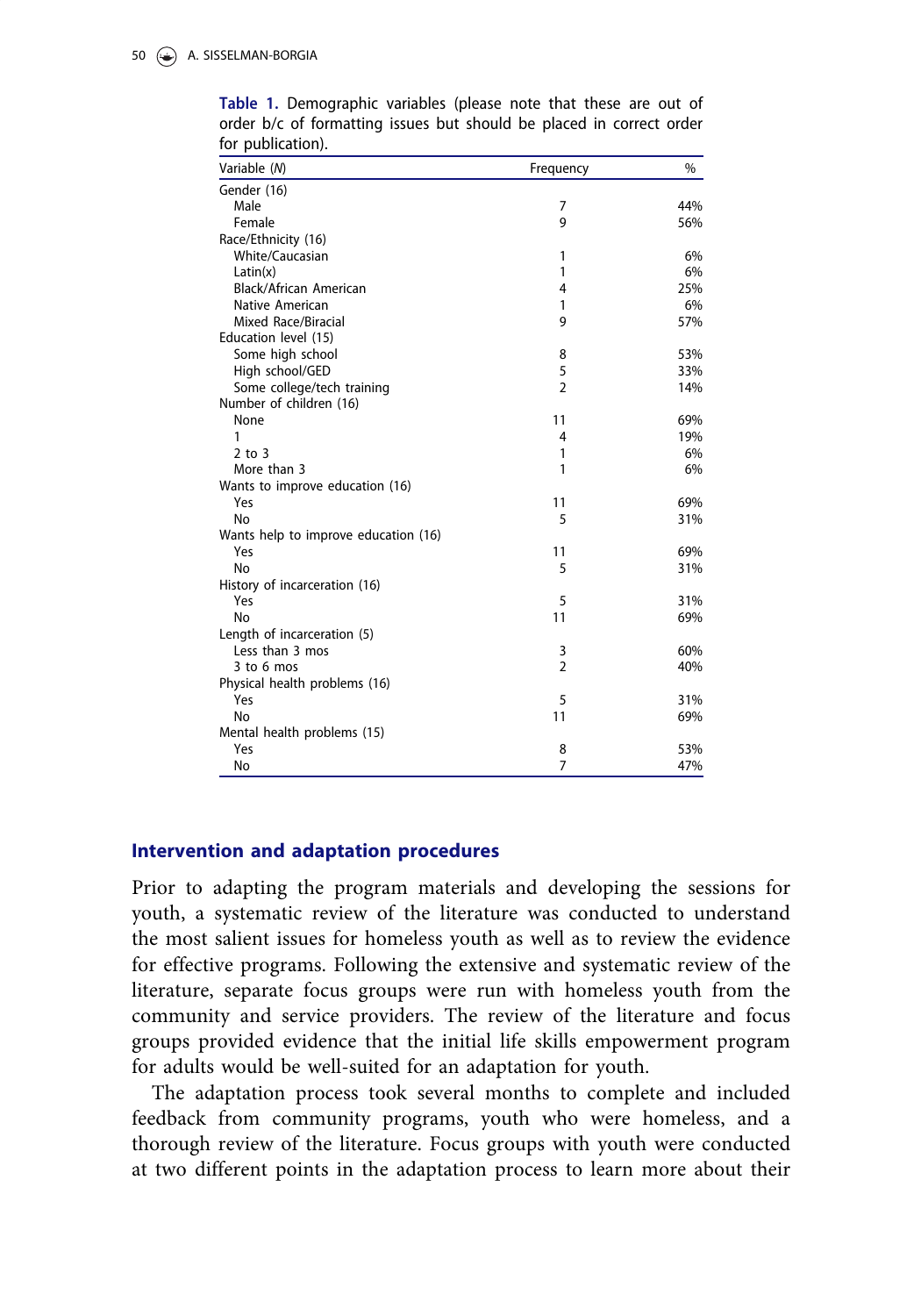most pressing needs and then to receive feedback on the program curriculum draft. Feedback from youth who were on the streets (service avoidant) and using services currently was included in the adaptation process. The original life skills empowerment program for adults included seven main components:

- 1. Life skills sessions led by community volunteers and a peer leader
- 2. One-to-one mentoring
- 3. Communal meals organized by staff and peer leader
- 4. Goal attainment (with the support of mentors and staff)
- 5. Developing and sharing one's personal narrative and sharing this at a public speakers' night
- 6. Peer-related social support
- 7. Stipend at graduation based on attendance

The original program model was not designed with a trauma-informed focus, even though its premise was aligned with those principles. Developing intentionally trauma-informed procedures was important for youth experiencing homelessness given their extensive trauma histories. The original program also included publicly sharing one's story as a spoken narrative, which is hard for youth who are still developing cognitively and particularly for those with heavy trauma histories. Thus, the adaptation around creating one's story and explaining the art form in an exhibition instead of spoken word was a more age-appropriate adaptation. The needs around trauma and addressing issues related to multiple marginalized identities also led to the adoption of the trauma-informed care and intersectionality models used to guide the adaptation process. Focus groups and literature reviews confirmed the diversity of the homeless youth population, with 50% in some regions identifying as LGBTQ and 90% as ethnic minority. Both a literature review and community focus groups revealed that homeless young people disproportionately experienced intersectional marginalized identity statuses and a high prevalence of trauma. For these reasons both a trauma-informed and intersectional approach were used to adapt this program and guide evaluation considerations.

[Table 2](#page-10-0) provides information about the adaptations to the original program and connects each adaptation to the literature as well as trauma informed care principles. Sessions were twice weekly for 14 weeks. A licensed social worker ran the program sessions with a graduate social work intern, and both were included in a learning collaborative run by a local university for sister programs. Staff included these two individuals and a program coordinator. The program coordinator was responsible for recruiting participants, developing a schedule for meals through volunteers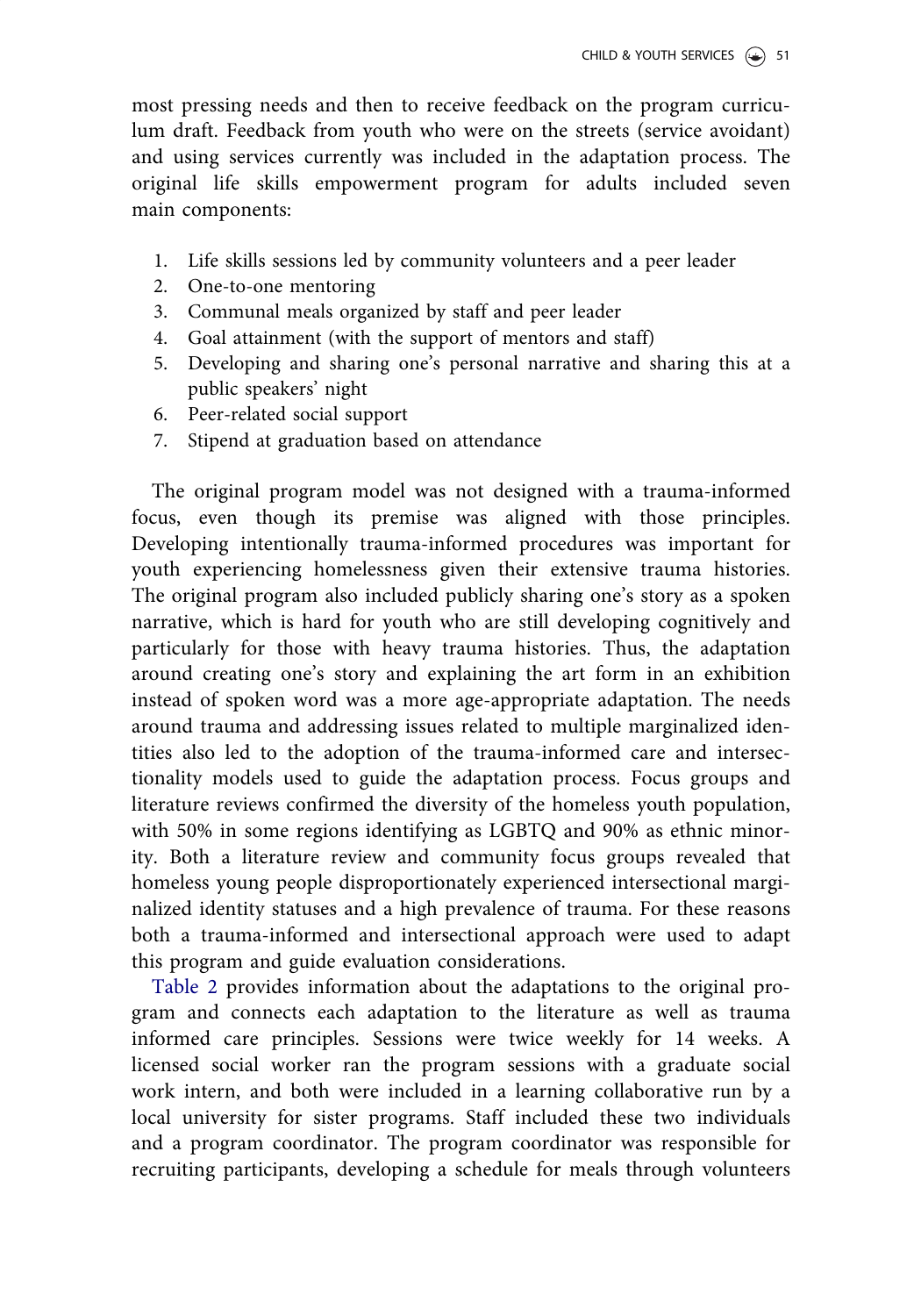# <span id="page-10-0"></span>52 A. SISSELMAN-BORGIA

# Table 2. Program adaptations.

| Program component                   | Description of adaptation with<br>trauma-informed principle(s)                                                                                                                                                                                                                                                                                                                                                                                                                                    | Supporting literature                                                                                                                                                                                                                                                                                                                                                                                                                                                                                                                                                                                                                                                                                                                                                                                                                                                                                                                                             |
|-------------------------------------|---------------------------------------------------------------------------------------------------------------------------------------------------------------------------------------------------------------------------------------------------------------------------------------------------------------------------------------------------------------------------------------------------------------------------------------------------------------------------------------------------|-------------------------------------------------------------------------------------------------------------------------------------------------------------------------------------------------------------------------------------------------------------------------------------------------------------------------------------------------------------------------------------------------------------------------------------------------------------------------------------------------------------------------------------------------------------------------------------------------------------------------------------------------------------------------------------------------------------------------------------------------------------------------------------------------------------------------------------------------------------------------------------------------------------------------------------------------------------------|
| Life skills sessions<br>Mindfulness | Skills sessions for youth were<br>added: managing difficult<br>emotions, healthful cooking,<br>connecting to school or<br>training, understanding trauma,<br>values and exploring diversity.<br>Other topics were included as<br>they were in the original<br>program: budgeting, how to set<br>SMART goals, and resume<br>writing and interviewing skills.<br>Opportunities to rebuild control<br>Strengths-based perspective<br>Adding mindfulness exercises to<br>the beginning and end of the | Karabanow et al. (2010)<br>demonstrated that homeless<br>youth do not have the skills or<br>ability to connect to formal<br>work opportunities. Helping the<br>youth to develop usable skills<br>and connect to resources in the<br>community became a crucial<br>part of the adaptation.                                                                                                                                                                                                                                                                                                                                                                                                                                                                                                                                                                                                                                                                         |
|                                     | program offered youth a new<br>coping mechanism to enter the<br>safe space of the session and to<br>stay focused throughout and in<br>between sessions.<br>Opportunities to regain control                                                                                                                                                                                                                                                                                                        |                                                                                                                                                                                                                                                                                                                                                                                                                                                                                                                                                                                                                                                                                                                                                                                                                                                                                                                                                                   |
| Overall staffing/Environment        | Emphasis on safety<br>Creating a trauma-informed and<br>safe environment was essential.<br>The original programs, while<br>anecdotally sensitive to trauma,<br>were not actively trauma<br>informed. Mentors and program<br>staff and volunteers were<br>trained to understand the<br>impact of trauma on this<br>population.<br>Trauma awareness<br>Emphasis on safety<br>Strengths-based perspective                                                                                            | The literature is growing with<br>regard to the amount of trauma<br>experienced by homeless youth,<br>both in families of origin and<br>on the street. (Bender et al.,<br>2010; Wong et al., 2016).<br>Slesnick et al. (2007) showed<br>that trauma was a significant<br>barrier to treatment<br>engagement and reductions in<br>substance abuse, a pervasive<br>issue among homeless youth.<br>Sales et al. (2016) reviewed<br>studies related to trauma and<br>HIV prevention, both pervasive<br>issues among homeless youth<br>and concluded that efforts<br>focused on specific types of<br>traumatic events (i.e., childhood<br>trauma) and not on cumulative<br>trauma, accumulated over time.<br>This was a gap that the<br>adaptation sought to fill.<br>Further, Vitopoulos et al. (2017)<br>demonstrated the effectiveness<br>of mindfulness in an<br>intervention to help reduce<br>trauma symptoms and improve<br>mental health in<br>homeless youth. |
| Mentoring and adult contacts        | The original program generally<br>scheduled 5-7 mentoring<br>sessions in total over the course<br>of the program. The literature<br>documents homeless youth's<br>great need for adult mentorship<br>and quidance, so we doubled<br>this and invited mentors to                                                                                                                                                                                                                                   | Karabanow et al. (2010) found that<br>there was a shortage of<br>available work opportunities for<br>homeless youth, leaving them<br>with few options. Connections<br>to community members and<br>adults who could vouch for the<br>youth and offer them<br>(constant)                                                                                                                                                                                                                                                                                                                                                                                                                                                                                                                                                                                                                                                                                            |

(continued)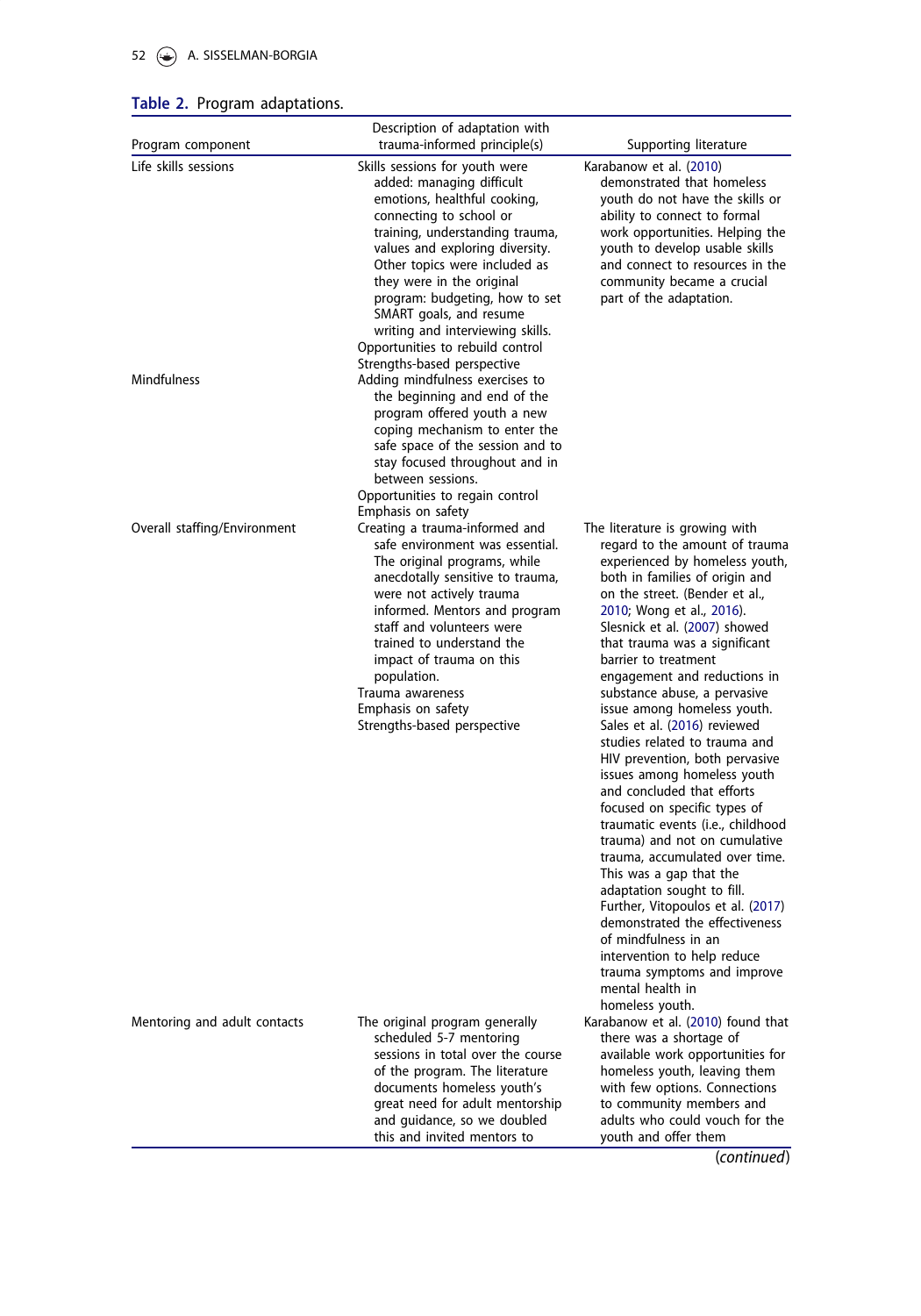<span id="page-11-0"></span>

| Table 2. Continued. |  |
|---------------------|--|
|---------------------|--|

| Program component                                  | Description of adaptation with<br>trauma-informed principle(s)                                                                                                                                                                                                                                                                                                                                                                                                                                                                                                                                                                                                                                                                                                        | Supporting literature                                                                                                                                                                                                                                                                                                                                                                                                                                                                                                                                                        |
|----------------------------------------------------|-----------------------------------------------------------------------------------------------------------------------------------------------------------------------------------------------------------------------------------------------------------------------------------------------------------------------------------------------------------------------------------------------------------------------------------------------------------------------------------------------------------------------------------------------------------------------------------------------------------------------------------------------------------------------------------------------------------------------------------------------------------------------|------------------------------------------------------------------------------------------------------------------------------------------------------------------------------------------------------------------------------------------------------------------------------------------------------------------------------------------------------------------------------------------------------------------------------------------------------------------------------------------------------------------------------------------------------------------------------|
|                                                    |                                                                                                                                                                                                                                                                                                                                                                                                                                                                                                                                                                                                                                                                                                                                                                       |                                                                                                                                                                                                                                                                                                                                                                                                                                                                                                                                                                              |
| Community meals                                    | attend once per week and<br>participate in other sessions in<br>addition to goal setting.<br>Opportunities to take back control<br>Emphasis on safety<br>This component was carried<br>forward as it was an important                                                                                                                                                                                                                                                                                                                                                                                                                                                                                                                                                 | opportunities was crucial.<br>Slesnick et al. (2017) found that<br>adult mentoring was a<br>protective factor for the mental<br>health of homeless youth.<br>Also related to Karabanow et al.<br>(2010) findings and need for                                                                                                                                                                                                                                                                                                                                                |
|                                                    | part of relationship building<br>among the youth and with staff,<br>volunteers, and youth. The<br>youth were included in the<br>community in this way. Building<br>community for youth, including<br>trusting relationships is<br>important. This element of the<br>program was innovative in the<br>program literature.<br>Strengths-based approach                                                                                                                                                                                                                                                                                                                                                                                                                  | opportunities, the community<br>meal allowed youth to interact<br>with the adults and volunteers<br>informally, providing more data<br>about their ability to relate to<br>others and ability to manage in<br>a work environment.                                                                                                                                                                                                                                                                                                                                            |
| Goal setting                                       | Developing skills and setting goals<br>is a skill that youth must master<br>to be successful in the<br>community. In the original<br>program model, goals were the<br>focus with mentors and were<br>contained to those sessions. The<br>adaptation for youth had more<br>of a focus on goal development<br>because of the vulnerable age<br>and cognitive development of<br>the participants. The social work<br>intern/case manager was an<br>integral part of goal setting and<br>worked directly with the youth<br>and the mentors to help find<br>resources and make connections<br>within the community.<br>Opportunities to take back control                                                                                                                  | Dashora et al. (2011) found that<br>homeless youth with task<br>oriented coping skills were less<br>likely to engage in delinguent<br>activities than those with<br>emotion focused coping. This<br>highlighted the importance of<br>investing in goal setting and<br>task oriented work with the<br>youth in the adaptation.                                                                                                                                                                                                                                                |
| Developing and sharing personal<br>story/Narrative | This was a major feature of the<br>original program and was<br>carried out through spoken<br>word during sessions designed<br>to work on developing the story<br>and then a public session at the<br>end of the program to share.<br>Youth express themselves<br>differently and are not always<br>as comfortable or emotionally<br>able to share a written<br>narrative. Thus, as a team, we<br>offered them the opportunity to<br>tell their story through creative<br>means. The program facilitator<br>and case manager led these<br>sessions, with support from the<br>mentors. Adding the mentors<br>on most story development<br>nights was helpful as the youth<br>needed additional support as<br>they recounted difficult<br>moments of their histories and | Use of personal narratives and the<br>concept of narrative therapy has<br>been helpful in shifting one's<br>personal narrative to a more<br>positive outcome (Merscham,<br>2009). Michael White's (2005)<br>framework was helpful in<br>developing this component of<br>the adaptation and<br>understanding the importance<br>of allowing youth to work<br>through their story to address<br>trauma and move forward.<br>Specifically he speaks of finding<br>support in difficult situations<br>and holding onto hope in less<br>than ideal circumstances<br>(White, 2005). |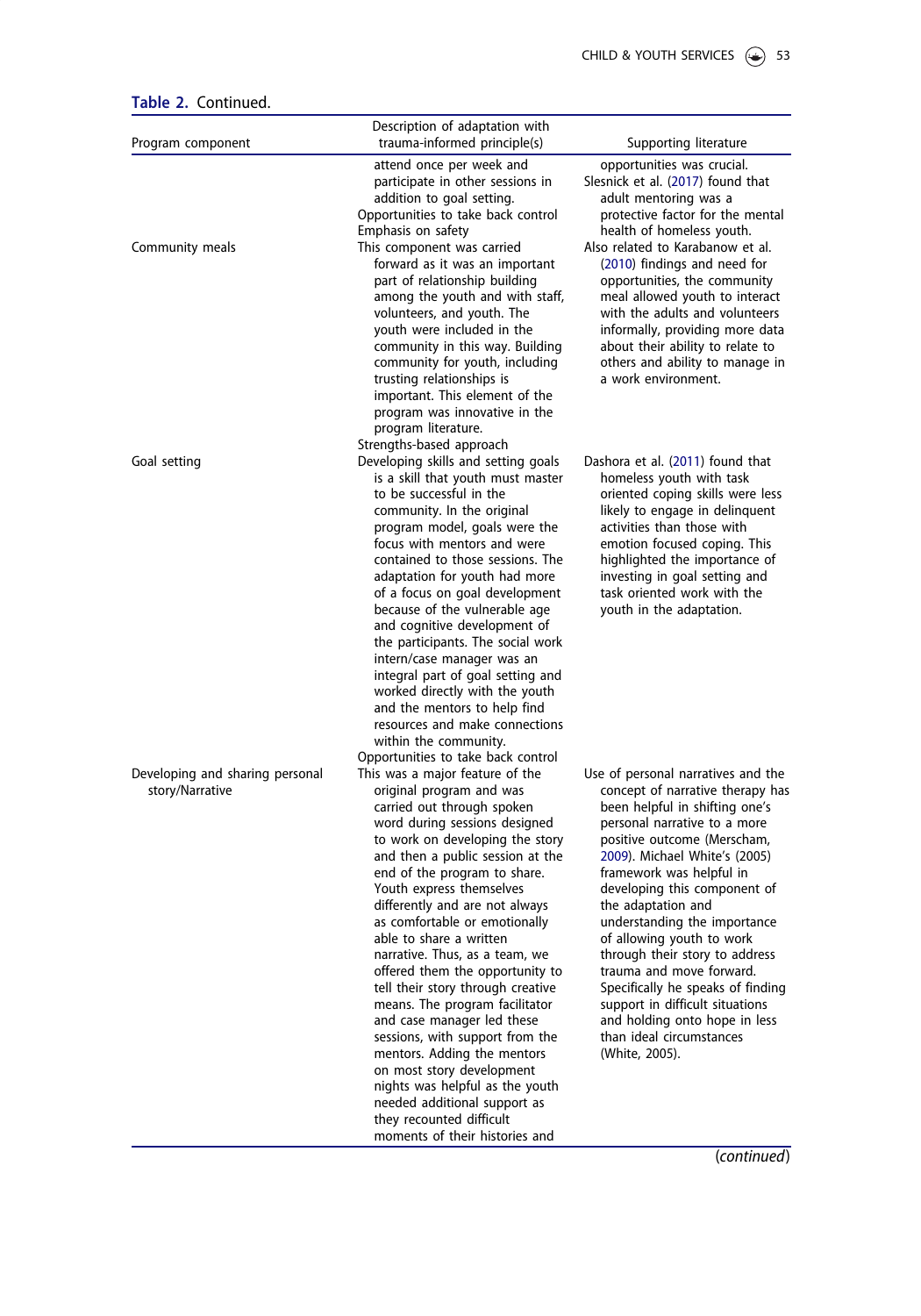#### <span id="page-12-0"></span>54 A. SISSELMAN-BORGIA

#### Table 2. Continued.

| Program component                 | Description of adaptation with<br>trauma-informed principle(s)                                                                                                                                                                                                                                                                                                                                                                                                                                                                                            | Supporting literature                                                                                                                                                                                                                                                                                                                                                                                                                                                    |
|-----------------------------------|-----------------------------------------------------------------------------------------------------------------------------------------------------------------------------------------------------------------------------------------------------------------------------------------------------------------------------------------------------------------------------------------------------------------------------------------------------------------------------------------------------------------------------------------------------------|--------------------------------------------------------------------------------------------------------------------------------------------------------------------------------------------------------------------------------------------------------------------------------------------------------------------------------------------------------------------------------------------------------------------------------------------------------------------------|
| Co-facilitation of group sessions | thought about how to represent<br>these moments as well as their<br>plans to change their narrative<br>for the future. Strengths-based<br>perspective<br>Opportunities to take back control<br>The original program was<br>facilitated by peers who<br>completed the program<br>previously. The peer component                                                                                                                                                                                                                                            | Based on the studies<br>demonstrating that homeless<br>youth have heavy trauma<br>histories and the effectiveness                                                                                                                                                                                                                                                                                                                                                        |
|                                   | was important in engaging and<br>motivating participants. Because<br>of the level of trauma<br>experienced by homeless youth,<br>the adaptation was facilitated<br>by a professional social worker<br>with clinical experience in<br>working with youth with heavy<br>trauma histories. Graduates<br>from the original programs<br>were engaged as mentors and<br>quest speakers to include this<br>important element from the<br>original program.<br>Emphasis on safety                                                                                 | of trauma informed practices,<br>this was a crucial component to<br>the adaptation (Bender et al.,<br>2010; Slesnick et al., 2007;<br>Wong et al., 2016).                                                                                                                                                                                                                                                                                                                |
| Stipend                           | Strengths-based perspective<br>The original program included a<br>stipend to demonstrate the<br>value of time put into the<br>program and thereby assist with<br>retention and also as a reward<br>for completion. The stipend also<br>recognized concrete needs of<br>the participants for financial<br>support. This was carried into<br>the adaptation for youth. It was<br>important to demonstrate that<br>the staff and program<br>leadership trusted the youth<br>with money.<br>Opportunities to take back control<br>Strengths-based perspective | Garvey et al. (2018) demonstrated<br>that providing a cash stipend/<br>incentive was a helpful tool for<br>retention of program<br>participants. They were able to<br>retain 91% of their participants<br>at 3 month followup.<br>The stipend was \$10 a session<br>with a \$20 bonus for those who<br>did not miss more than two<br>sessions. The most a participant<br>could make with the stipend<br>was \$300 including the bonus,<br>if they attended all sessions. |

and other sources, and setting up the program schedule for that cycle. The licensed social worker was responsible for working with the program coordinator to develop the session content, including guest speakers, and to manage group dynamics within each session. The program coordinator was responsible for assisting with session content and recruiting volunteers for mentoring in addition to recruiting guest speakers.

Youth had the most contact with the program facilitator and their individual mentors. Youth interacted with the program facilitator approximately 29 times throughout the program. The facilitator was present for each program session as well as the session where youth met to do evaluation materials. The facilitator left during the evaluation procedures but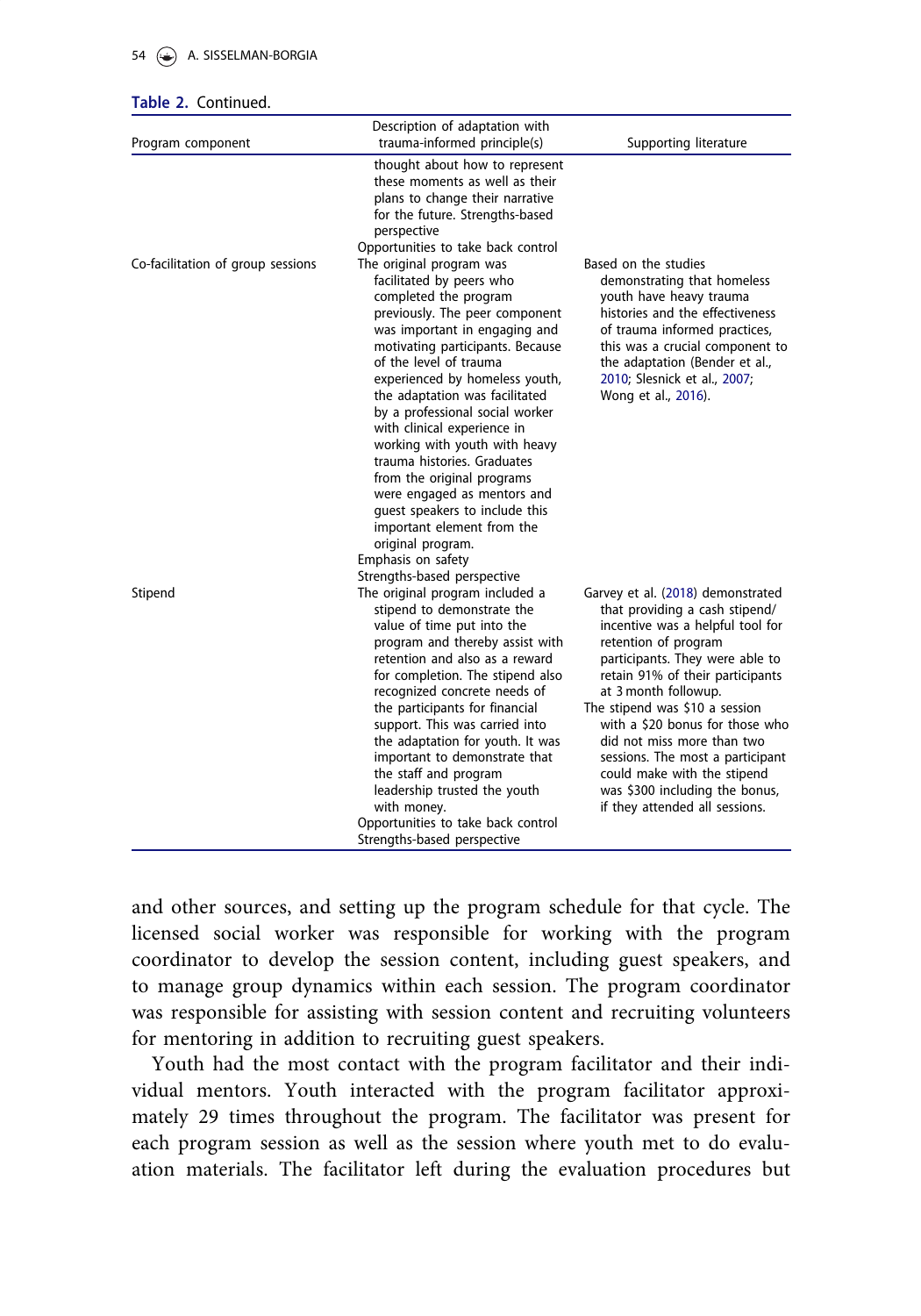was there for dinner and to support the youth before they did their evaluation surveys and focus group. Program participants interacted each session with the facilitator and approximately once per week with their mentors. The program coordinator and social work intern often met with youth to address case management needs prior to the start of each session and to help mentor/youth pairs connect with resources. The social work intern would schedule meetings prior to sessions with youth to address individual needs. The number of these interactions was different for each youth participant, depending on need; however, each youth had an average of seven formal meetings with the social work intern/case manager. Participants met with their assigned mentors an average of 12 times, with most meeting 14 times. This number included an occasional meeting with a replacement mentor if their assigned mentor was unavailable. The replacement mentors were available during each mentor session so that all youth were familiar with them in the event their individual mentor was unavailable.

Community support was integral to the program, as mentors and meals came from the community. Everyone ate dinner together before each session, including staff, volunteer cooks and mentors, and participants, creating, as youth shared, a sense of community and family for the youth.

#### Program description

The program took place in a large room in the basement of a church with a mission to serve and assist young people who are homeless. The bathrooms were all gender neutral, and the entire staff of the church, including office and custodial staff, were trained upon hiring in orientations led by the pastor and administrative leadership of the church to be sensitive to the needs of a broad range of homeless individuals. The pastor of the church identifies as gay and feels particularly moved to help LGBTQ young people, who are disproportionately homeless. The room had a kitchen and long tables and chairs set up for the group. The kitchen was used to heat and serve food that was brought from volunteers for the program sessions and to hold drinks and snacks that the youth were able to have during program sessions.

It should be noted that during initial focus groups with youth to determine goodness of fit for the program adaptation, we asked about the possibility of the program being held in the church basement. There were no objections. The youth said they felt safe and comfortable in the church and either knew this pastor themselves or heard through word of mouth that this particular church community was an ally. The church co-sponsored the program, offering assistance with obtaining weekly metro cards for participants, space, and recruitment. At the time, there was a drop-in center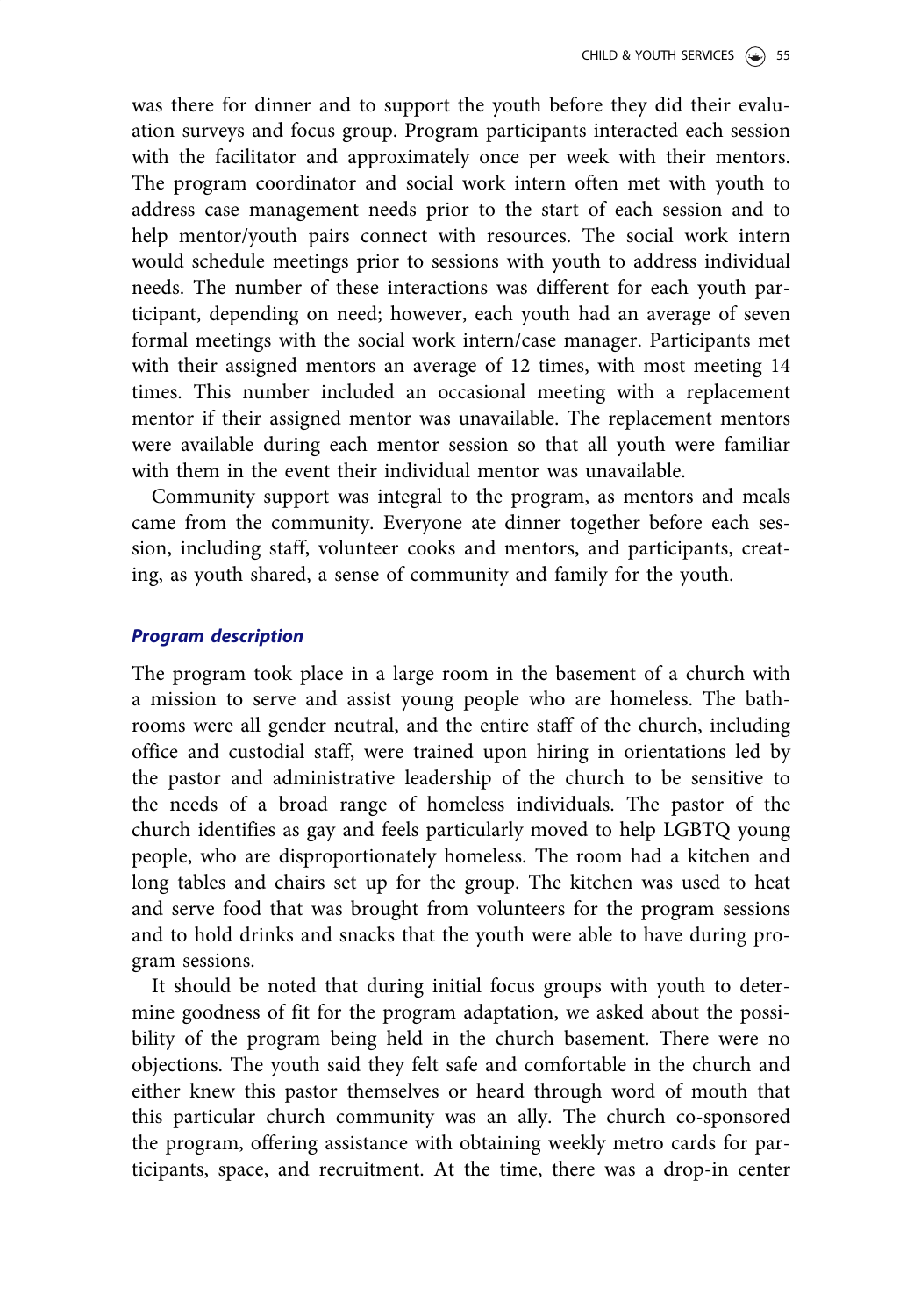housed within the church for homeless youth during a different time frame than the program specifically focusing on LGBTQ young people, although they did not turn anyone away who was homeless. Thus, there was a mix of youth who visited the drop-in center. A few of the youth who visited the drop-in center participated in the program, but the majority of participants were recruited from other drop-in centers and shelters throughout the city.

Each session began with the youth arriving to the church, usually early before the session began, and they would get settled and talk with staff. The program would generally take place with chairs arranged around a table. Sometimes, depending on the topic, chairs would be moved into a circle for a more intimate discussion. On days where mentors were present, mentor/participant pairs would meet in separate areas of the space or go outside to another quiet space to meet. On mentor days, all mentor-youth pairs would meet back in the larger space to debrief and regroup with each other and the program facilitator before the end of the session.

Each week certain youth had appointments with the social work intern/ case manager before sessions began. Youth and staff would set up together for dinner, preparing paper plates, cups, and a food/drink buffet. Meals were solicited from community volunteers, restaurants, and another church mission. Staff, volunteers, mentors, and youth participants would eat dinner together before beginning the session content. This became an opportunity for participants to share information about their day, receive feedback and support about concerns, and generally an opportunity to "vent." Following the meal, the program facilitator would begin with a mindfulness activity to help everyone focus and prepare for the program session that evening. Participants would then read and discuss a reading brought in by the program facilitator. Readings were brief but designed to elicit conversation and sharing of feelings by the youth. Readings were usually inspirational in nature, but often brought up feelings of anger for the youth in the beginning because their life circumstances often prevented feelings of inspiration. Youth were encouraged to openly share feelings of anger if they were comfortable. Youth were also given other options such as stepping away from the group for a moment or choosing to pass on their moment to reflect on the reading. These options were an important part of maintaining safety within a trauma-informed environment. It became an opportunity to discuss alternative ways of thinking and how to empower one's self to make changes and advocate for larger structural change.

After the mindfulness and reading exercises, the bulk of the program session would begin. Each session had one of several topics assigned to it – life skills, mentor/goal setting, or story development. Life skills sessions included concrete skills like money and budgeting or connecting with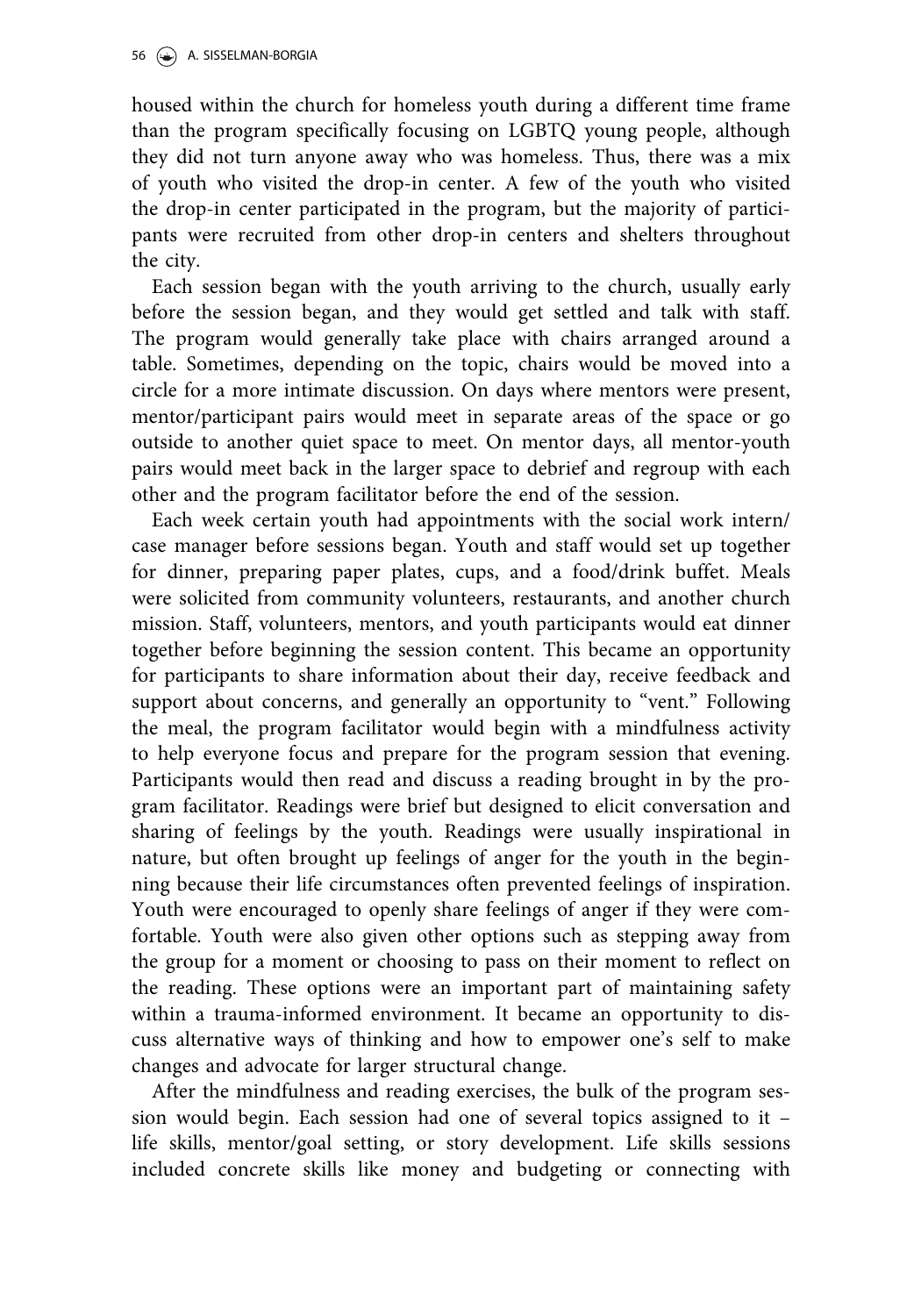educational resources/school/training and softer skills such as managing your emotions in difficult situations and handling relationships successfully. Life skills sessions were facilitated by the program facilitator and often included a presentation from a volunteer community professional with expertise in the areas described above. Mentor sessions would consist of individual mentor/participant meetings that focused on development of goals and working toward them. Mentors would develop relationships with participants that helped build trust. Mentors attended training sessions with licensed social workers and trauma counselors, including the program facilitator, to learn about participant needs, trauma, and to receive support. Training sessions occurred prior to the program started and were offered throughout the intervention. The program facilitator also met individually with mentors as needed to address individual concerns.

Story development sessions were designed to help participants work on developing their stories in whatever form they felt most comfortable. Participants created something – an art form or poem, a song, or collage that represented where they had been, where they were, and where they planned to go. Mentors often used parts of their sessions to help the youth work on the development of their stories. Some met with participants in between sessions, but these additional sessions were not documented. The twice weekly sessions alternated between the main three types of content (story development, life skills, and mentors/goals).

Each session would end with a recap of the session and closing mindfulness activity. This was an important part of each session, as the content of the sessions had the potential to be heavy and emotionally charged, so having the opportunity to summarize and come back to the present moment was built in as a trauma-informed component to support the youth in transitioning to their regular activities following the program session. Engagement in mindfulness activities was optional for youth who found it triggering, and there were a few sessions where youth did not engage in the mindfulness activities. The facilitator found that providing the option helped to maintain safety and youth were more willing to participate. Youth would share responsibilities for cleaning up following the session with program staff. Participants would rotate set up and clean up responsibilities each session.

Sessions in total were three hours long, which included dinner and setup/cleanup. Youth would arrive with volunteers and staff at 4 PM to begin setting up and to touch base with program staff about case management issues. Dinner and official setup with actual programming would begin at 5 PM, with the content portion of the session from 5:45 to approximately 7:45 with a 15 min cleanup period at the end. Community volunteers who contributed meals were invited to stay for dinner and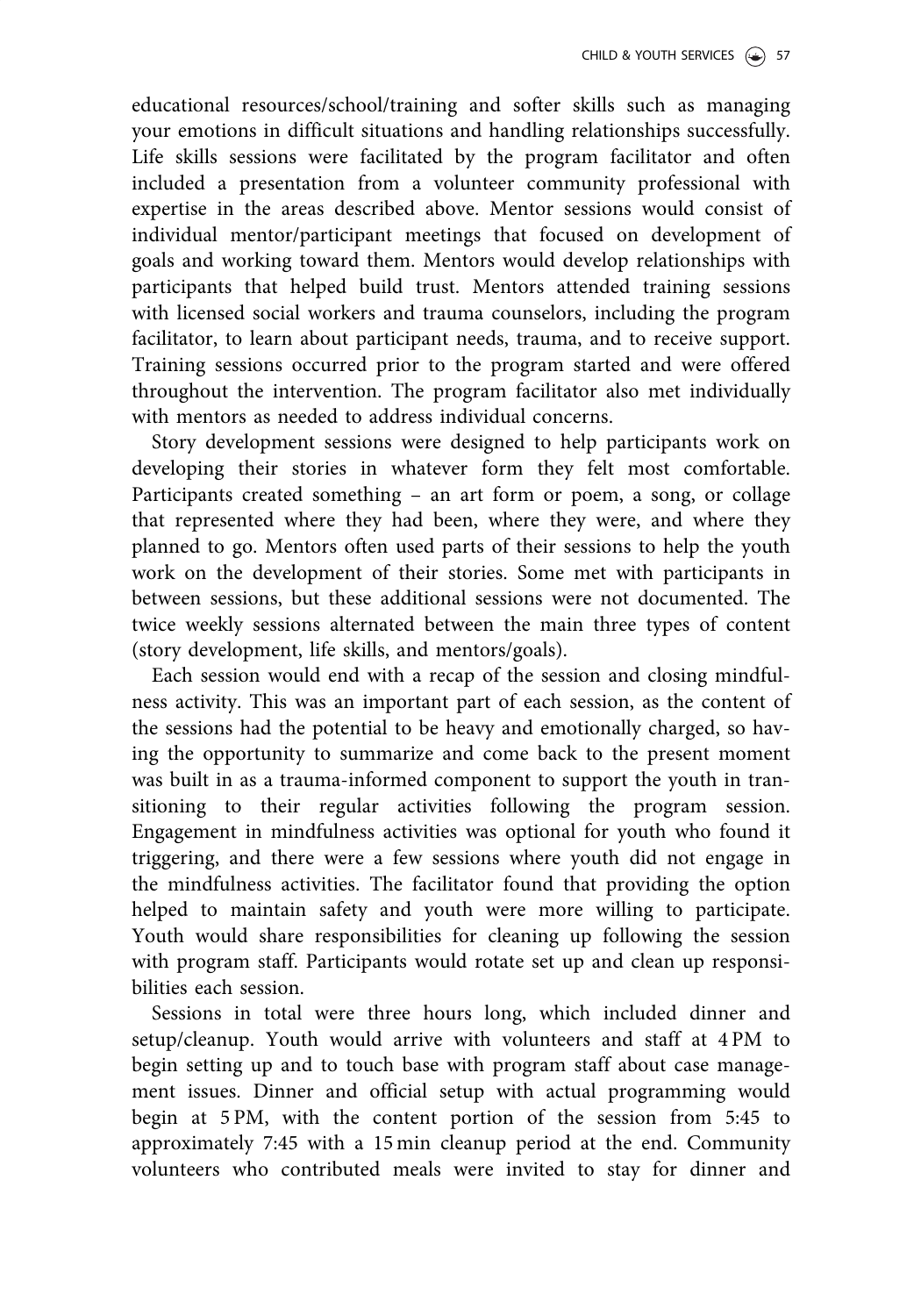<span id="page-16-0"></span>conversation prior to program content, but did not stay through the content portion of the session for confidentiality reasons. On mentor session nights, mentors would be present for dinner and session content. Program sessions were run twice per week for 14 weeks.

# Current study

The current study describes a summative evaluation related to a pilot program. Hypotheses were that participants would have increased well-being and life functioning as measured through the Sense of Coherence scale and decreased trauma symptoms as measured through the Post-traumatic Stress Checklist. The study also sought to answer the following research questions: 1) How did the program contribute to participant well-being? 2) How did the program contribute to goal setting for participants?

# **Methods**

Both quantitative and qualitative methods were used to evaluate the pilot cycles of the adapted program. A mixed methods approach was chosen because the intervention is in nascent stages, and we felt we were still learning about how the adaptation worked for youth and needed as much information as possible. Field notes were taken by research assistants and the principal investigator (PI, also the author) throughout the adaptation process and during all meetings, focus groups, and other planning activities. Qualitative methodologies for describing the program, development of focus group questions, and analysis of qualitative data, including field notes, are described below.

A convergent analytic approach was taken as qualitative data were gathered alongside the quantitative data (Cresswell et al., [2013\)](#page-34-0). Field notes were used to enhance the understanding of the program process and later informed the findings of the quantitative outcome data. Similarly, focus group data were collected at the same time as the quantitative outcome data to learn about participant experiences in more depth. This was done to obtain the most information possible within the time frame following the program. Youth who experience homelessness are a transient population, so the research team made these methodological decisions in part to ensure data were collected from as many participants as possible while we remained in contact with the youth. The team worried that if too much time passed after the program finished, there would be higher levels of attrition and followup would have been more difficult.

Further, a mixed methods approach was warranted to honor the voices and stories of the youth who participated in the pilots and shared their reactions and parts of their lives with the research team. Tuck and Yang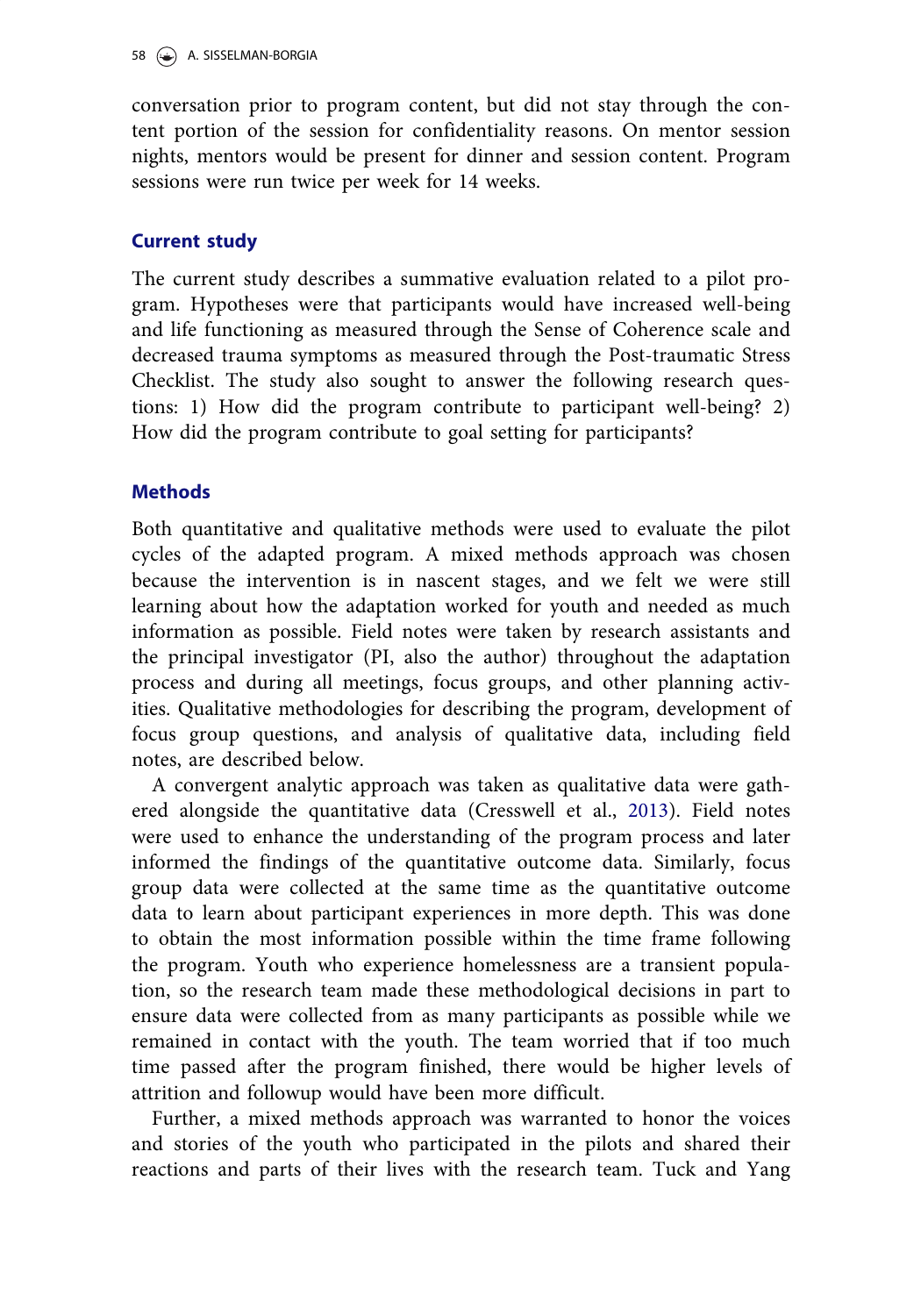([2014](#page-37-0)) aptly describe the colonization of vulnerable participant voices in research and academia. These authors call for a refusal and decolonization of typical research methods, which capitalize on the stories of vulnerable populations for the purposes of publication and advancing academic careers. Small portions of the words and qualitative data collected from the youth were included in this evaluation study. We hope this avoided overexposure of their stories and was respectful of the trust they had for our process. Thick descriptions and observations of the research team were carefully included to avoid sensationalizing the lived experiences of the youth who participated in our pilot study.

# Acceptability and feasibility of the adaptation

The following things were considered prior to piloting to assess the success and feasibility of the adaptation:

- 1. The staff would be able to recruit youth to participate and sustain participation in a time-intensive program.
- 2. Each pilot cycle would run for the entire time and implement all essential program elements. Program facilitators and staff would participate in weekly fidelity checks with the PI to ensure proper implementation and share challenges.
- 3. At least 85% of the youth who began the program would complete the program and graduate.
- 4. All youth who participated would set goals, meet weekly with a mentor, attend all sessions including life skills with maximum two absences, and develop and publicly exhibit some creative form of their personal story related to homelessness.

## Participation and program completion

Youth were recruited and participated, but only 70% fully completed the program and participated in graduation. However, it is important to note that program staff was able to track three of the six who did not finish. These three all came close to completion of the program, but were offered jobs and attained a major goal that they set out in the beginning of the program.

## Implementation

Each pilot cycle ran the full course and all elements were implemented with weekly fidelity checks with the PI. There were no graduated participants who had more than two absences and all who graduated completed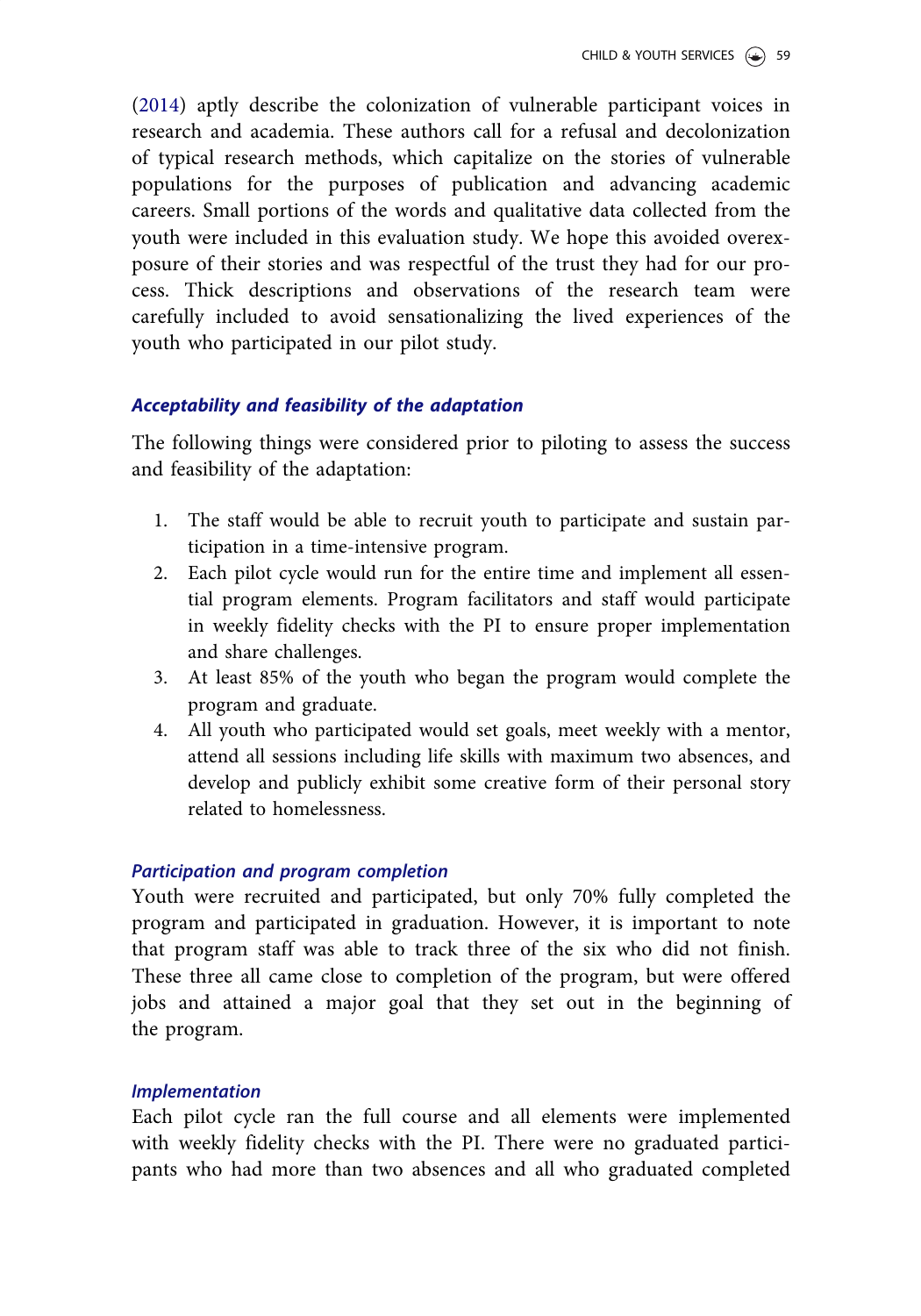<span id="page-18-0"></span>every element of the program. The three youth who got jobs completed all elements up until the time they left the program to begin working. They all completed approximately two-thirds of the program and left within the last four weeks of programming. The main element that these youth were unable to complete was the exhibition of their personal story related to homelessness. Although a formal feasibility and acceptability study was not completed, it is believed this initial assessment serves as evidence that the program has potential for feasibility and acceptability in a larger, more formalized trial or evaluation.

# Procedures

# Quantitative methods

Quantitative methods were used to obtain a comprehensive participant demographic profile and to evaluate coping and levels of trauma. Data were collected using a written self-report survey at baseline before the program started and again following program completion. Youth were recruited to participate in the evaluation if they participated in the pilot program. Recruitment efforts were done through organizations and programs that serve homeless youth, including shelters and drop-in centers in the five boroughs of NYC. Participants had to be between the ages of 16 and 24 to participate in the program, which was based on the New York City Department of Youth and Community Development definition of homeless youth [\(https://www1.nyc.gov/site/dycd/services/runaway-home](https://www1.nyc.gov/site/dycd/services/runaway-homeless-youth.page)[less-youth.page](https://www1.nyc.gov/site/dycd/services/runaway-homeless-youth.page)). The survey took approximately 15 min to complete both at baseline and post program, and youth were offered a \$15 cash incentive for completing the survey at each time point. Procedures were approved by the PI's Institutional Review Board. Data were collected at the program site, with program staff and facilitators out of the room. Trained research assistants collected the data and conducted informed consent procedures with oversight from the PI.

## **Measures**

A survey was used at baseline that included typical demographic information such as age, gender, and ethnicity as well as information about substance use in the last 30 days and history of incarceration. Two previously validated measurement tools were used to gather information about participants' levels of functioning and their trauma levels. The same validated measurement tools were used again postprogram to determine any changes from preprogram to postprogram.

Sense of Coherence. The Sense of Coherence (SOC-29) (Antonovsky, [1993\)](#page-34-0) is a scale that has been previously validated with adolescents and adults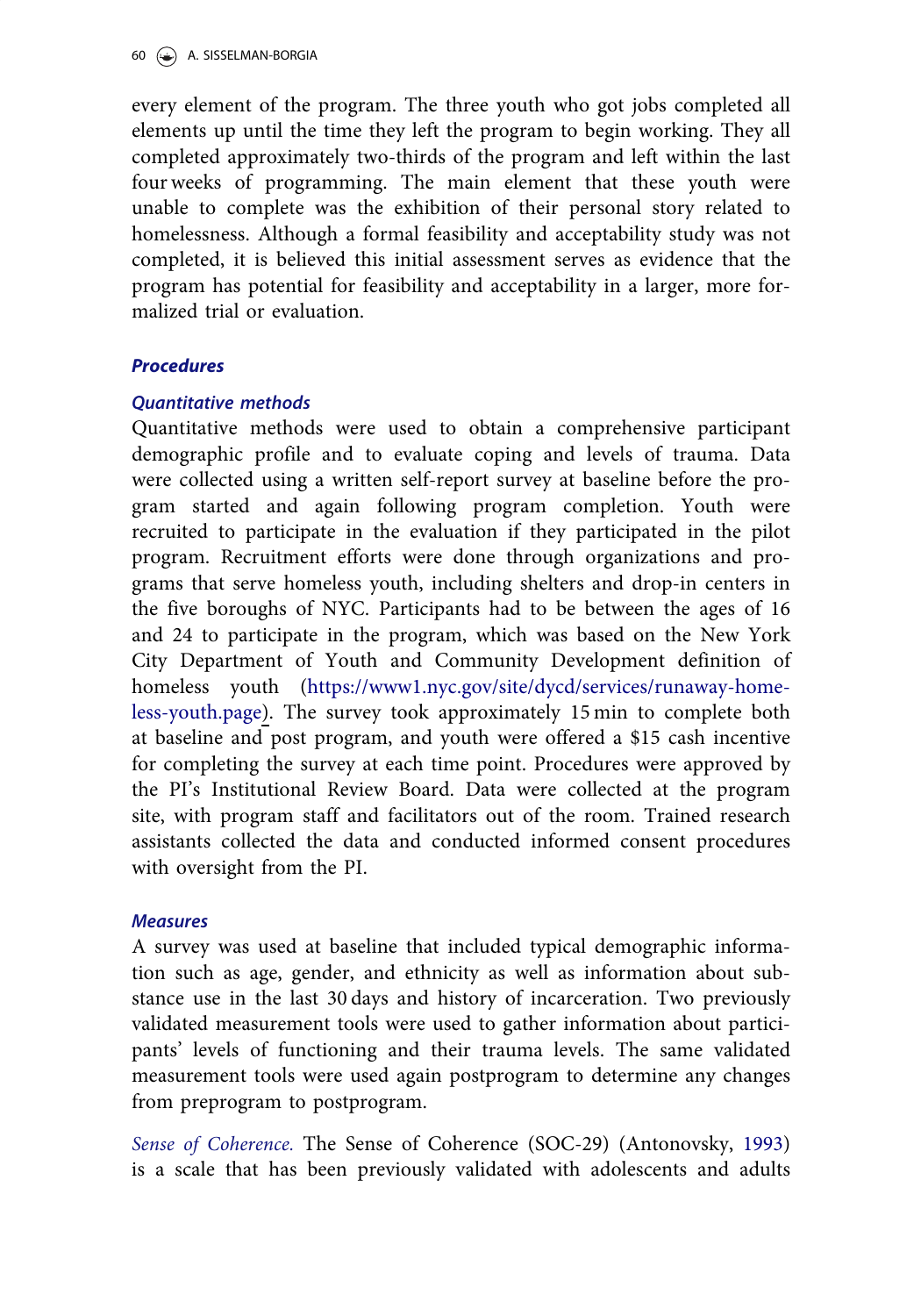<span id="page-19-0"></span>internationally. SOC measures the extent to which a person trusts and connects to those around them, in addition to the ways a person copes with challenges and difficult situations (Antonovsky, [1993\)](#page-34-0). In this study, the scale was used to measure changes in ways that the youth made meaning in the world. Scores range from 29 to 203, with an average range for young adults between 132 and 160. Low scores (below 132) on this scale have been correlated with depression, anxiety, and one's ability to manage basic life tasks and function in society (Antonovsky, [1987\)](#page-34-0). Each question is answered in a Likert-type scale, with responses ranging from 1 to 7. Examples of items include, "When you face a difficult problem, the choice of a solution is?", with anchors of 1 "confusing and hard to find" and 7 "completely clear." "When something unpleasant has happened in the past your tendency was?", with anchors 1 "to beat yourself up about it" and 7 "say ok it happened and move on." The scale has excellent face validity and has been used in samples across the globe and across the life span in at least 16 languages (Eriksson & Mittelmark, [2017](#page-35-0)). Flannery, Perry, Penk, and Flannery [\(1994](#page-35-0)) conducted studies that indicated strong criterion validity and found correlations between the SOC and commonly used measures for anxiety, depression, locus of control, and stress management. The literature supports the SOC as a validated measurement tool and describes a typical shift in scores over a one-year time period for adolescents and emerging adults to be approximately 0.2 points (Eriksson & Mittelmark, [2017](#page-35-0)). In this study, the SOC scale demonstrated an alpha level of .49 and .75 at baseline and posttest, respectively.

Post-Traumatic Checklist. The Post-Traumatic Checklist (PCL) (Weathers et al., [1993](#page-37-0)) is a 17-item scale that has been previously validated to measure trauma symptoms and presence of PTSD in veterans and civilians (nonveterans). Blanchard et al. [\(1996](#page-34-0)) describe diagnostic efficiencies of .7 and above using the score of 44 as a cutoff. A validation study done by Ruggiero et al. ([2003\)](#page-36-0) with a sample of 392 found that the scale was internally consistent with an alpha of .87. In the same study, convergent validity was found with high correlations between scores on the PCL and two other established and validated measurement tools for PTSD. Test-retest correlation coefficients were .92, .88, and .68 for immediate retest, retest within one week, and retest within two weeks, respectively. There is some debate about sensitivity and cutoff scores, but these authors found that 44 was an appropriate cutoff score and correlated with PTSD diagnoses (Ruggiero et al., [2003](#page-36-0)). Items are answered on a Likert-type scale ranging from 1 to 5, with 1 being "not at all" and 5 being "extremely." Examples of items include, "I have repeated, disturbing dreams of a stressful experience from the past" and "I have physical reactions (e.g., heart pounding, trouble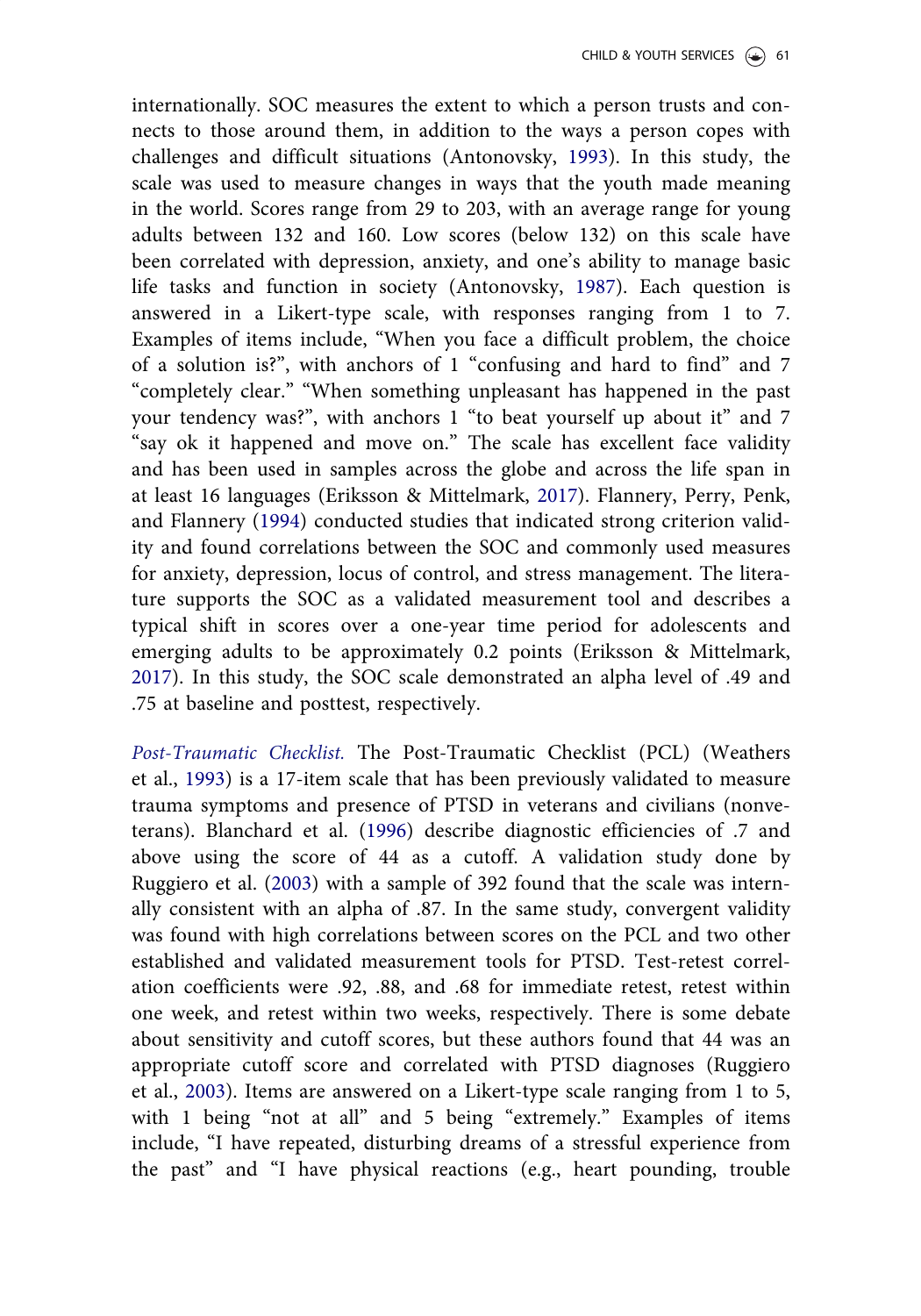<span id="page-20-0"></span>breathing, sweating) when something reminded me of a stressful experience from the past." In this study, the PCL demonstrated an alpha level of .81 and .84 at baseline and posttest, respectively.

# Quantitative analysis

It is very important to note that due to the small sample size for pre-post analysis, there was no expectation of statistical significance. All analysis was done to examine preliminary trends and to determine the feasibility of evaluation procedures with this population. The quantitative analyses described here are primarily descriptive for these reasons. Frequencies captured demographic information, while paired sample t-tests examined differences in participants on the two major outcome measures (SOC and PCL, as above) pre- and post-program. Correlations were utilized to determine if there was any association between the two outcome measures.

# Qualitative methods and analysis

Qualitative methodologies in the form of focus groups and field notes were used during the program adaptation, the pilot cycles, and following the program. The research team used these methods to identify participant goals within the program and to understand more about the program processes, challenges that the participants had within the program, and to identify reported successes. It was important to supplement the quantitative analysis with more in-depth qualitative data because of the small N and exploratory nature of the work. Focus groups were recorded digitally at the program site within the month following program completion/graduation using a voice memo application on the PI's password-protected cell phone, and the recordings were then stored on the PI's password-protected computer. Participants received an additional \$15 incentive to participate in the focus group, separate from the incentive for completing the survey. The focus groups were 60–90 min in length. Three focus groups were completed, one after each program cycle.

Questions for the focus groups were developed using guidance from Patton's ([2002\)](#page-36-0) methodological framework on use of clear, open questions. Question development was also guided by questions used for previous evaluations of the adult versions of the program (Lightburn & Sisselman, [2014](#page-36-0)). Care was taken to write questions that were sensitive to the difficult circumstances of the youth and questions that elicited feedback about feelings as well as content regarding the program components. Examples of focus group questions include the following:

1. How has the program helped you to understand the things that have happened to you at different points and places in your life?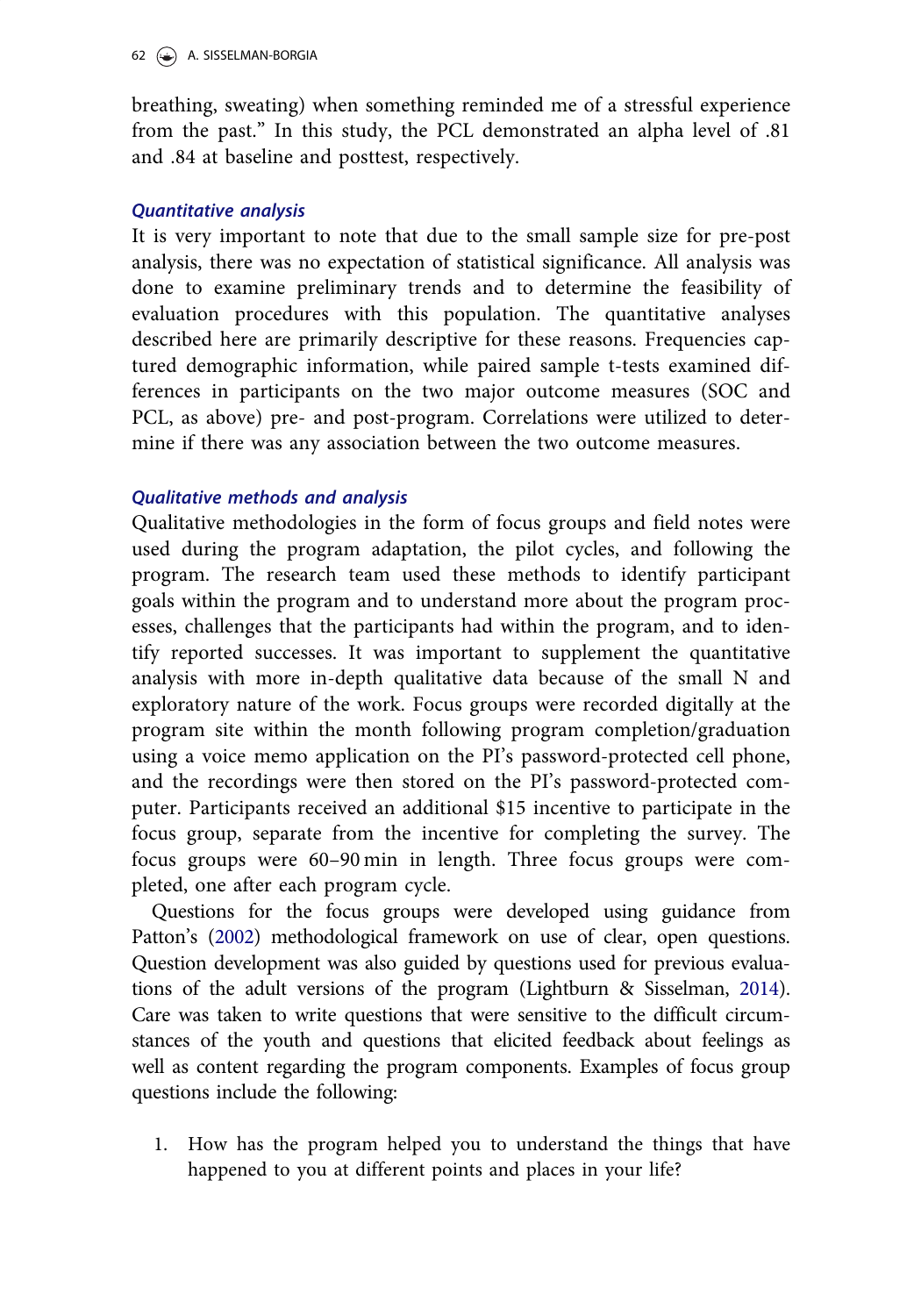- <span id="page-21-0"></span>2. How has this understanding helped you to reach goals or move forward? Prompt: Ask for concrete example of a goal and how it helped.
- 3. How could the program better help you to understand the things that have happened to you?
- 4. How would this help you reach a goal? Prompt: Ask for examples.

The research team drafted questions and received feedback from service providers and youth and then rewrote the questions based on this feedback. Descriptions of program activities as recorded in field notes taken by the PI and research assistants are included to provide a "thicker description" of the program itself and of the adaptation process. Geertz's [\(1973](#page-35-0)) concept of thick description was used as a guide for this part of the data collection and writeup of the findings. Research assistants took field notes and observed program setup as well as activities at random times throughout the program pilot sessions. Research assistants also met with program staff and volunteers regularly to learn more about program processes.

Research assistants transcribed the focus group recordings and analyzed field notes with the guidance of the PI. Using a content analysis approach, the PI and two research assistants reviewed the data within the transcripts and identified themes. Meetings were held to address differences in themes and to develop a list of agreed-upon themes. The transcript data were then coded by the PI and two research assistants based on these themes. Meetings were held again to ensure agreement on themes. Any coding disagreements were resolved in conversation, and all three coders ultimately agreed upon final coding decisions. The process of theme development and categorization was guided by the work of Patton ([2002\)](#page-36-0) and Braun and Clarke [\(2006](#page-34-0)).

#### **Participants**

Demographics for the 16 participants who completed baseline surveys can be found in [Table 1.](#page-8-0) The average age of the participants was 20, but they ranged in age from 18 to 24. Four of the participants had children, and two of these participants had children currently in their care. Most of the participants (81%) needed permanent housing, while some were in transitional housing specifically for homeless youth. Approximately one-third of the youth had some history of incarceration, but all instances were for less than six months. Half of the youth reported mental health issues and onethird reported physical health issues. Approximately half of the youth who participated in the pilot identified as LGBTQ, which mirrors the larger LGBTQ population. We were unable to test any difference in outcomes among different demographics, including sexual or gender identification,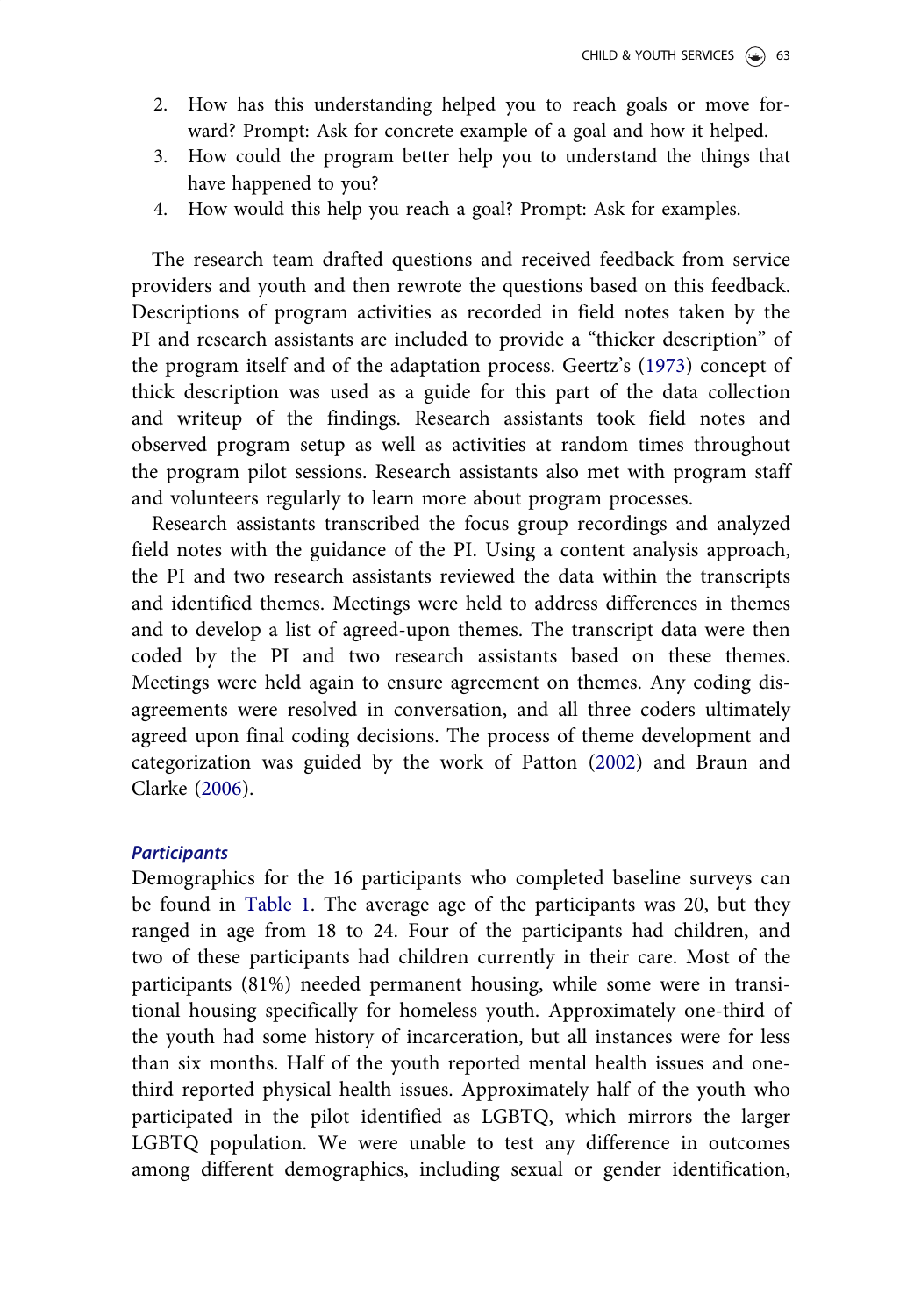because of the small N. Eleven youth participated in the focus groups, all of whom identified as youth of color and three as LGBTQ.

# **Results**

# Quantitative results

A total of 20 youth participated in the pilot study over the course of three program cycles, and 16 youth completed baseline surveys. All program elements were the same in all three cycles, and the PI met with program coordinators and facilitators to discuss fidelity to program components each week. Of the 20 youth, 14 completed and graduated from the program. Three of the youth who did not graduate obtained jobs and were unable to continue the program due to work commitments, and the remaining three left the program for unknown reasons. Postprogram survey data were collected following the program completion for 9 of the 14 who graduated. Two of the program graduates were unable to make the survey data collection date because of school and work commitments, but they participated in an additional focus group that took place two months following the completion of the program. Because so much time passed following the program, survey data were not collected at this time from these two participants. The remaining three graduates did not show up for the postprogram data collection for unknown reasons. Anecdotal information from the community and other youth participants suggested those who did not show up were busy with school or work commitments, but there was no way to confirm this.

The main outcome measures demonstrated change from baseline to postprogram. Again, statistical significance was not expected given the small N. As previously mentioned, the literature describes a typical shift in scores over a one-year time period for adolescents and emerging adults to be approximately 0.2 (Eriksson & Mittelmark, [2017\)](#page-35-0). Participants in this small pilot had an average score difference of 3 points from baseline to postprogram. Paired t-tests showed that participants had average SOC scores of 125 (SD = 21.56) at baseline and 128 (SD = 16.27) following the program  $(t = -2.3, p = .67)$ . Additionally, average trauma scores declined from 45 (SD = 12.53) at baseline to 42 (SD = 11.54) at postprogram (t = 1.06,  $p =$ .32). A negative correlation was found between SOC and PCL scores at baseline, indicating that lower SOC scores were associated with higher trauma levels ( $r = -.51$ ,  $p = .07$ ). Similar to the above-mentioned findings, there was no expectation of statistical significance because of the small number of participants; however, the correlation approached statistical significance in the desired direction.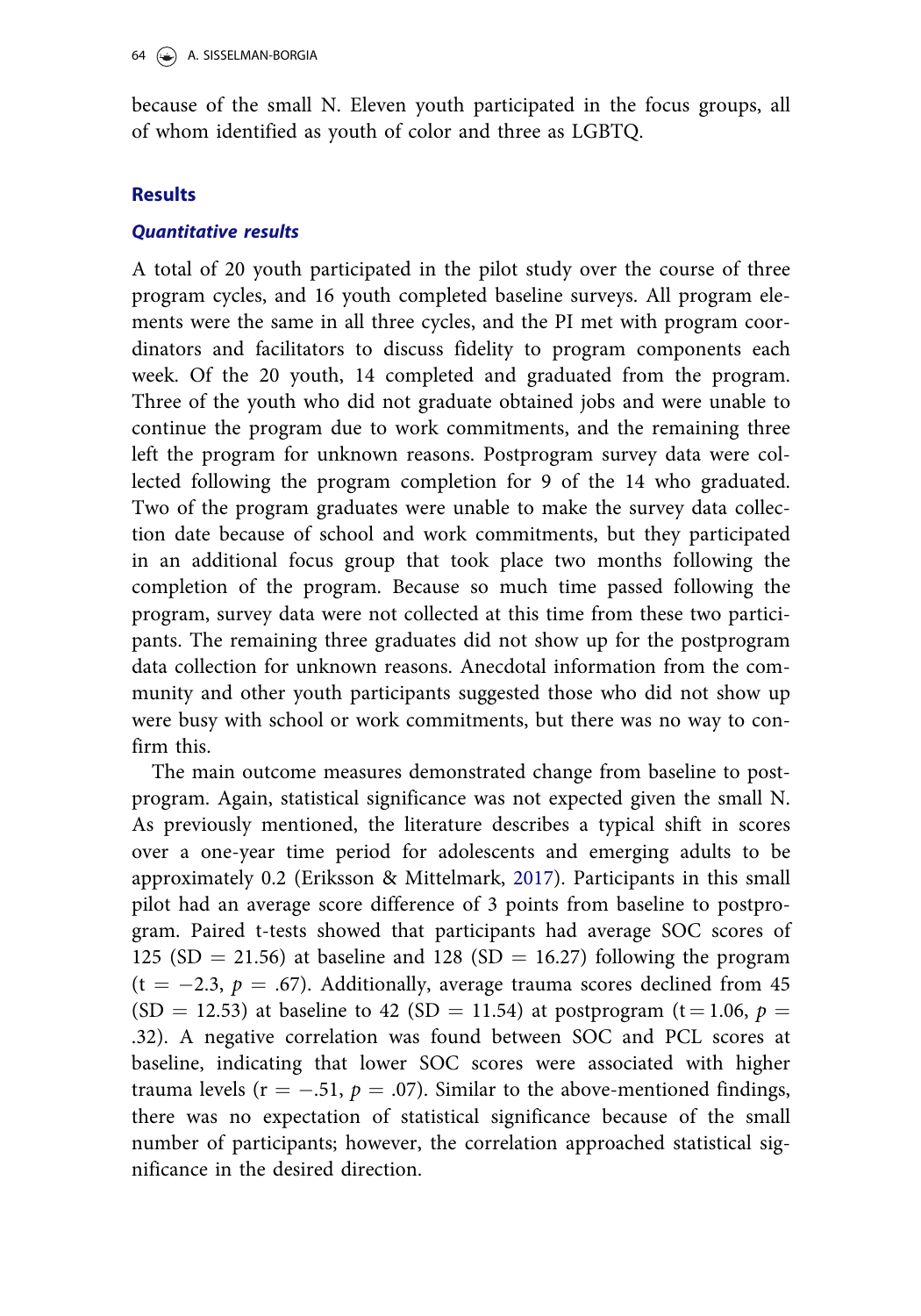#### Qualitative results

#### Main evaluation themes

There were four main qualitative themes that emerged from focus group transcripts following each program cycle: 1) feelings of empowerment and confidence, 2) development of trust for the community, 3) feeling hopeful, and 4) discussions of challenges encountered during the group. First, participants reported feeling both empowered and a sense of confidence from all of the support in the program. They felt that support from peers and mentors was equally important. They learned to find common ground, which they were not always able to do out on the street. They gained an appreciation for the differences in their group of peers and found unexpected similarities as well. Mentors were there each week specifically for them, to support their activities and provide encouragement. The combined sources of support led to feelings of empowerment and confidence. Youth felt more capable and informed about resources and able to manage in different settings.

Relationships with the facilitator and individual mentors as well as the social work intern were the most influential and impactful, according to the youth. This made sense as these were the adults with whom the youth interacted the most. They also felt that relationships with each other were influential in helping them learn to accept difference and relate to others in ways they had not previously. For example, youth who identified as cisgendered and heterosexual felt they were different and often made efforts to separate themselves on the street from LGB or transgender youth. After spending time with LGB and transgender youth in program sessions and sharing personal narratives, they began to see more similarities than differences and felt connected through their shared experience. Some of the youth talked about feeling protective of their new friends in environments outside of the program and felt they had learned to be more tolerant of others as a result.

No matter what I did or how I felt, they built my confidence… I never thought it would be possible. (Participant A)

The mentors stayed on top of us with the goals, all of them made sure everyone accomplished them and created new ones. (Participant B)

[Participants names] is my people now. I got their backs when we're outside. (Participant C)

The second theme related to trust. The youth developed feelings of trust for the community that they did not feel before. Negative experiences with providers and others in the community led to decreased feelings of trust and beliefs that no one would believe in them or give them a chance. Eating meals with fellow participants and program staff that were prepared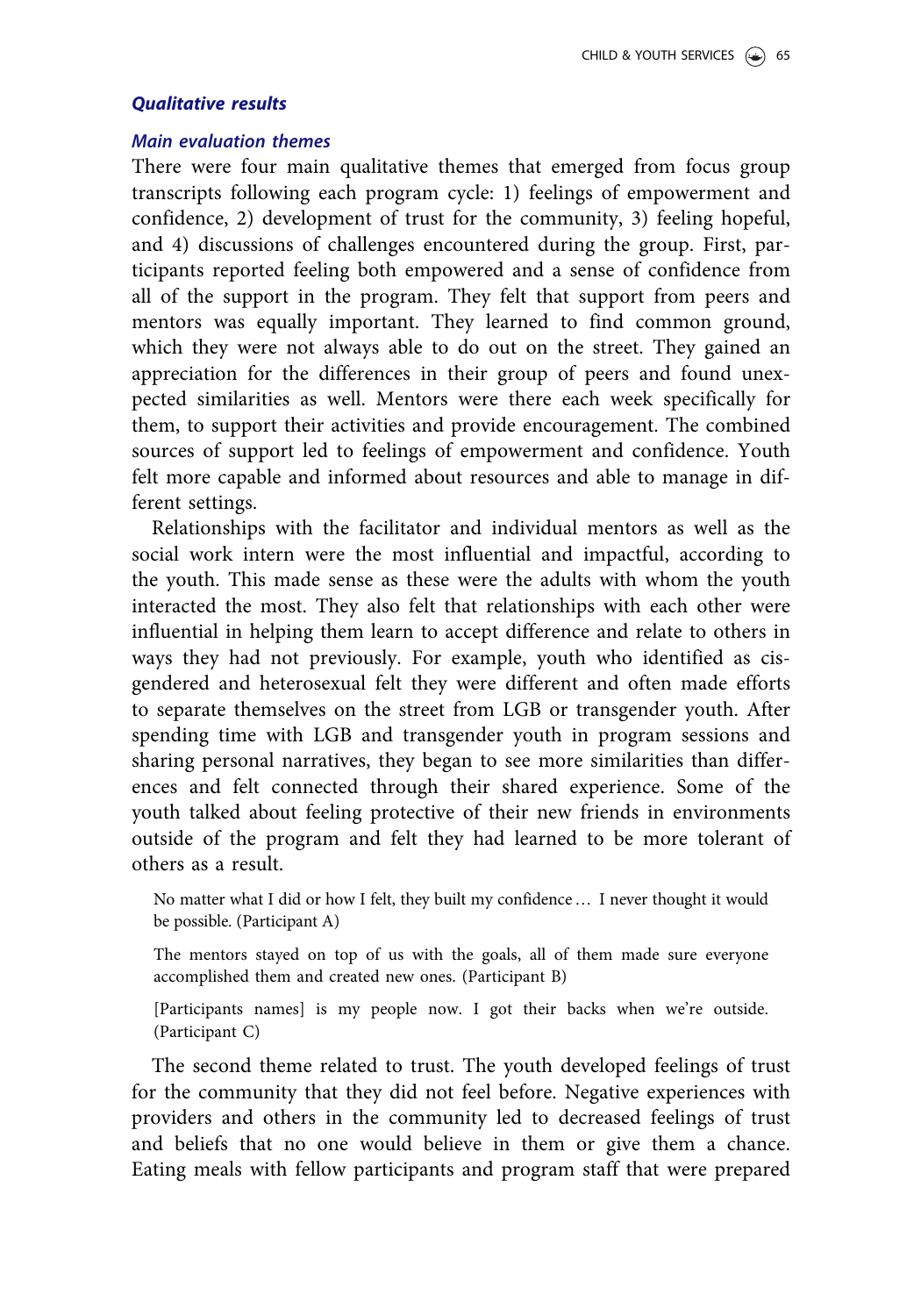by volunteers and people from the community each session helped them to believe that there were good people out there. Meeting with the group of mentors that showed up each week also reinforced this idea of trust and feeling that the community might in fact have a place for them.

It was good letting everyone know where we came from and how we ended up here, we got to know and trust each other. (Participant C)

Third, the youth expressed feeling hopeful. They related the consistency of the mentor support in working toward their goals to feeling hopeful for themselves and their peers. They reported seeing progress and change in themselves and in their fellow participants. Several participants spoke about feeling as if so much more was possible now. They connected this feeling of hope and possibility directly to their ability to function and reach goals related to training or employment. Several of them felt that feeling hopeless was related to their difficulties in staying focused previously.

It [the program] kept me from quitting. I feel like I can accomplish anything. (Participant D)

I never thought it was possible to save \$2,000. (Participant E)

Finally, discussions of challenges emerged throughout the larger group discussions. One of the biggest common challenges, or subthemes, that the youth identified was the issue of finding affordable housing. They were very frustrated that the program could not solve this problem more immediately for them. The data did reveal, however, that the youth were more acutely aware of the structural problems related to the larger housing affordability crisis in the region. They felt more equipped to advocate for more and better housing and felt that the development and sharing of their personal stories could possibly help in making change on a broader level.

The program does not change the housing issues here in the city and that is frustrating. We did learn to advocate, which is a good start. (Participant F)

Another common challenge, or subtheme, that the youth identified was that facilitators and staff wanted them to have a certain level of "decorum," which included speaking at lower tones of voice, which at times felt stifling. They wanted staff to know that loudness did not mean they were losing control. They felt that people expected them to lose control and that staff sometimes saw loudness as a precursor to this. They felt that being loud sometimes was necessary to express their perspectives and get their points across. The free expression of frustration was important to them, as a group.

Help us to lower our tone and hear each other, but don't kill it [our groove]. (Participant G)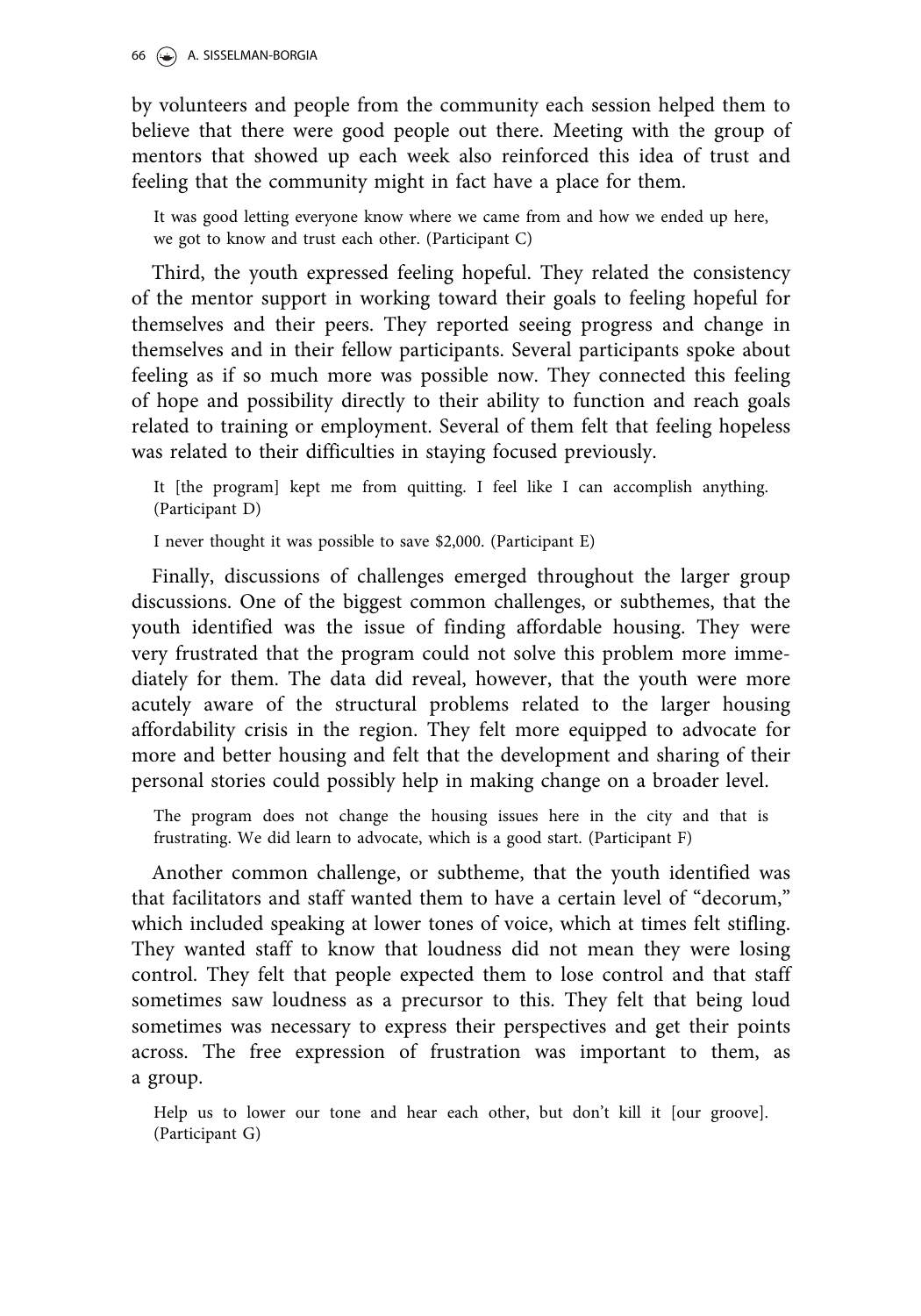Finally, the youth felt that the program was too short and that they would have been able to accomplish more and do a better job with their story "creations" if they had more time. Several of the youth stated they felt more comfortable with everyone as time went by and they would have been more comfortable sharing more complete versions of their stories if they had more time to process with each other. Sessions where they worked on their stories were intense and hard to do when they did not know each other in the beginning.

We needed more time. By the time we all got comfortable and got to know each other, the program was close to being done. (Participant A)

#### Connecting the qualitative and quantitative results

Using a mixed methods approach and having qualitative data to support the quantitative findings were essential. This demonstrated triangulation for the data and support for the findings from multiple perspectives, which is particularly important given the small N. Cresswell et al. [\(2013\)](#page-34-0) best practices for mixed methods were used as a guideline for merging and reporting the quantitative and qualitative data. Qualitative interview questions were developed to complement and delve deeper into critical components of the quantitative measures of trauma and sense of coherence/life management. Quantitative and qualitative data were collected separately, but were designed to complement one another. A traumainformed approach in combination and knowledge of intersectionality theories guided the analysis of the qualitative and quantitative data. Trauma-informed theory would suggest that improvements in SOC scores might be related to youth expressions of increased feeling of hope and trust. The SOC is a global measure of functioning that correlates highly with measures of depression and one's ability to trust others and manage in the world. The SOC measures feelings of internal control and capability to handle distress. The themes in the qualitative data such as expressions of hope and trust support the quantitative findings. Similarly, it makes sense that the youth felt more hopeful and trusting as their levels of trauma symptoms reduced. Trauma and the negative impact of identification with multiple marginalized identities (intersectionality) can increase anxiety levels and reduce trust, so a trauma-informed program approach with an emphasis on personal strengths and safety might have helped the youth to feel more trusting and hopeful.

The qualitative finding related to the issue of housing and youths' ability to understand the larger housing crisis might also be related to their improved SOC scores. Improvement in SOC scores suggests the youth were more capable of logical and critical thinking regarding social issues and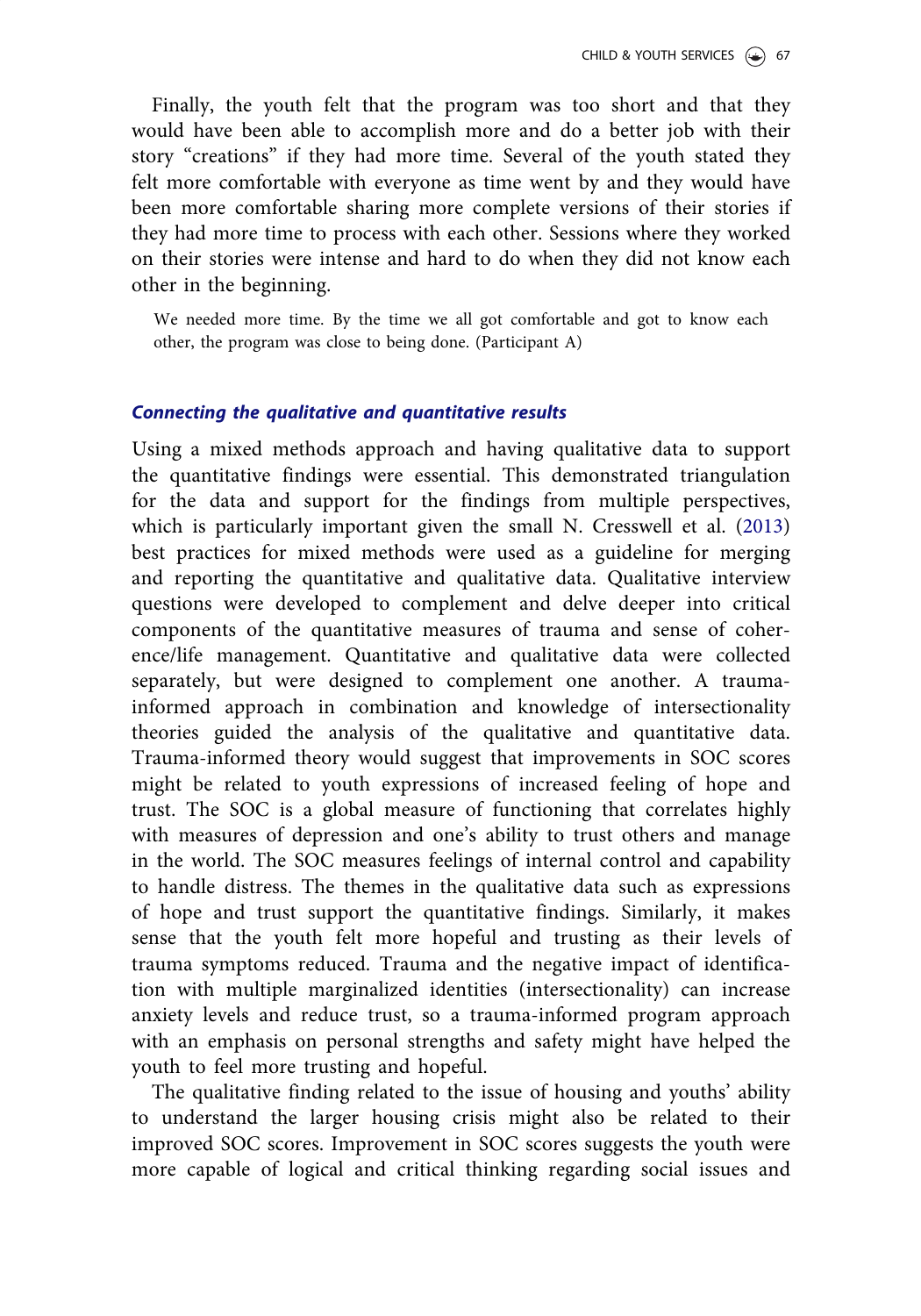behavioral change. They were less likely to feel personally attacked by the lack of housing and more likely to see it and articulate it as a larger community issue warranting advocacy. It required a different type of thought process and a shift in thinking. In some respects, identifying something that they had less control of might have caused more anxiety, but the social justice focus of the program helped to empower the youth about their potential role in impacting change.

Ultimately, the youth felt more in control of their own destiny. The youth showed quantitative improvement on the SOC measurement overall, and the qualitative data supported this finding with increased feelings of self-confidence and improved trust of others. They spoke about the relationship with their mentors and how this helped to improve their ability to reach goals and feel trusting of and more connected to others in the community. Intersectionality theory would suggest that homeless youth experience a disconnection from the community because they are stigmatized based on multiple parts of their identities. Thus, these relationships and improvement in trust are particularly important.

# **Discussion**

This article discussed the initial adaptation process and pilot evaluation findings of an existing program designed for homeless men and women adapted to meet the needs of homeless youth. A trauma-informed perspective informed by intersectionality theory was used to guide the adaptation process. The findings from the preliminary evaluation were promising, as youth reported feeling supported by the intervention, felt more trusting of others, and had an improved sense of hope for the future. Further, average SOC scores increased and average trauma levels decreased from baseline to postprogram in those who participated in the pilot. These results must be taken with much caution because the sample size is very small. The pilot should be replicated with a much larger group of youth to determine if these findings are sustained.

The program was grounded in trauma-informed care, and all program elements were designed with care and attention to create an environment safe for trauma survivors. To review, trauma-informed care emphasizes four main components as summarized by Hopper et al. [\(2010](#page-35-0)): trauma awareness, emphasis on safety, opportunities to rebuild control, and a strengths-based approach. Decreases in trauma scores might be attributed in part to the use of trauma-informed care and practices. Trauma-informed care was practiced throughout the program elements and through all contacts with staff and volunteers. Program sessions were designed to help youth manage symptoms and behaviors associated with trauma. For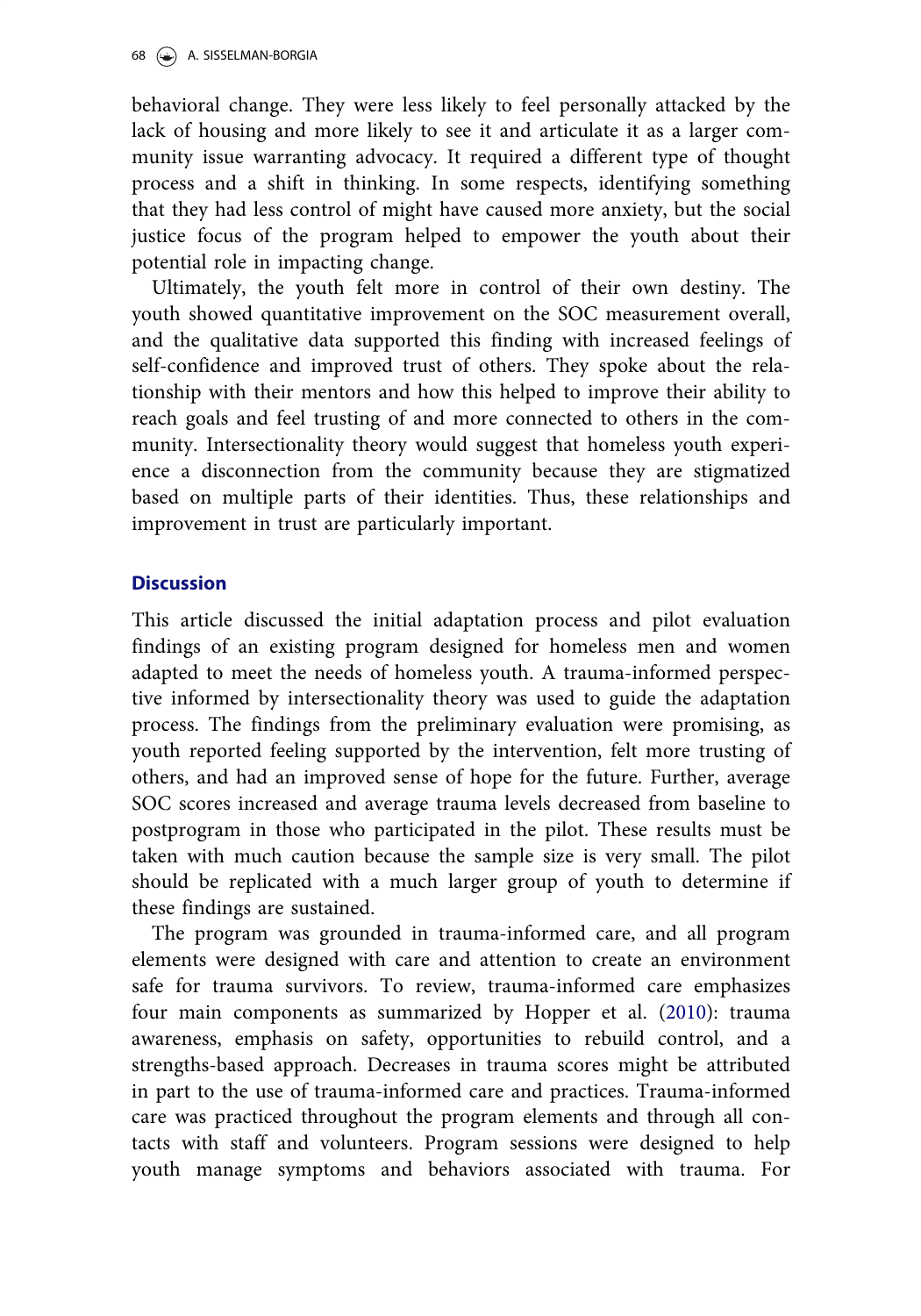<span id="page-27-0"></span>example, starting and ending with mindfulness exercises was implemented to help manage trauma. Mindfulness is indicated in the literature as an intervention that can help reduce symptoms associated with trauma and stress and improve health and mental health in at-risk, urban youth (Sibinga et al., [2011](#page-37-0)). The social support that the youth received (through mentors, program staff, and each other) combined with the session content created a unique program experience. Support was provided on multiple levels while delivering content that was designed to improve skills, increase mindfulness, and improve self-confidence. Providing intensive levels of support in addition to guidance and skill building mirrored a time limited version of the parenting process.

Staff and volunteers were trained regarding trauma and the possible impacts on homeless youth. The training offered a foundation for empathy and providing nurturance to youth who had been through multiple traumatic experiences and had associated issues with trust. Content was delivered by staff and volunteers through a trauma-informed, strengths-based perspective, and stressed the importance of believing the youth could and would succeed. The program was facilitated by a social worker who had strong clinical training in addressing trauma in youth using a strengthsbased perspective. Thus, trainings for staff and volunteers reflected a strengths-based perspective.

Although the first piloting efforts were promising, there were challenges, including youth frustrations with staff "stifling" their ability to express themselves loudly, while also learning how to moderate emotions and communicate effectively. Managing youth expectations around housing shortages and the affordable housing crisis was also difficult but expected. Program staff was prepared to handle these expectations through the social justice component of the program where youth shared their stories. This was a mechanism through which the program could help youth to understand structural issues contributing to homelessness and how advocacy could lead to change.

As found in previous studies, the trauma levels of the youth who participated in the intervention were high at baseline (Edidin et al., [2012;](#page-35-0) Keeshin & Campbell, [2011;](#page-35-0) Wong et al., [2016\)](#page-37-0). The evaluation materials and questions did not ask about the roots of the trauma youth participants experienced, and this is something that should be added to any further evaluation of this intervention. The literature shows that perceived sense of control and self-determination are indicators for success in finding stable housing, and the youth in this study specifically talked about improved confidence and connected it to their ability to manage concrete tasks such as finding housing or managing educational goals (Krabbenborg et al., [2013](#page-36-0); Slesnick et al., [2017\)](#page-37-0). The sessions were designed to improve their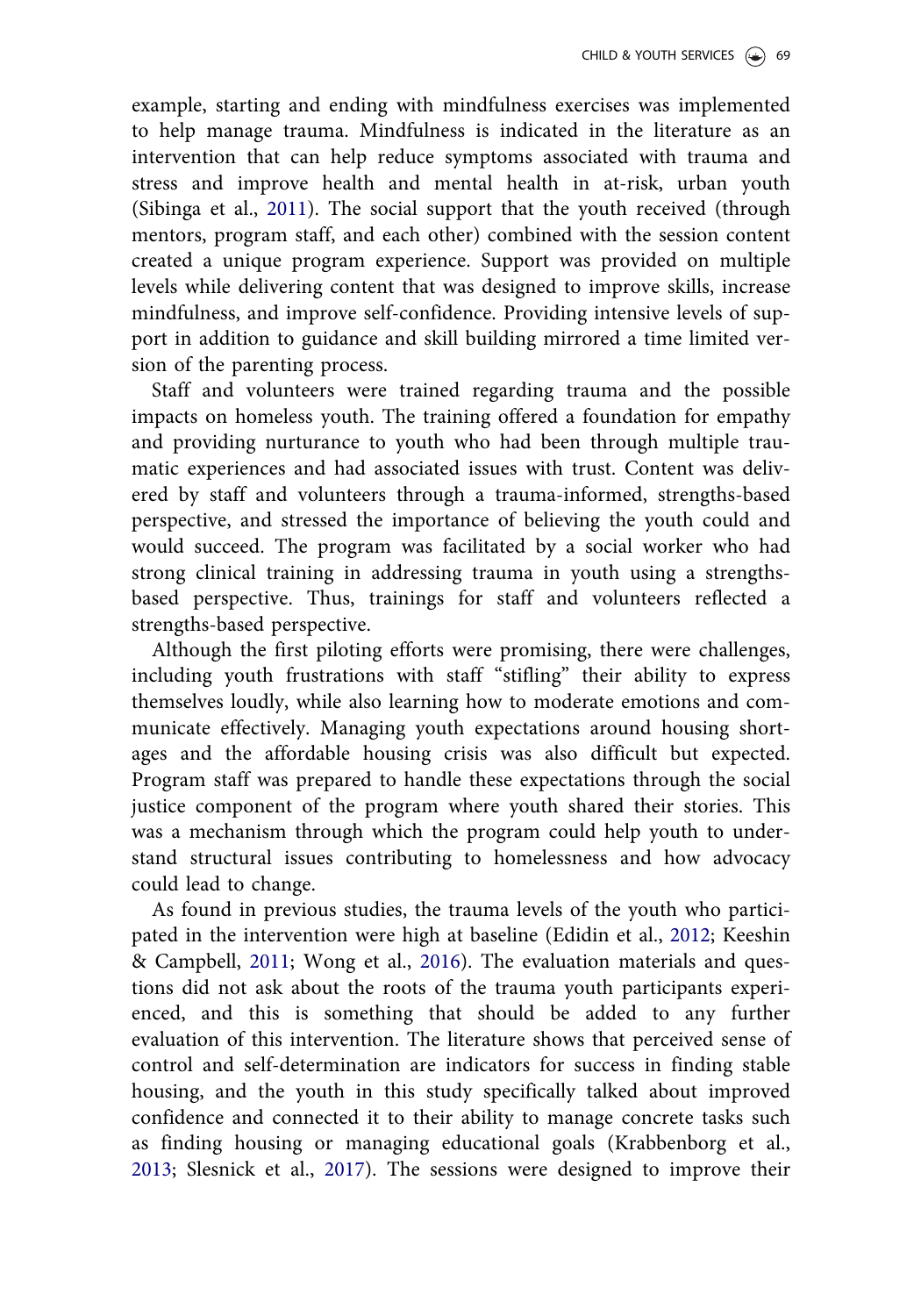skills and feelings of control in the real world and community environment.

Further, youth in this study talked about the importance of support, both in the form of peer support and adult mentor support and the role it played in their successes, which is corroborated in the literature (Wright et al., [2017\)](#page-37-0). As the program grows and the base of participants who have completed the program grows, it will be increasingly important to consider including peer leaders and/or mentors. Gaps in support for employment and advocacy are discussed in the literature and were corroborated by the youth in this study, as they discussed these issues in the qualitative data (Maccio & Ferguson, [2016;](#page-36-0) Prock & Kennedy, [2017\)](#page-36-0). Finally, youth frustrations with staff trying to "rein them in" connects with work by Gwadz et al. regarding the tensions of youth needing both autonomy and structure.

#### Application of intersectionality to the intervention

Intersectionality was integrated primarily into the personal narrative and mentoring components of the program. Participants were encouraged to explore different parts of themselves and to develop creative (i.e., a poem, song, collage, or other artistic representation) personal narratives around their identities. For example, youth often talked about their life stories during the sessions in response to the content presented that evening. They were encouraged by program staff and eventually by each other to think beyond their identity as individuals who were experiencing homelessness and think about other parts of themselves. They were able to identify as artists or writers or caring human beings. They began to articulate how the different parts of their marginalized selves intersected to make things harder for them. Several of the youth talked with the staff about this, with one of them specifically saying, "It isn't just that we are Black or that we are Gay or Queer or homeless. We are all of these and the system hates us for it." The youth who identified as LGBTQ began to think of themselves as advocates for sexual and gender minorities and cis-gendered/heterosexual youth began to think of themselves as allies to the LGBTQ community. These shifts to a more positive view of their positions and identities was empowering for them.

Intersectionality informed the dialogue between the program staff and participants around developing their stories. Mentors were trained to understand that the youth participants had been marginalized in more ways than one. Mentors learned that youth experiencing homelessness were survivors of a system designed to keep them from succeeding and that they needed support to address needs within this system. Program staff also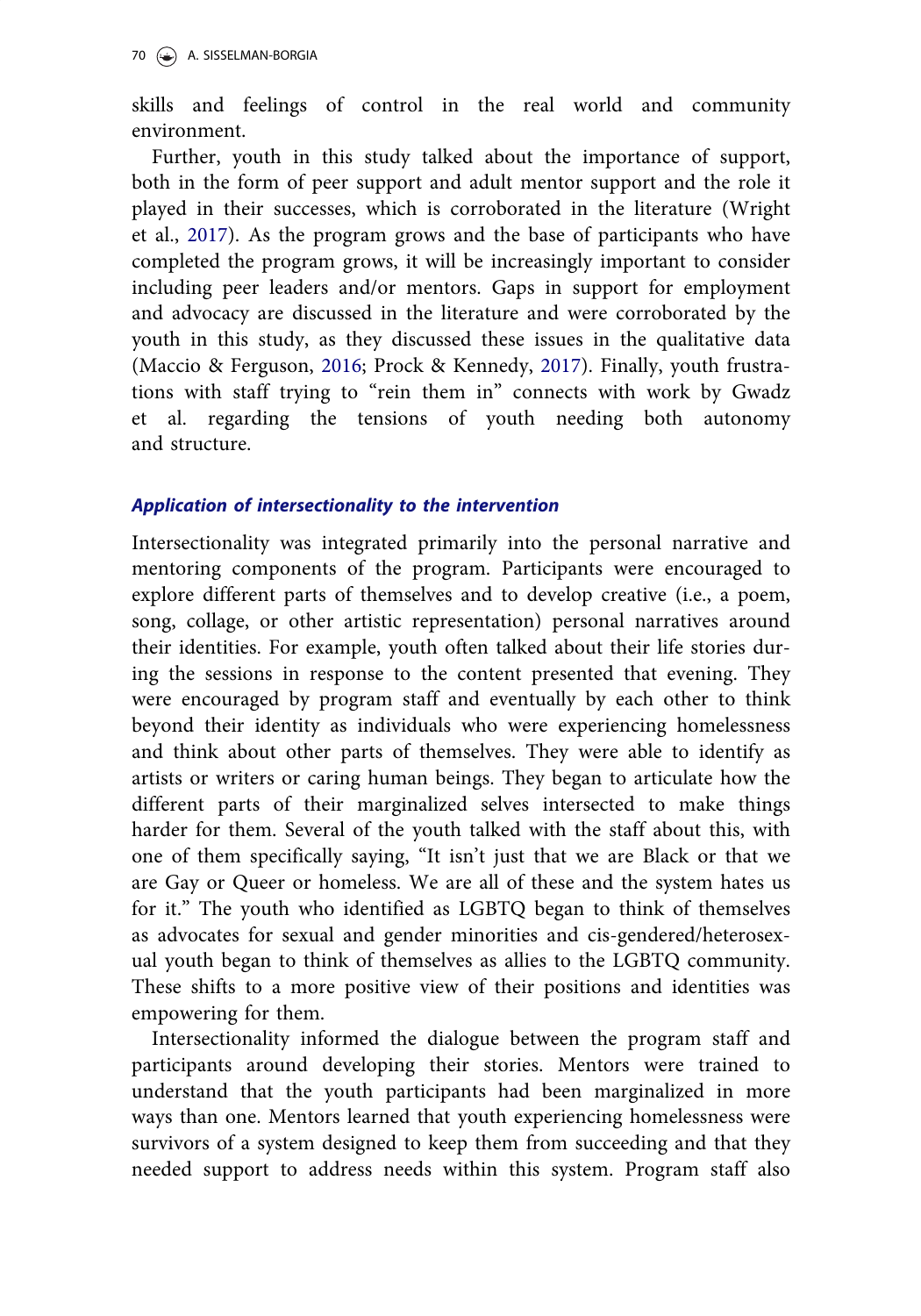used the theoretical underpinnings of intersectionality to inform their understandings of youth reactions to session content and to help mentors understand why there was so much pain and trauma. Marginalization from multiple places could be a "triple whammy" for youth who identified as an ethnic and sexual and/or gender minority while also experiencing homelessness and the severe impacts of poverty and classism. The idea of structural inequity was used to help the youth understand why our system needs to be fixed and to help frame the program objective of advocacy through personal narrative.

Socioeconomic class is another complex part of the youths' identity that should be recognized. It is important to note that some of the youth that participated in the program came from families who were middle to upper middle class in different parts of the country. This subgroup of participants had roots in the middle class but wondered if they would ever be able to pull themselves out of their currents state of homelessness and poverty. Some youth were acutely aware that other parts of their identity (i.e., sexual identity) were the primary reasons they were homeless, as their parents had kicked them out of their homes. Other youth in the program were raised in poverty, in and out of the foster care system, and/or had parents who were incarcerated and no living relatives they could count on. The wide range of experiences with socioeconomic class in this program were congruent with the existing literature (Morton et al., [2018](#page-36-0)). Program developers and practitioners should be acutely aware of the potential for intersecting identities as they recruit for interventions. Organizations and interventions serving youth experiencing homelessness may need to plan for longer initial engagement phases in their programming.

While intersectionality was intentionally applied to certain program elements and informed session content, future iterations of the program should be even more intentional about naming this concept. It is essential for youth participants, staff, and mentors to be able to describe and name intersectionality and to understand how marginalization from multiple identities (i.e., sexual identification and/or gender, race and ethnicity, homelessness, and socioeconomic class) has the potential to keep people from successful community integration. Program staff might be able to help youth put words to the feelings and experiences that they describe. Helping the youth connect their feelings to the concept of intersectionality has the potential to make their advocacy efforts during the gallery night more effective, particularly to community stakeholders and local government officials. Mentors could bring their new knowledge of intersectionality and its potential impact on youth to the community to raise awareness and improve knowledge on this topic among community stakeholders as well.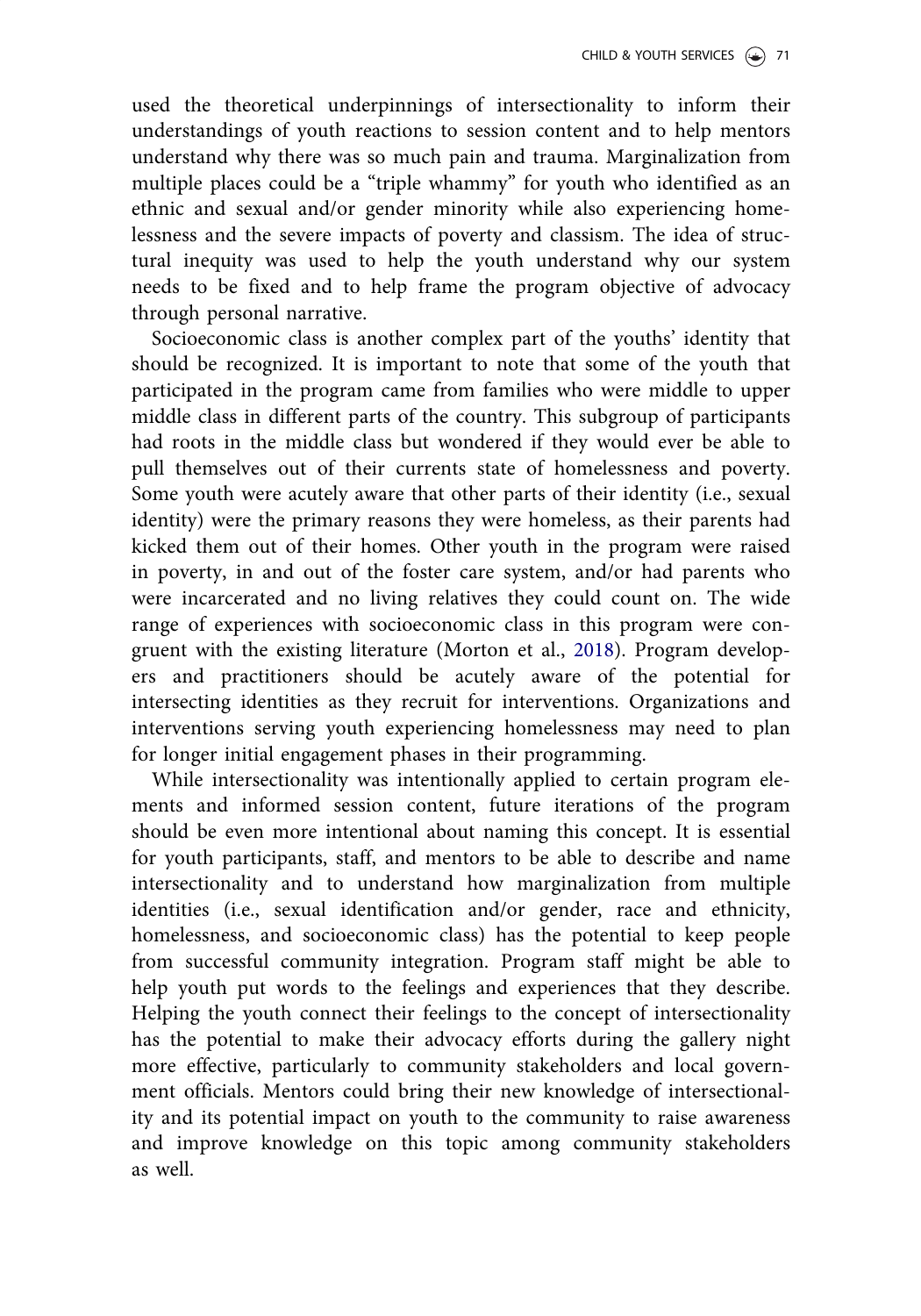# <span id="page-30-0"></span>Implications for practitioners

As practitioners and researchers work to develop and implement interventions for homeless youth, there are several practical implications that could be useful. Brief programs may be helpful in engaging youth initially, but ultimately the youth and staff involved in this pilot felt that a longer program would have been more helpful, and might have provided more time to develop lasting relationships with mentors and peers as well as more time to make meaningful life changes. The youth reported that it took time to get to know each other and to trust their fellow participants as well as the mentors and staff. The literature has documented that there are pervasive issues with trust among youth experiencing homelessness (Kurtz et al., [2000](#page-36-0)). Street culture makes it very difficult for youth to trust those around them. Most of the youth we encountered had poor experiences with service providers prior to their participation in this program and were leery about trusting new people. Once they began to feel more settled and more comfortable sharing their stories, the program was coming to an end. The youth described the relationships they made and the unlikely connections with peers different than themselves that would not normally happen on the streets or in shelters. The association of trust and trauma is well documented by experts in the literature and the findings of this evaluation are congruent with the literature (Van der Kolk, [2015](#page-37-0)).

The feedback that the youth provided about a longer program have implications for practice, as programs must take these needs and issues with trust into account while developing interventions for youth experiencing homelessness. Engagement and recruitment should be elongated to give the youth time to settle in and get to know each other as well as the staff. As the group begins to build trust, session content can gradually get into more details about their lives. The youth who participated in this study said they would have been able to make more progress on their goals if they had more time. The discussions about program length also speak to the self-awareness of the youth, which is a big strength. The youth were vulnerable enough to share that they need time to trust people and to ask for additional help. Crosby et al. ([2018](#page-35-0)) found that youth who were connected to social support were more likely to seek help. Saldanha and Parenteau [\(2013](#page-36-0)) do an excellent job describing the difficulties with engagement among sex trade workers, who are oftentimes also youth experiencing homelessness. Efforts to engage youth doing sex work on the street can take months and even years as street rules and street culture rapidly change, given previous traumatic experiences, police activity, and gentrification of certain neighborhoods (Saldanha & Parenteau, [2013](#page-36-0)).

It is important to hear the voices of the youth that are involved in the programming and take a bottom-up approach to intervention development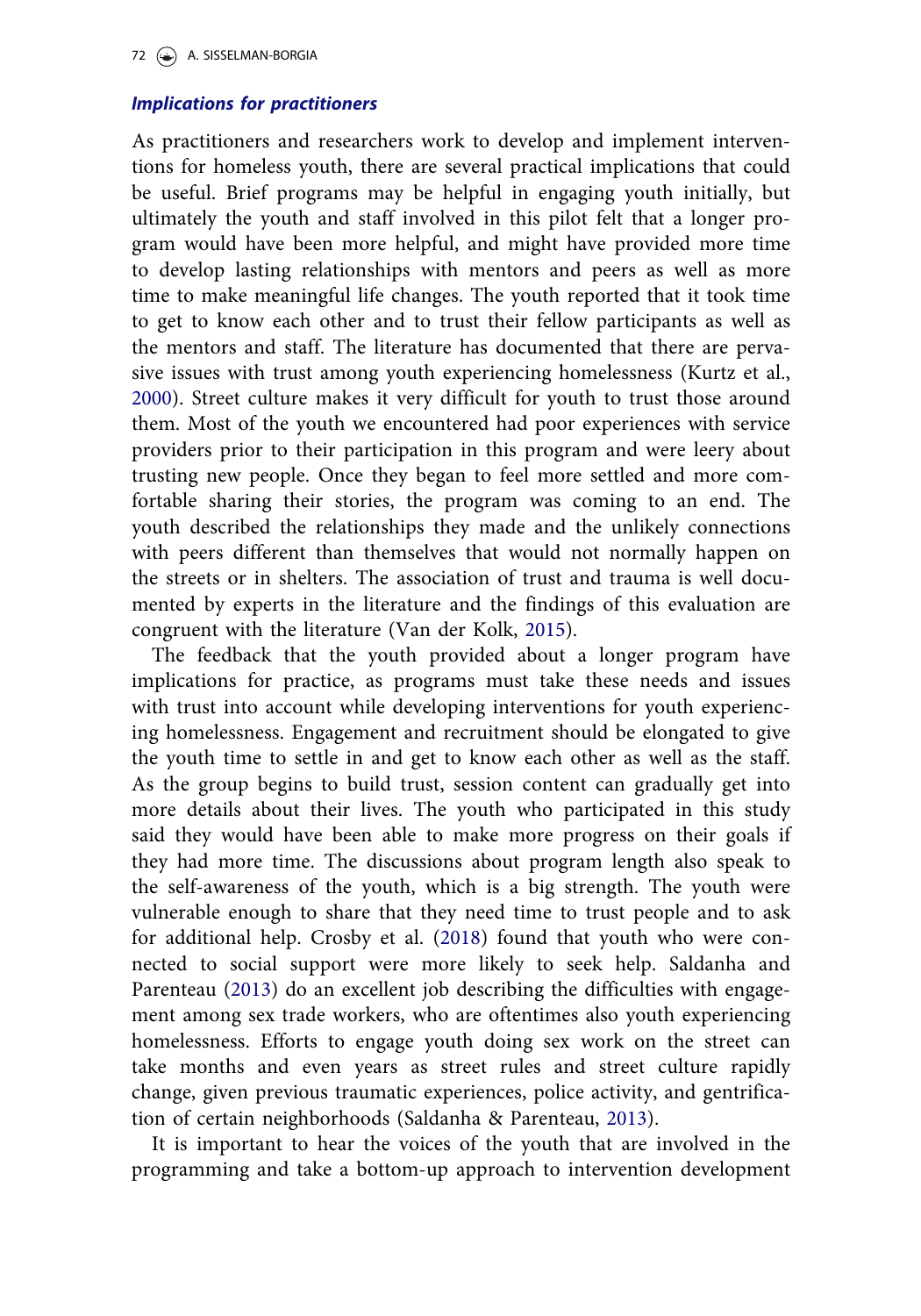and adaptation. Be mindful that youth styles of communication might be different and that loud does not necessarily mean out of control or not listening. Most important is that youth and staff agree to listen to each other and commit to allowing everyone to be "heard." Using an intersectionality framework or lens, if staff assume that youth will lose control based on their age or homeless status, could be experienced as a microaggression or subtle form of discrimination by the youth, leading to further distress (Budescu et al., [2019;](#page-34-0) Sisselman-Borgia et al., [2018](#page-37-0)). Similarly, support from staff and mentors as well as peers was very important to the youth who participated in these pilot cycles. Allowing the youth to be heard was important as was taking the time to help them understand that effective communication is essential for successful community integration. The youth specifically said this support helped them to feel more trusting and to push through some difficult circumstances, such as staying in school and dealing with bureaucracy.

#### Specific recommendations

- 1. Train program staff using a trauma-informed perspective or model. Provide concrete educational materials and resources around trauma associated with homeless young people and its impact.
- 2. Explain the program model to youth and how each component is designed to support different parts of their experience. Encourage dialogue and feedback. Include the youth in the refinement process and make changes and improvements in real time. This will demonstrate that you are listening and help with trust building.
- 3. Provide regular support sessions for program staff and volunteers to discuss concerns and avoid burnout. Education about self-care and boundaries is important.
- 4. Create a mechanism for open feedback and dialogue from program staff and youth. Conversation and open communication can reduce misunderstandings and help to improve retention.
- 5. Involve the community and engage volunteers through social justice and personal narratives. Volunteers can bring in-kind and monetary support to the program and help youth make meaningful connections in the community with regard to work and training programs. Community members often know of opportunities and can act as a reference for the youth and vouch for them.

## Implications for educators

In addition to implications for practitioners, this study has implications for educators as well. We should train new practitioners to understand the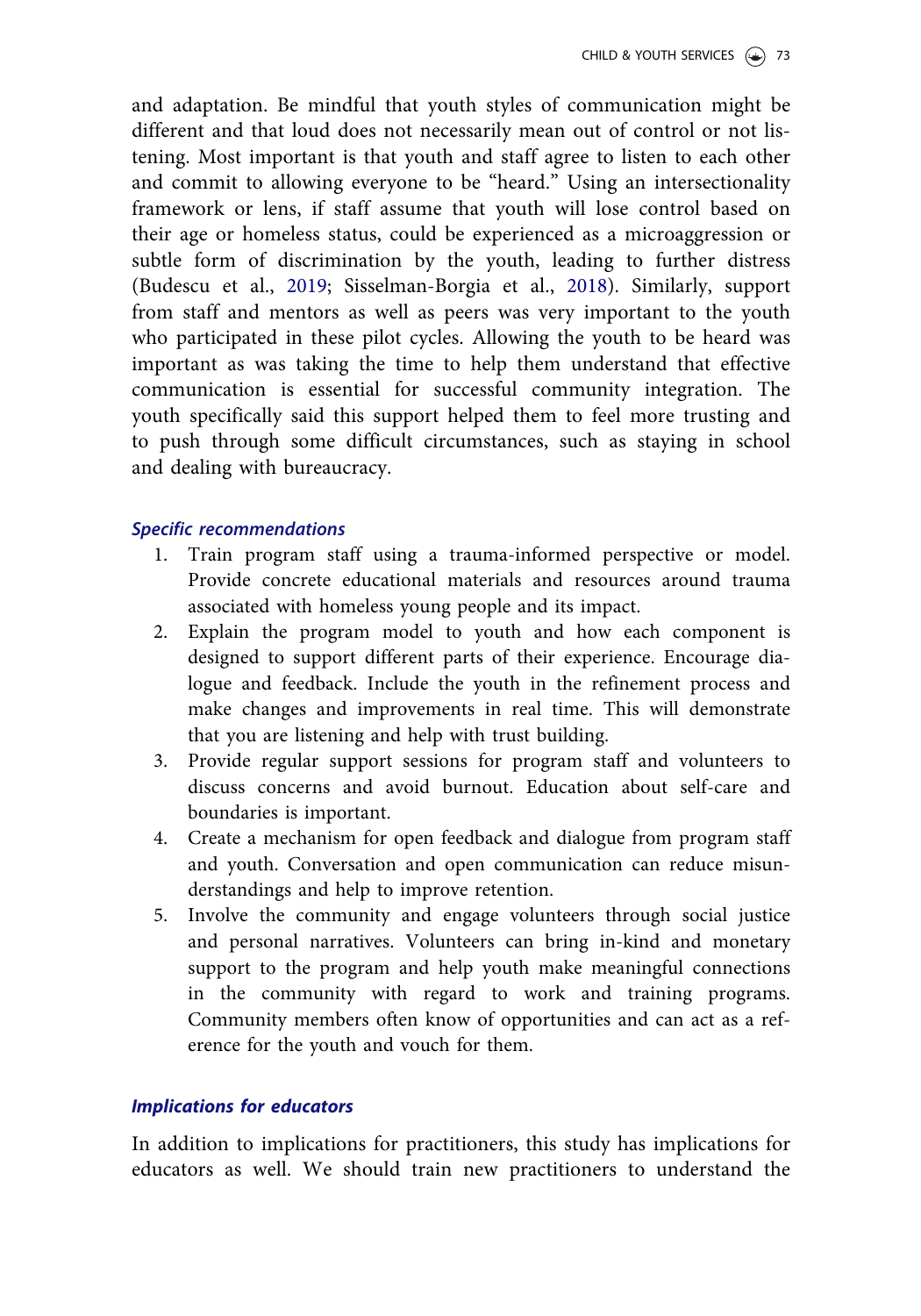importance of their relationship with youth. Developing rapport and establishing a relationship that includes active listening and empathy are paramount and the importance of this relationship should not be overlooked. We should also teach young and learning practitioners to develop awareness for their own biases and to be able to step back and take note if their own values impact the way that they are interacting with others. Even subtle statements or actions, that might seem harmless, can have profound impact on youth or others who are struggling. As discussed above, expecting the youth to lose control because they were using loud voices might be one example. Developing tolerance for difference is equally important. Educators should also teach advocacy and empowerment in the context of youth homelessness, as these skills are essential for youth to survive and thrive, and particularly for those who are or have been homeless. Connecting youth to the community and finding ways to advocate for themselves and for others can be very meaningful and lead to lasting change personally and for others.

# Limitations and implications for future research

While the outcomes of the initial evaluation are promising, the N was very small, thus the program must be piloted with a larger group of participants. Quantitative evaluation findings were not available for all youth who completed the program, further limiting the sample size. Recruitment was done throughout NYC but the intervention was run in one borough, limiting the generalizability of the findings. Sexual identification was measured through program staff demographic counts at intake and youth self-report within the program, but not in the evaluation materials; therefore, it was difficult to provide exact demographics for LGBTQ participants. This was a limitation as LGBTQ youth are generally overrepresented in the homeless youth population. Program staff reported that just under 50% of the participants identified as LGBTQ, but in the two smaller pilot cycles only one in each group identified as LGBTQ, so in one cycle it would have been closer to 30%. This is a demographic that would need to be more accurately captured in future studies and evaluations using this model.

Another limitation relates to attrition of the sample and retaining participants for evaluation measures. Because each program cohort is small, attrition of even a small number of participants was problematic for evaluation purposes. The small sample might have been the reason for the low alpha level for the baseline SOC. Future studies should determine if this measure is appropriate with this population. The posttest alpha was more acceptable, so the baseline alpha level may have been an anomaly. Pilots in the future will need to consider this issue and take additional measures to do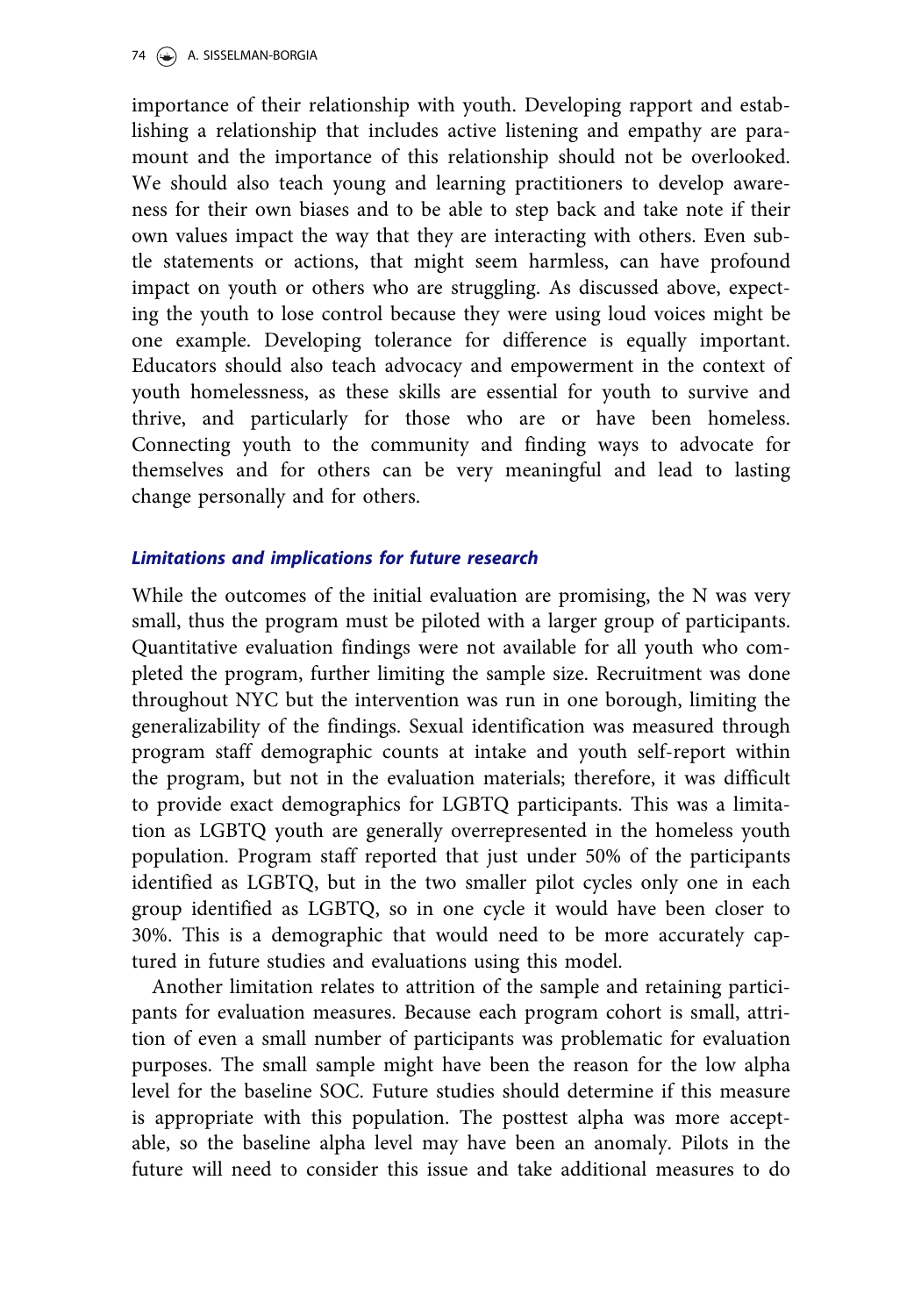everything possible to retain participants and bring them back for evaluation purposes. We offered both incentives for completing surveys and interviews as well as a meal. However, the evaluation took place within the week or two following the program completion and graduation. It might be beneficial to hold evaluation procedures just before graduation or on the same day.

The model should be revised based on these initial findings and then tested with larger cohorts of youth to determine feasibility and acceptability in diverse groups of homeless youth. Given the high trauma levels, it would also be important to gather additional data from youth participants about specific types of trauma experiences and to dig deeper to understand how these specific experiences impact functioning, risky behaviors, and ability to participate in the program. Larger trials must be conducted to establish acceptability and feasibility, as well as effectiveness. Randomized control trials may be hard, given the transient nature of this population, so researchers should consider quasi-experimental designs where usual care groups are used as control groups.

## Conclusion

While this study has limitations and findings should be interpreted with caution, it starts to fill a gap in the literature around the possibility for a replicable intervention for homeless youth. Programs that were originally designed for adults can be adapted, but we must be willing to evaluate and make changes. The adaptation process takes time and patience and the model will likely need consistent revision to meet the changing needs of youth amidst difficult economic times. Time and patience are particularly important because of the population. Change does not and will not happen overnight, particularly for homeless youth with heavy trauma histories. Homeless youth are rapidly developing cognitively and emotionally, even beyond the age of 18 as they enter emerging adulthood (Edidin et al., [2012](#page-35-0)). They have varied and intense levels of need that include emotional support and mentoring as well as concrete assistance in connecting to resources. Housing shortages and very tight deadlines for economic assistance coupled with intense trauma levels create circumstances that make the odds for success more difficult for homeless youth. Thus, adjusting program components to fit needs and providing much support to staff and mentors is very important. Each group of youth will likely have a varied level of need based on the wide variability of issues within the homeless youth population. Use of trauma assessments and functioning levels at intake could help program staff to adjust sessions for each particular group of youth and to prepare mentors for the specific needs of their specific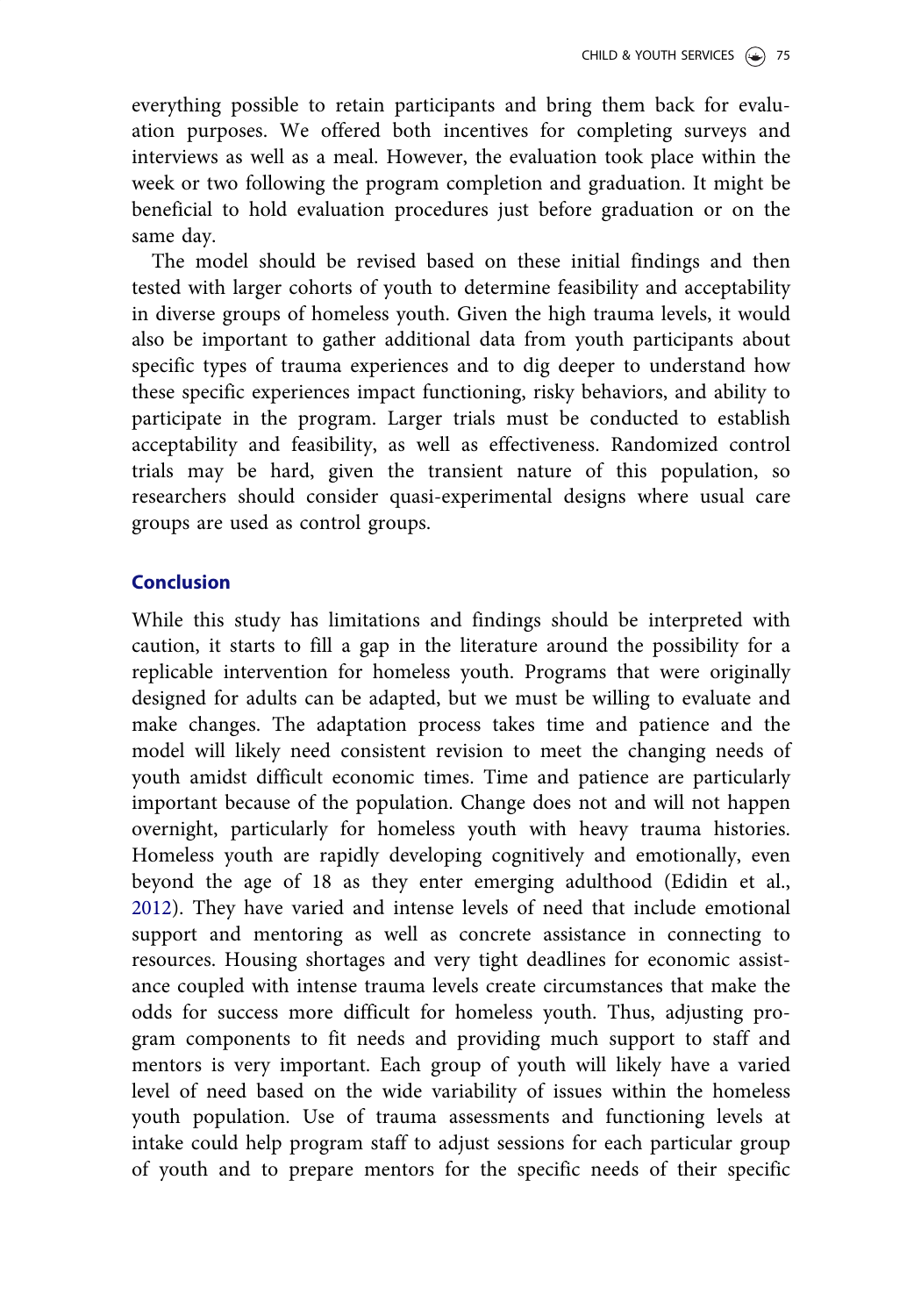<span id="page-34-0"></span>mentees. However, despite the limitations and difficult nature of the work, the youth in this study benefited in multiple ways from the intense level of support they received from staff, mentors, and peers. This study offers some hope for the future of youth who are homeless.

#### Disclosure statement

Amanda Sisselman-Borgia has no conflicts of interest to disclose.

#### Funding

This work was supported by Achelis Foundation.

#### References

- Antonovsky, A. ([1987](#page-19-0)). Unraveling the mystery of health: How people manage stress and stay well. Jossey-Bass.
- Antonovsky, A. ([1993\)](#page-18-0). The structure and properties of the sense of coherence scale. Social Science & Medicine (1982), 36(6), 725–733. [https://doi.org/10.1016/0277-9536\(93\)90033-z](https://doi.org/10.1016/0277-9536(93)90033-z)
- Bender, K., Ferguson, K., Thompson, S., Komlo, C., & Pollio, D. [\(2010](#page-2-0)). Factors associated with trauma and posttraumatic stress disorder among homeless youth in three U.S. cities: The importance of transience. Journal of Traumatic Stress, 23(1), 161–168. [https://](https://doi.org/10.1002/jts.20501) [doi.org/10.1002/jts.20501](https://doi.org/10.1002/jts.20501)
- Berger, R., & Quiros, L. ([2014\)](#page-3-0). Supervision for trauma-informed practice. Traumatology, 20(4), 296–301. <https://doi.org/10.1037/h0099835>
- Black, E. B., Fedyszyn, I. E., Mildred, H., Perkin, R., Lough, R., Brann, P., & Ritter, C. [\(2018\)](#page-3-0). Homeless youth: Barriers and facilitators for service referrals. Evaluation and Program Planning, 68, 7–12. <https://doi.org/10.1016/j.evalprogplan.2018.02.009>
- Blanchard, E. B., Jones-Alexander, J., Buckley, T. C., & Forneris, C. A. ([1996](#page-19-0)). Psychometric properties of the PTSD Checklist (PCL). Behaviour Research and Therapy, 34(8), 669–673. [https://doi.org/10.1016/0005-7967\(96\)00033-2](https://doi.org/10.1016/0005-7967(96)00033-2)
- Braun, V., & Clarke, V. [\(2006\)](#page-21-0). Using thematic analysis in psychology. Qualitative Research in Psychology, 3(2), 77–101. <https://doi.org/10.1191/1478088706qp063oa>
- Budescu, M., Sisselman-Borgia, A., & Torino, G. C. [\(2019\)](#page-3-0). Experience of homelessness discrimination among emerging adults: A qualitative and quantitative analysis. Emerging Adulthood, 216769681984575. <https://doi.org/10.1177/2167696819845751>
- Cochran, B. N., Stewart, A. J., Ginzler, J. A., & Cauce, A. M. [\(2002\)](#page-3-0). Challenges faced by homeless sexual minorities: Comparison of gay, lesbian, bisexual, and transgender homeless adolescents with their heterosexual counterparts. American Journal of Public Health, 92(5), 773–777. <https://doi.org/10.2105/ajph.92.5.773>
- Crenshaw, K. [\(1991](#page-2-0)). Mapping the margins: Identity politics, intersectionality, and violence against women. Stanford Law Review, 43(6), 1241–1299. <https://doi.org/10.2307/1229039>
- Cresswell, J. W., Klassen, A. C., Clark, V. L. P., & Smith, K. C. [\(2013](#page-16-0)). Best practices for mixed methods research in the health sciences. Bethesda, MD: National Institutes of Health.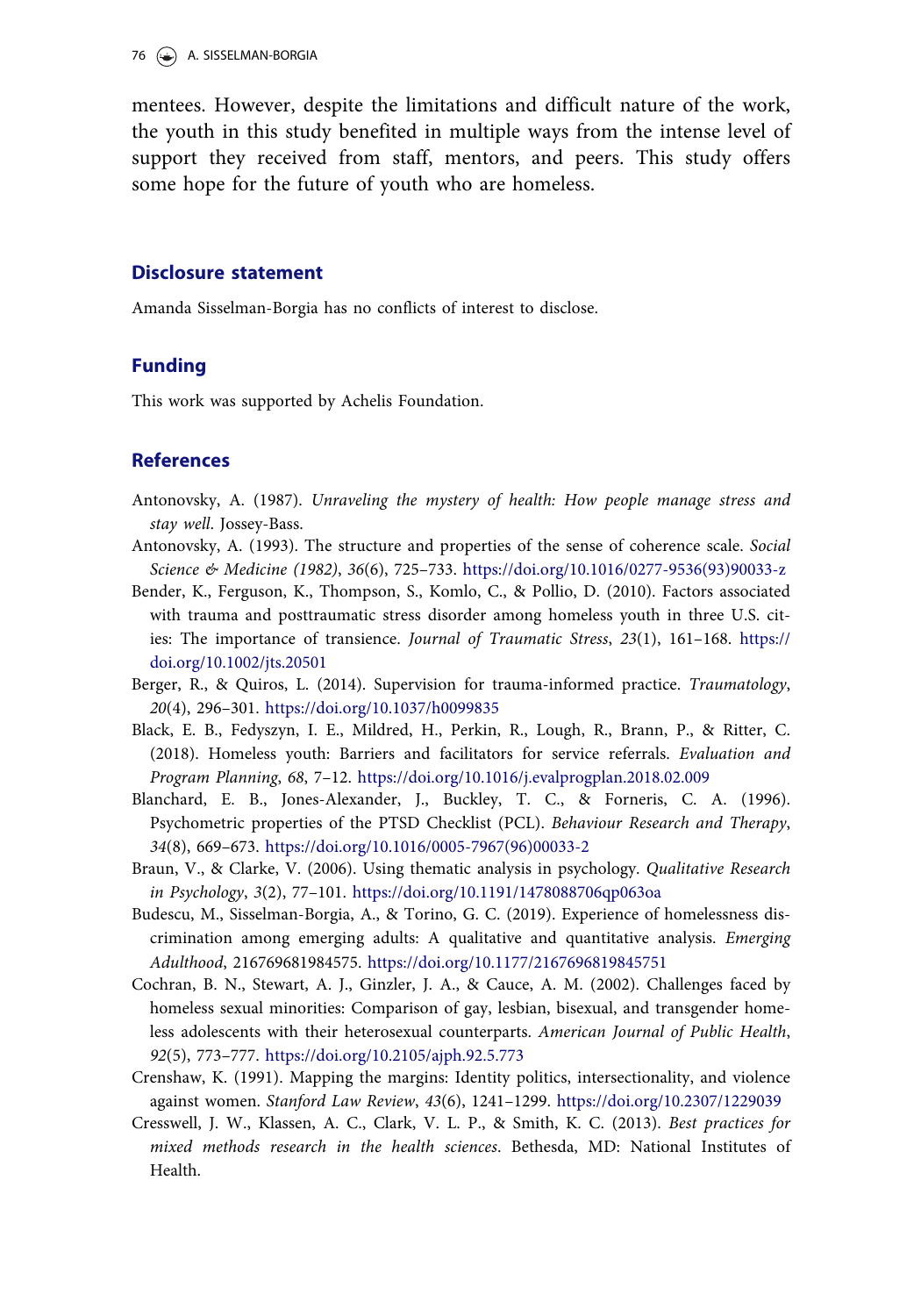- <span id="page-35-0"></span>Crosby, S. D., Hsu, H. T., Jones, K., & Rice, E. ([2018\)](#page-30-0). Factors that contribute to help-seeking among homeless, trauma-exposed youth: A social-ecological perspective. Children and Youth Services Review, 93, 126–134. <https://doi.org/10.1016/j.childyouth.2018.07.015>
- Cutuli, J. J., Treglia, D., & Herbers, J. E. [\(2019](#page-1-0)). Adolescent homelessness and associated features: prevalence and risk across eight states. Child Psychiatry & Human Development, 51(1), 48–58.
- Dashora, P., Erdem, G., & Slesnick, N. ([2011](#page-11-0)). Better to bend than to break: Coping strategies utilized by substance-abusing homeless youth. Journal of Health Psychology, 16(1), 158–168. <https://doi.org/10.1177/1359105310378385>
- Edidin, J. P., Ganim, Z., Hunter, S. J., & Karnik, N. S. ([2012\)](#page-3-0). The mental and physical health of homeless youth: A literature review. Child Psychiatry and Human Development, 43(3), 354–375. <https://doi.org/10.1007/s10578-011-0270-1>
- Eriksson, M., & Mittelmark, M. B. [\(2017](#page-19-0)). The sense of coherence and its measurement 12. In The handbook of salutogenesis (pp. 97–106). Switzerland: Springer.
- Flannery, D. J., Vazsonyi, A. T., Torquati, J., & Fridrich, A. [\(1994\)](#page-19-0). Ethnic and gender differences in risk for early adolescent substance use. Journal of Youth and Adolescence, 23(2), 195–213. <https://doi.org/10.1007/BF01537445>
- Fusaro, V. A., Levy, H. G., & Shaefer, H. L. [\(2018\)](#page-1-0). Racial and ethnic disparities in the lifetime prevalence of homelessness in the United States. Demography, 55(6), 2119–2128. <https://doi.org/10.1007/s13524-018-0717-0>
- Garvey, R., Pedersen, E. R., D'Amico, E. J., Ewing, B. A., & Tucker, J. S. ([2018](#page-12-0)). Recruitment and retention of homeless youth in a substance use and HIV-risk reduction program. Field Methods, 30(1), 22–36. <https://doi.org/10.1177/1525822X17728346>
- Geertz, C. ([1973\)](#page-21-0). The interpretation of cultures (Vol. 5019). Basic Books.
- Ha, Y., Narendorf, S. C., Santa Maria, D., & Bezette-Flores, N. [\(2015](#page-5-0)). Barriers and facilitators to shelter utilization among homeless young adults. Evaluation and Program Planning, 53, 25–33. <https://doi.org/10.1016/j.evalprogplan.2015.07.001>
- Harris, T., Rice, E., Rhoades, H., Winetrobe, H., & Wenzel, S. [\(2017\)](#page-4-0). Gender differences in the path from sexual victimization to HIV risk behavior among homeless youth. Journal of Child Sexual Abuse, 26(3), 334–351. <https://doi.org/10.1080/10538712.2017.1287146>
- Heinze, H. J., Jozefowicz, D. M. H., & Toro, P. A. ([2010](#page-6-0)). Taking the youth perspective: Assessment of program characteristics that promote positive development in homeless and at-risk youth. Children and Youth Services Review, 32(10), 1365–1372. [https://doi.](https://doi.org/10.1016/j.childyouth.2010.06.004) [org/10.1016/j.childyouth.2010.06.004](https://doi.org/10.1016/j.childyouth.2010.06.004)
- Henwood, B. F., & Padgett, D. K. [\(2019\)](#page-5-0). Homelessness in Los Angeles and New York City: A tale of two cities. In Homelessness prevention and intervention in social work (pp. 171–183). Springer.
- Hopper, E. K., Bassuk, E. L., & Olivet, J. ([2010\)](#page-2-0). Shelter from the storm: Trauma-informed care in homelessness services settings. The Open Health Services and Policy Journal, 3(2), 80–100. <https://doi.org/10.2174/1874924001003020080>
- Karabanow, J., Hughes, J., Ticknor, J., & Kidd, S. ([2010](#page-10-0)). The economics of being young and poor: How homeless youth survive in neo-liberal times. J. Soc.  $\&$  Soc. Welfare, 37, 39.
- Keeshin, B. R., & Campbell, K. ([2011\)](#page-4-0). Screening homeless youth for histories of abuse: Prevalence, enduring effects, and interest in treatment. Child Abuse  $\mathcal{E}$  Neglect, 35(6), 401–407. <https://doi.org/10.1016/j.chiabu.2011.01.015>
- Kidd, S. A., Karabanow, J., Hughes, J., & Frederick, T. ([2013](#page-5-0)). Brief report: Youth pathways out of homelessness – Preliminary findings. Journal of Adolescence, 36(6), 1035–1037. <https://doi.org/10.1016/j.adolescence.2013.08.009>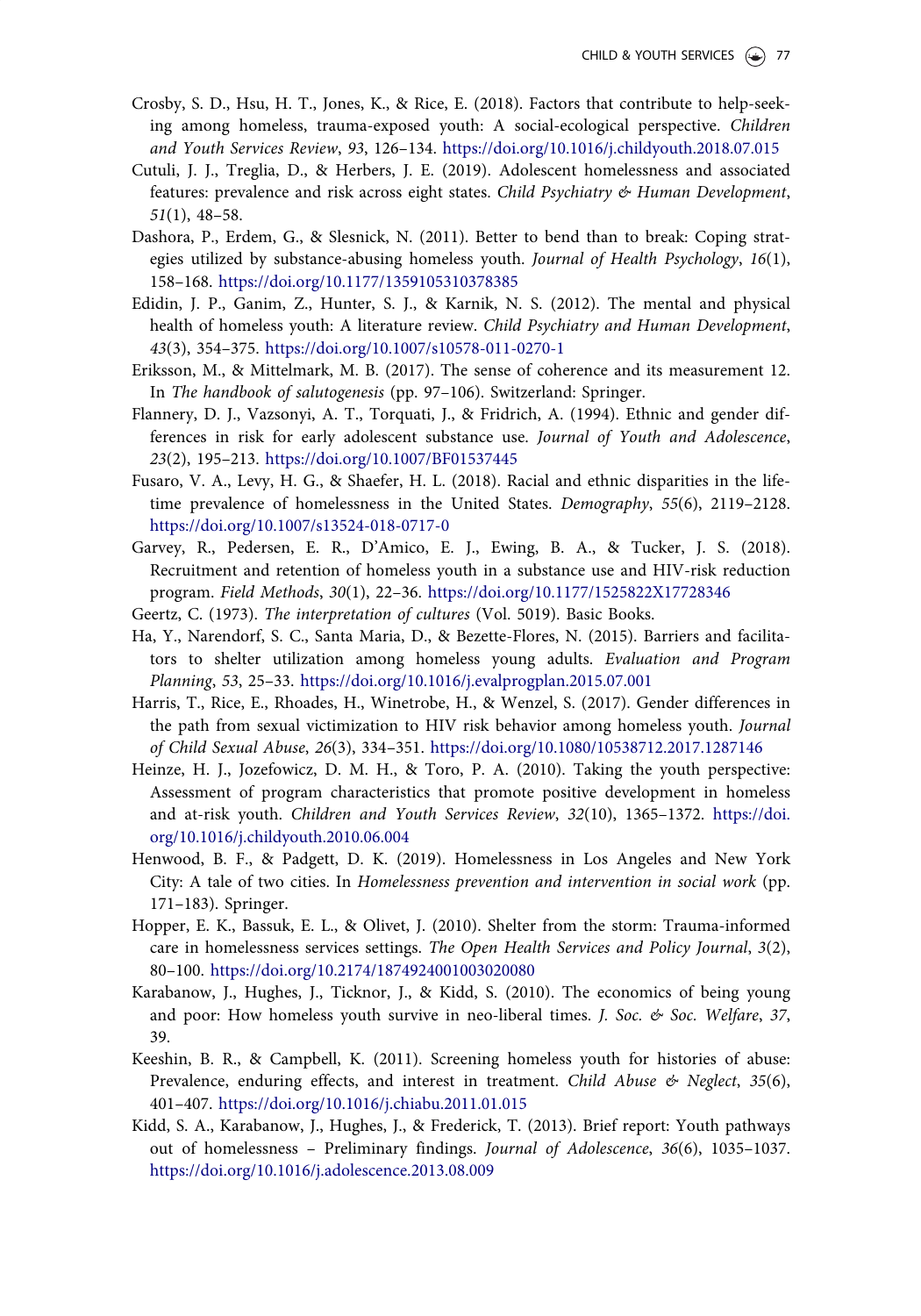- <span id="page-36-0"></span>Krabbenborg, M. A., Boersma, S. N., & Wolf, J. R. ([2013](#page-3-0)). A strengths based method for homeless youth: Effectiveness and fidelity of Houvast. BMC Public Health, 13(1), 1. <https://doi.org/10.1186/1471-2458-13-359>
- Kurtz, P. D., Lindsey, E. W., Jarvis, S., & Nackerud, L. [\(2000](#page-30-0)). How runaway and homeless youth navigate troubled waters: The role of formal and informal helpers. Child and Adolescent Social Work Journal, 17(5), 381–402. <https://doi.org/10.1023/A:1007507131236>
- Lightburn, A., & Sisselman, A. ([2014](#page-2-0)). Developing an evidence-based model for faith based community programs for people in transition: Report to the New York Community Trust. [https://www.fordham.edu/download/downloads/id/3318/the\\_new\\_york\\_community\\_](https://www.fordham.edu/download/downloads/id/3318/the_new_york_community_trust_lois_and_samuel_silberman_fund_report_2014.pdf) [trust\\_lois\\_and\\_samuel\\_silberman\\_fund\\_report\\_2014.pdf](https://www.fordham.edu/download/downloads/id/3318/the_new_york_community_trust_lois_and_samuel_silberman_fund_report_2014.pdf)
- Lightfoot, M., Stein, J. A., Tevendale, H., & Preston, K. ([2011](#page-6-0)). Protective factors associated with fewer multiple problem behaviors among homeless/runaway youth. Journal of Clinical Child and Adolescent Psychology, 40(6), 878–889. [https://doi.org/10.1080/](https://doi.org/10.1080/15374416.2011.614581) [15374416.2011.614581](https://doi.org/10.1080/15374416.2011.614581)
- Maccio, E. M., & Ferguson, K. M. [\(2016\)](#page-7-0). Services to LGBTQ runaway and homeless youth: Gaps and recommendations. Children and Youth Services Review, 63, 47–57. [https://doi.](https://doi.org/10.1016/j.childyouth.2016.02.008) [org/10.1016/j.childyouth.2016.02.008](https://doi.org/10.1016/j.childyouth.2016.02.008)
- Merscham, C., Van Leeuwen, J. M., & McGuire, M. ([2009](#page-11-0)). Mental health and substance abuse indicators among homeless youth in Denver. Colorado. Child Welfare, 88(2)
- Milburn, N. G., Iribarren, F. J., Rice, E., Lightfoot, M., Solorio, R., Rotheram-Borus, M. J., … Duan, N. ([2012\)](#page-5-0). A family intervention to reduce sexual risk behavior, substance use, and delinquency among newly homeless youth. Journal of Adolescent Health, 50(4), 358–364. <https://doi.org/10.1016/j.jadohealth.2011.08.009>
- Morton, M. H., Dworsky, A., Matjasko, J. L., Curry, S. R., Schlueter, D., Chavez, R., & Farrell, A. F. ([2018\)](#page-2-0). Prevalence and correlates of youth homelessness in the United States. The Journal of Adolescent Health: Official Publication of the Society for Adolescent Medicine, 62(1), 14–21. <https://doi.org/10.1016/j.jadohealth.2017.10.006>
- Nyamathi, A., Hudson, A., Greengold, B., Slagle, A., Marfisee, M., Khalilifard, F., & Leake, B. [\(2010\)](#page-4-0). Correlates of substance use severity among homeless youth: Correlates of substance use severity among homeless youth. Journal of Child and Adolescent Psychiatric Nursing, 23(4), 214–222. <https://doi.org/10.1111/j.1744-6171.2010.00247.x>
- Patton, M. Q. [\(2002](#page-20-0)). Qualitative research and evaluation methods. Sage.
- Prock, K. A., & Kennedy, A. C. [\(2017](#page-7-0)). Federally-funded transitional living programs and services for LGBTQ-identified homeless youth: A profile in unmet need. Children and Youth Services Review, 83, 17–24. <https://doi.org/10.1016/j.childyouth.2017.10.023>
- Ruggiero, K. J., Del Ben, K., Scotti, J. R., & Rabalais, A. E. [\(2003](#page-19-0)). Psychometric properties of the PTSD Checklist-civilian version. Journal of Traumatic Stress, 16(5), 495–502. <https://doi.org/10.1023/A:1025714729117>
- Saldanha, K., & Parenteau, D. ([2013\)](#page-30-0). Well, if you can't smile you should go home!" Experiences and reflective insights on providing outreach to young sex trade workers. Children and Youth Services Review, 35(8), 1276–1283. [https://doi.org/10.1016/j.child](https://doi.org/10.1016/j.childyouth.2013.04.015)[youth.2013.04.015](https://doi.org/10.1016/j.childyouth.2013.04.015)
- Saleeby, D. [\(1993\)](#page-2-0). The strengths perspective in social work practice. Longman.
- Sales, J. M., Swartzendruber, A., & Phillips, A. L. [\(2016](#page-10-0)). Traumainformed HIV prevention and treatment. Current HIV/AIDS Reports, 13(6), 374–382. [https://doi.org/10.1007/](https://doi.org/10.1007/s11904-016-0337-5) [s11904-016-0337-5](https://doi.org/10.1007/s11904-016-0337-5)
- Shillington, A. M., Bousman, C. A., & Clapp, J. D. [\(2011\)](#page-4-0). Characteristics of homeless youth attending two different youth drop-in centers. Youth  $\mathfrak{G}$  Society, 43(1), 28-43. <https://doi.org/10.1177/0044118X09351277>